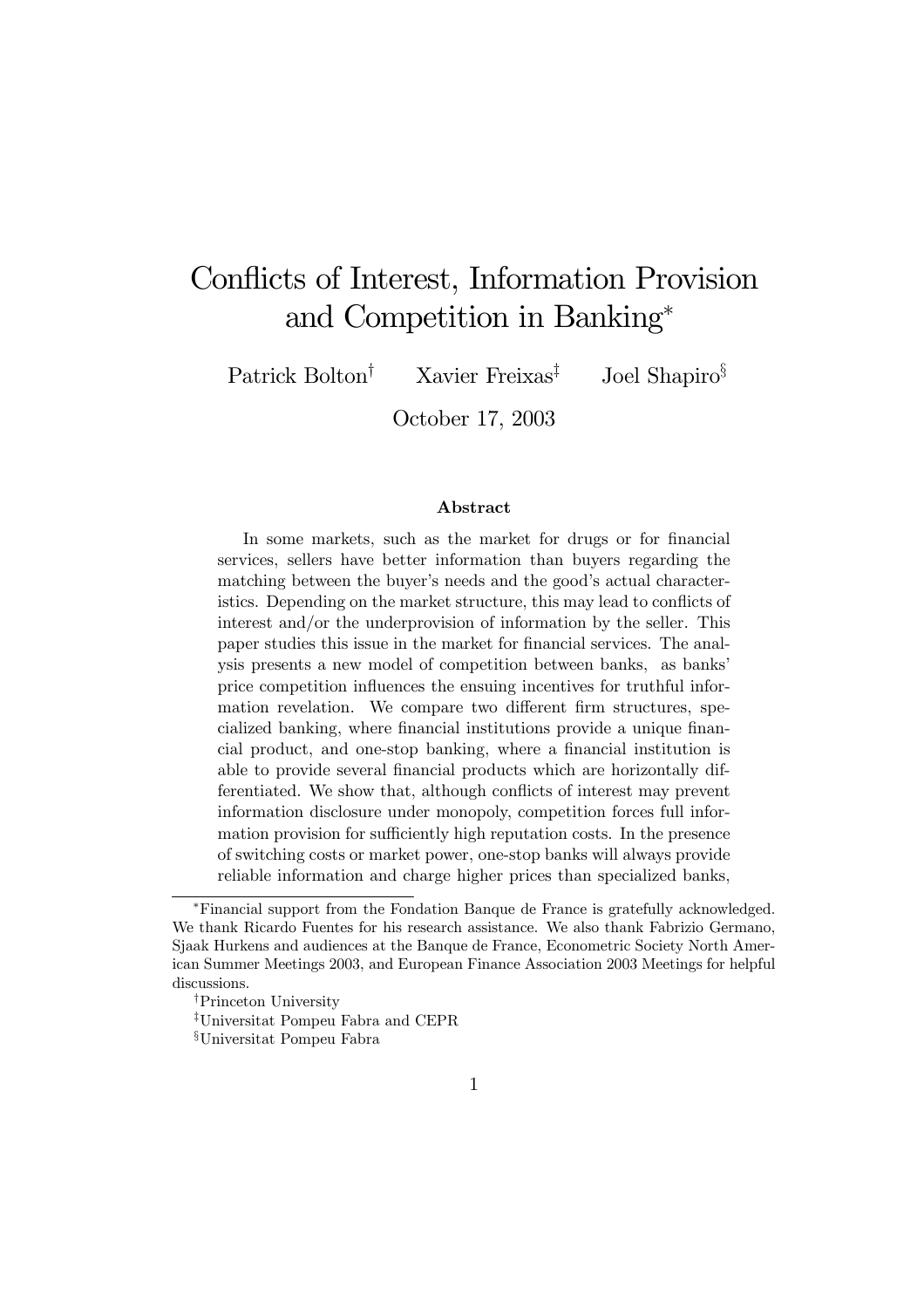providing a new justification for the presence of one-stop banks. Also, if independent financial advisers are able to provide reliable information, this increases product differentiation and therefore market power, so that it is in the interest of financial intermediaries to promote external independent financial advice.

## 1 Introduction

This paper is concerned with the provision of information by sellers of financial services to customers when the financial products are horizontally differentiated. The issue of information provision is timely, as the banking industry is evolving from the traditional business of financial intermediation towards a fee-based industry where information is crucial in providing more added value to customers. In a departure from the standard finance literature, we make the assumption that some investors are partially uninformed in the sense that they don't know the financial product that best suits their needs. This innovative assumption allows for a rich environment where different types of phenomena such as misselling of financial products might occur. Although information is valuable to customers, the sellers face a fundamental conflict of interest problem: should a financial intermediary tell a client that another firm offers a product that better suits the client's needs? Our results directly challenge the conventional wisdom that information is only credible if it is produced from an independent institution that has no conflict of interests. We find that in different environments, competition or consolidation (into one-stop banks) can solve the apparent conflicts of interest.

In addition to horizontal differentiation and customers' imperfect information, our setting is characterized by two additional assumptions that we deem natural in the financial industry: non-verifiable information and reputation costs for misselling. In a heavily regulated environment, the disclosure of verifiable information can be made compulsory and any attempt to falsify it can be heavily penalized. This then leaves open the issue of inducing revelation of non-verifiable information. Since financial institutions often care about establishing a relationship with their clients, however, some discipline can be imposed in the revelation of non-verifiable information through the reputation costs institutions bear for giving misleading advice.

Although our research is originally motivated by the issues relevant to the financial industry, our findings apply to any market where buyers are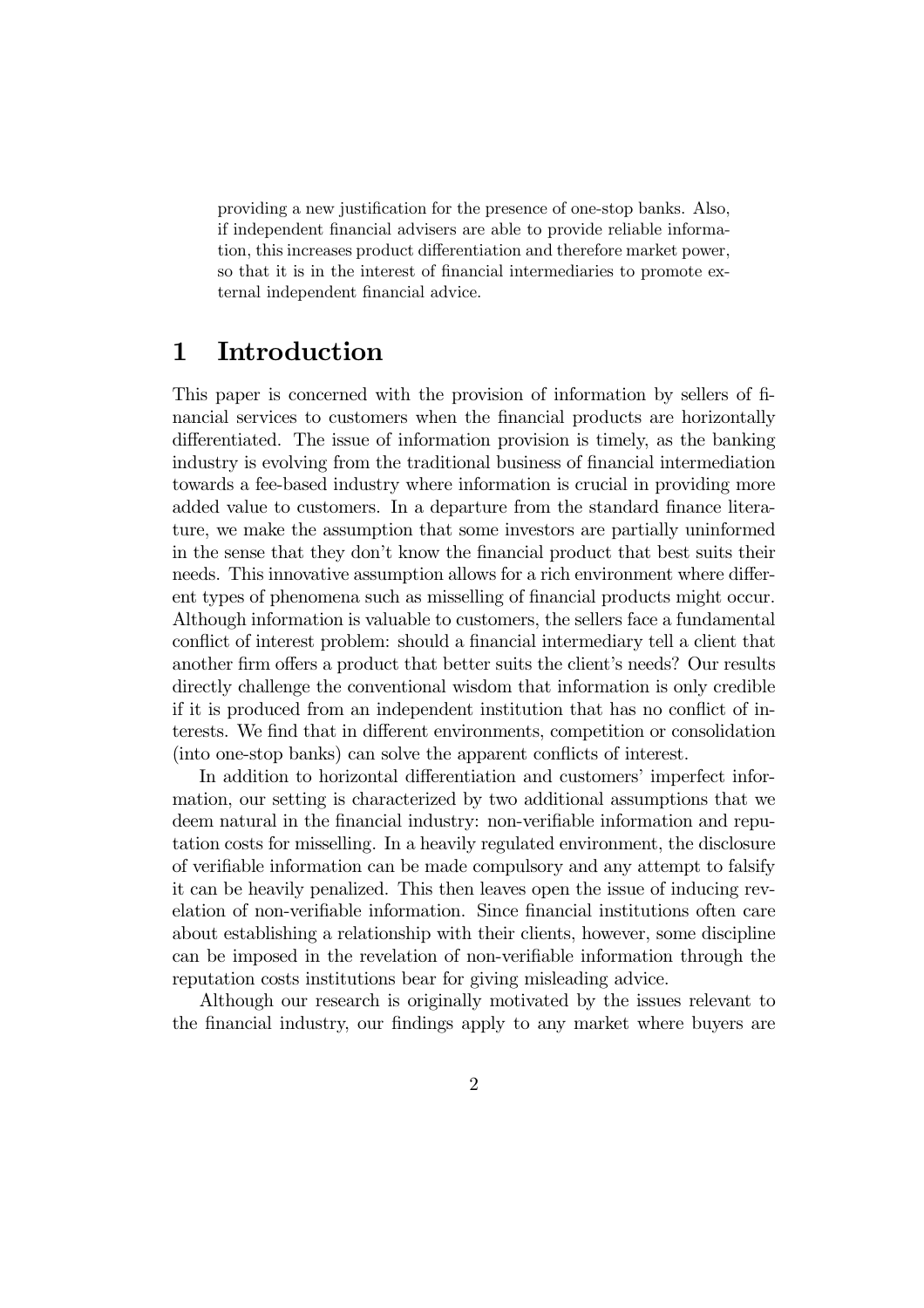uncertain about which product is best for them and where sellers face a reputation cost if they provide misleading information. Examples of such markets outside the financial industry could be the market for drugs, where information is provided by physicians, the market for legal advice, and the market for sophisticated technical equipment.

Our main findings can be summarized as follows. Competition among specialized financial intermediaries leads to full credible information disclosure, even for small but strictly positive reputation costs that are bounded away from zero. The basic intuition for this result is that competition may eliminate the potential conflict of interest by reducing the gains from lying and by inducing banks to differentiate their product by providing credible information. Banks can, thus, restore their margins on a smaller base of customers that have a special need for their product. However, the size of reputation costs limit profit margins because of the need to remain credible in giving advice to clients. As a consequence, sellers would gain from the presence of a third party (for instance some independent financial advisor) that could provide information, allowing them to raise prices further.

One-stop banks (defined here as banks that sell multiple products) can also overcome this conflict of interest in certain circumstances. While the usual explanation for the creation of one-stop banks is based on an economies of scope argument that it is more efficient to sell multiple financial products from the same outlet, we find that the ability to credibly provide information is another major motive for consolidation. One-stop banks are able to provide reliable information and charge higher prices than specialized banks when customers face switching costs or, more generally when banks have market power. Otherwise, competition with one-stop banks results in a similar outcome as competition with specialized banks.

The main theoretical novelty of the paper is that firms' actions (the prices they set) define an ensuing signaling game (the advice banks give to customers). These actions commit the firms to credible or non-credible information revelation by providing incentives to tell the truth or not. Most other signaling models have payoffs determined by current or future actions, not past actions as in our model. Moreover, these models have each firm signaling its private information, such as in Mailath (1989). Here, the private information is the information acquired by a bank about its customer's financial profile, which it can reveal as it wishes.

Our model incorporates several elements from the industrial organization literature. As all customers are uncertain of which product they prefer, there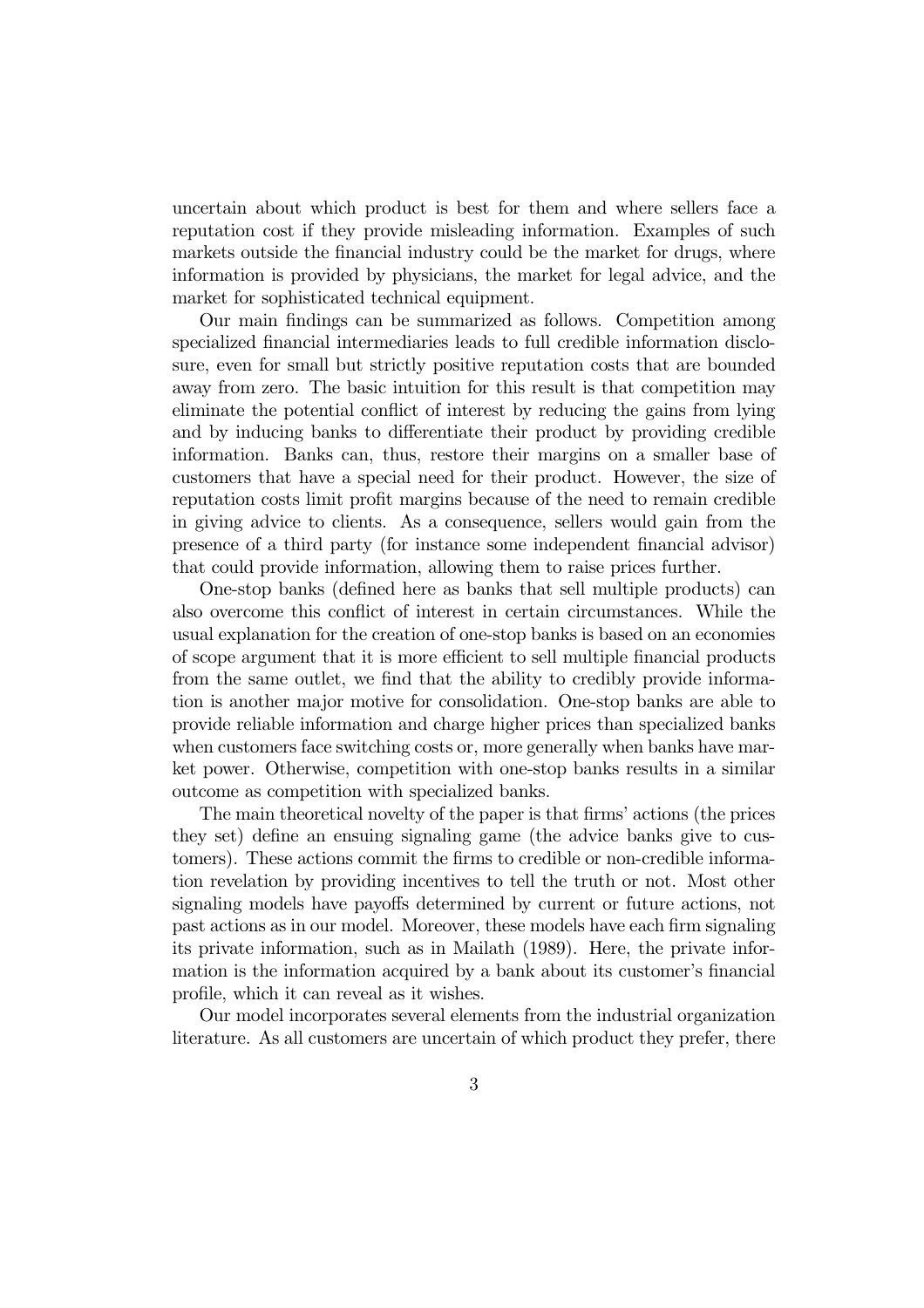are flavors of both horizontal differentiation (Hotelling, 1929) and vertical differentiation (Shaked and Sutton, 1983). In order to provide information to customers, we assume that banks make unverifiable statements about which product is best for the customer. This is a form of information revelation game in which talk is not cheap. In contrast, most other models that have been considered in the literature involve agents providing information that is either cheap talk or verifiable. As is well known, when private information is verifiable, voluntary disclosure often leads to full information revelation(see Grossman and Hart, 1980, Milgrom and Roberts, 1986, and Okuno-Fujiwara, Postlewaite, and Suzumura, 1990). In our setup, we allow for lying, but make it costly by introducing a reputation cost.

The issue of the market provision of information prior to a sale has been discussed in different settings. For example Benabou and Laroque (1992) and Morgan and Stocken (2003) discuss a similar conflict of interest to our paper in the provision of stock recommendations. However, our analysis focuses on direct price competition between information providers, while they consider information providers that benefit from subsequent movements in the secondary market price of a recommended stock.

The environment we discuss resembles in some ways the literature on credence goods. For such goods or services the consumer is never able to completely ascertain the quality of the good and must rely on the advice of experts (an example of a credence service is automobile repairs - all one knows is whether the car functions properly, not whether the repair was necessary or well executed). Several papers that discuss credence goods are interested in credible revelation of information (Pitchik and Schotter, 1987) and in competition among credence good providers (Pesendorfer and Wolinsky, 2003). In our model, however, the financial instruments are also partially experience goods, since we allow for a reputation cost for misleading customers. Another difference with the literature on information revelation and credence goods is that prices are not signals in our model, but instead provide incentives for information revelation.

Shavell's (1994) contribution is close to ours in many respects. We focus on the case where information is socially valuable and can only be acquired by sellers, while he allows information also to have no social value and buyers to acquire information. Investment in information is unobservable in Shavell (1994), while we examine both observable and unobservable investment. The largest difference is that we permit Bertrand competition between sellers, whereas he focuses on buyer-seller relations where the seller sets prices.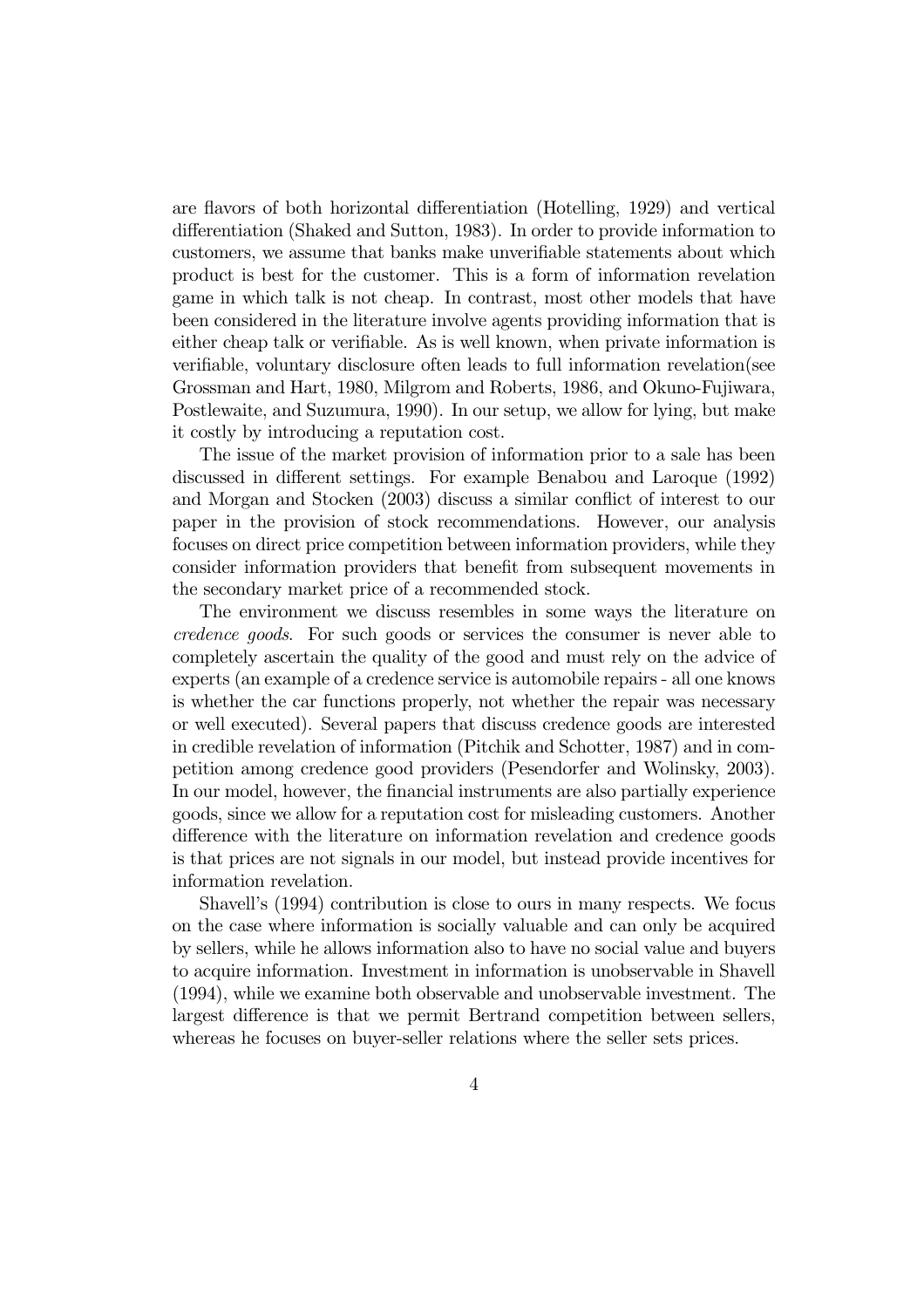The paper is organized as follows: Section 2 is devoted to a description of the model. Section 3 studies the benchmark case of monopoly banks. Section 4 considers information production and competition among specialized banks and in Section 5 we study how incentives change when one-stop banks are present. In Section 6 we discuss market structure and switching costs. In Section 7 we study the case where the bank investment in the production of information is not observable. Finally, Section 8 concludes.

## 2 The model

We consider a model where two financial intermediaries (FIs) compete by offering one or possibly two different types of financial products, which we label simply as  $A$  and  $B$ . A working example which we will refer to throughout this article is life insurance and pension funds, two substitute savings vehicles with different appeal for different households depending on their tax situation, savings horizon and idiosyncratic income shocks.

### 2.1 Customers

For simplicity, we take bank customers to be risk neutral households who buy at most one unit of a financial product from an FI.<sup>1</sup>

We assume that customers could be of two different types, A and B, reflecting their different tax status, say. Type A investors matched with product A derive a gross payoff R, while when they get product B they only get a payoff  $r (r < R)$ . Similarly, for type B investors, when matched with product  $B$  they get a payoff  $R$  and when mismatched they get  $r$ . We denote by  $\Delta$  the difference  $R - r$ .

Customers do not know which of the two products is best suited for their needs. For example, they may be unaware of important tax advantages of one of the products or they may not be aware of specific contractual clauses such as foreclosure penalties. We model this lack of knowledge as incomplete information about their true type.<sup>2</sup> Thus, all they know is the prior probability of being of type A, which is denoted by  $q$ . In addition we assume that

 $<sup>1</sup>$ An alternative interpretation may also be that customers are firms choosing between</sup> alternative financial structures.

<sup>2</sup>Equivalently, we could interpret this lack of knowledge as incomplete information about the type of the financial product that matches each customer's needs.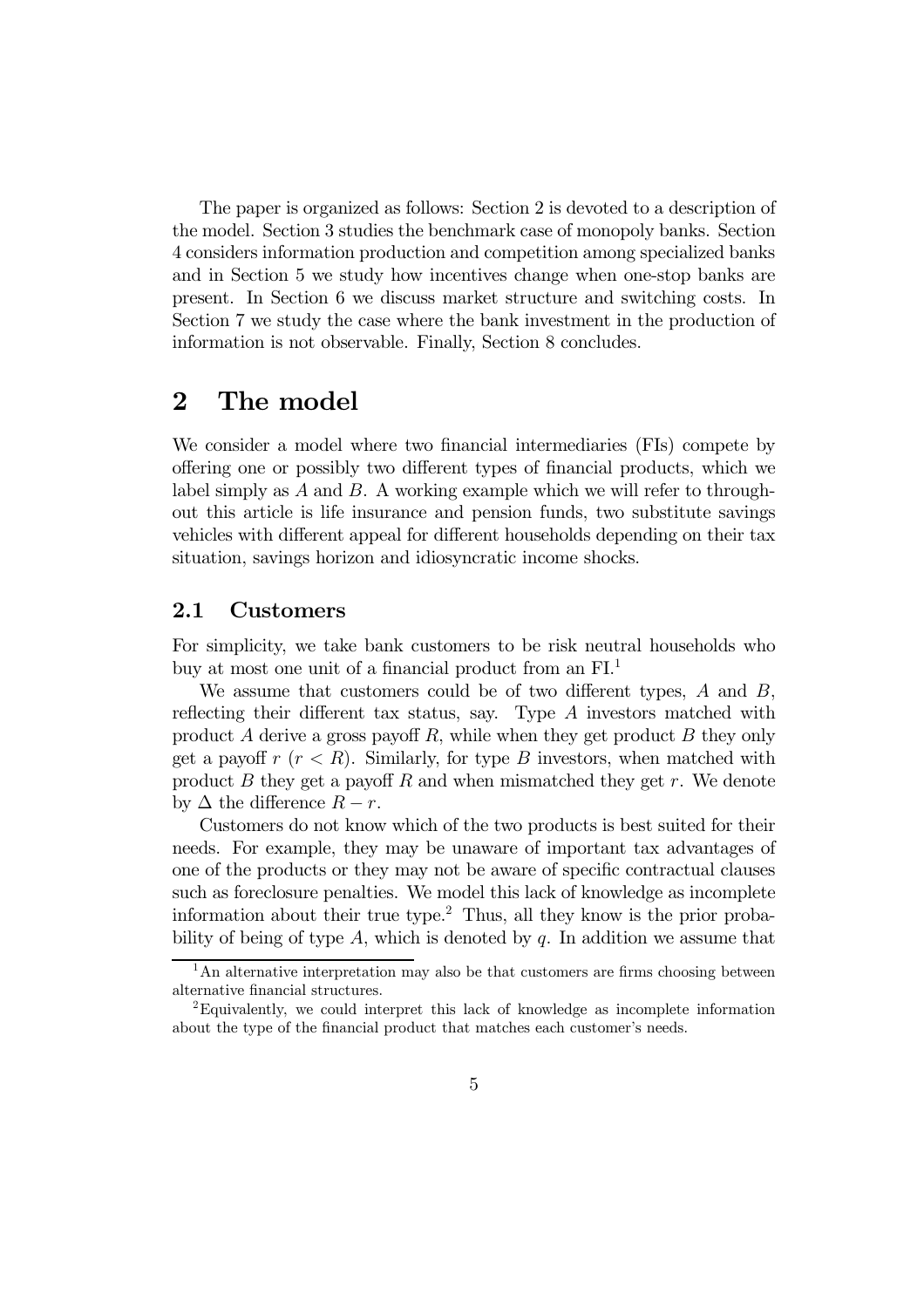this prior probability is equal to the true proportion of type  $A$  customers, and that  $q > \frac{1}{2}$  (without loss of generality). Given this information and the prices of the financial products posted by the FIs, customers choose which FI to approach. This choice will depend not only on the product's price but also on whether the FI is expected to provide reliable information on the customers' types. Should a customer approaching FI A, say, obtain information that FI B offers the best deal (better matched product at competitive terms) then she will switch to FI  $B$ . We assume that the switching cost technology is such that a customer may switch between banks only once.

#### 2.2 Financial Intermediaries

We consider two types of FIs, specialized FIs and one-stop banks. A specialized FI is one that offers only one financial product. A one-stop bank offers both types of financial product<sup>3</sup>.

The cost of production for the two products is the same and is normalized to zero. This means that the prices of the two products,  $p_A$  and  $p_B$  are to be interpreted as spreads.

Although customers do not know their type, FIs may know which product best fits the needs of each customer. FIs can offer an advisory service and guide customers to the relevant product but they may face a *conflict of* interest problem in their dual role as financial advisors and sellers of financial products. This conflict of interest puts them in a position where they may not be able to credibly communicate their information about a good match to customers since they have an incentive to peddle their own product. Customers understand this and will only follow an FI's recommendation if it is in the FI's interest to truthfully reveal its information.

An FI's incentive is driven in part by a concern to maintain a reputation for honest advice and by competitive pressure, which limits the FI's ability to benefit from its provision of information. To model this reputational concern we assume that an FI suffers a reputation loss of  $\rho$  when a lie told to a customer leads to a purchase by that consumer. Obviously, if this reputational loss is very large then the FIs' incentive to peddle their products disappears. This is why we assume that:

 $3$ The terms *universal bank* or *financial conglomerate* are also commonly used to describe a one-stop bank. We prefer the term one-stop bank since the first term carries a connotation of economies of scope and the second a connotation of regulatory arbitrage, which are both absent from our framework.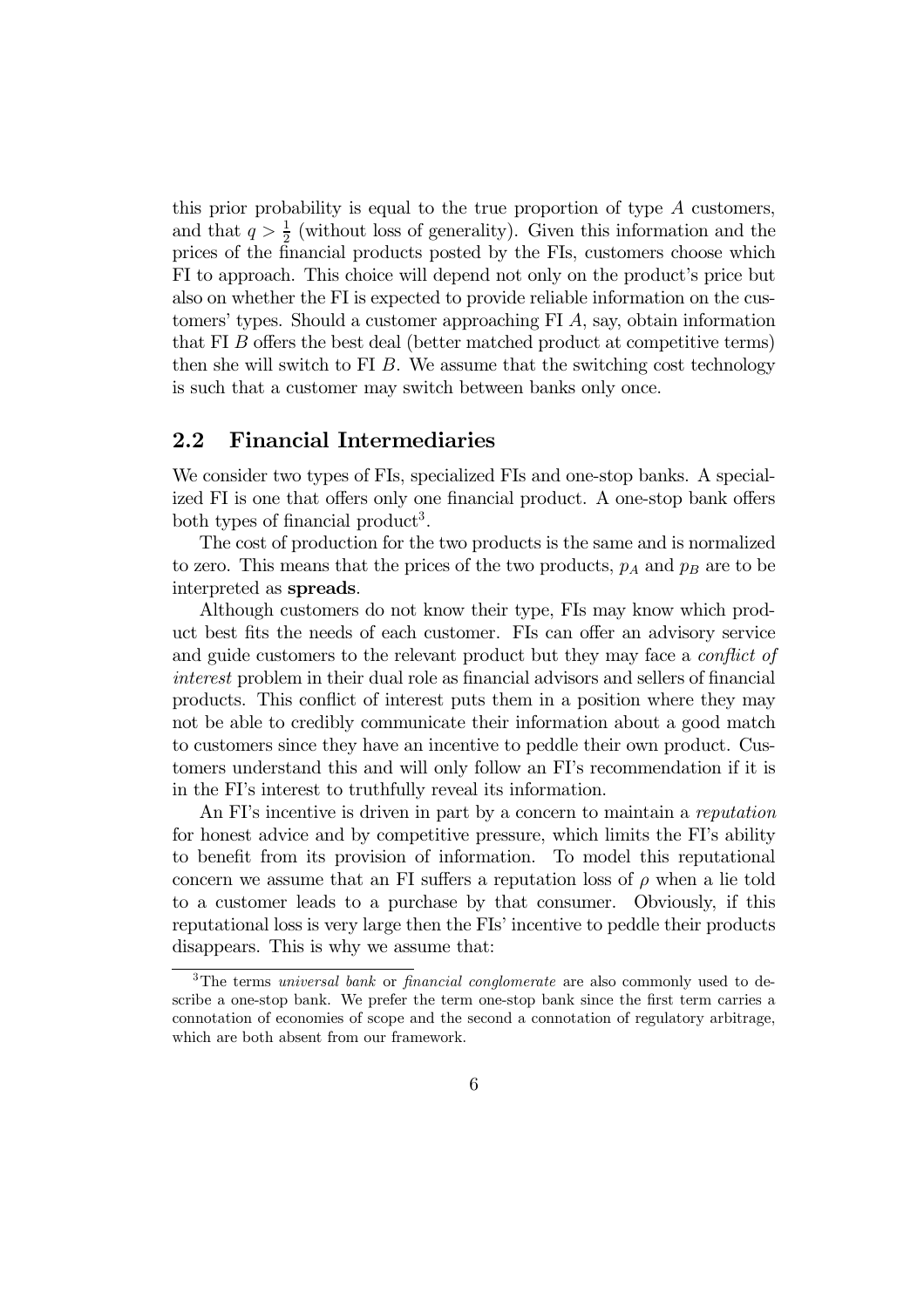Assumption A1:  $Min(\Delta, r) > \rho$ .

This assumption allows us to focus on the more relevant case where a conflict of interest arises. If  $\rho$  is too large, then there is no choice but to reveal full information since the firm will be strictly punished for not doing so. Although we have placed an upper bound on  $\rho$ , we allow it to be as low as zero, in which case we are analyzing a pure cheap talk game.

We restrict the customers' strategies with the following assumption:

Assumption A2: There is a tiny amount of uncertainty about the actual values of  $\rho$  and  $R$ , i.e.  $\rho \in [\tilde{\rho} - \varepsilon_1, \tilde{\rho} + \varepsilon_1]$  and  $R \in [\tilde{R} - \varepsilon_2, \tilde{R} + \varepsilon_2]$  such that  $\varepsilon_1, \varepsilon_2 \to 0.$ 

For any small amount of uncertainty, however small, firms are unable to set prices exactly at levels to make consumers indifferent between choices(or to balance the reputation effect). Thus, this small uncertainty limits customers to pure strategies and eliminates multiple equilibria.

### 2.3 Timing

- 1. FIs decide whether to invest in information provision technology.
- 2. FIs set prices. To simplify the strategic analysis we will give one of the FIs a price leadership role (that is, one of the FIs moves first in setting prices).
- 3. Investors approach an FI, which then recommends a financial product.
- 4. Investors make a decision on which product to purchase at which FI, based on observed prices and the FI's recommendation.

We begin with a brief analysis of monopoly banking.

## 3 Monopoly Banking

#### 3.1 A specialized monopoly

Under no information provision, a specialized monopoly FI sets the monopoly spread at either

 $r + q\Delta$ 

for an A bank, or

$$
r+(1-q)\Delta
$$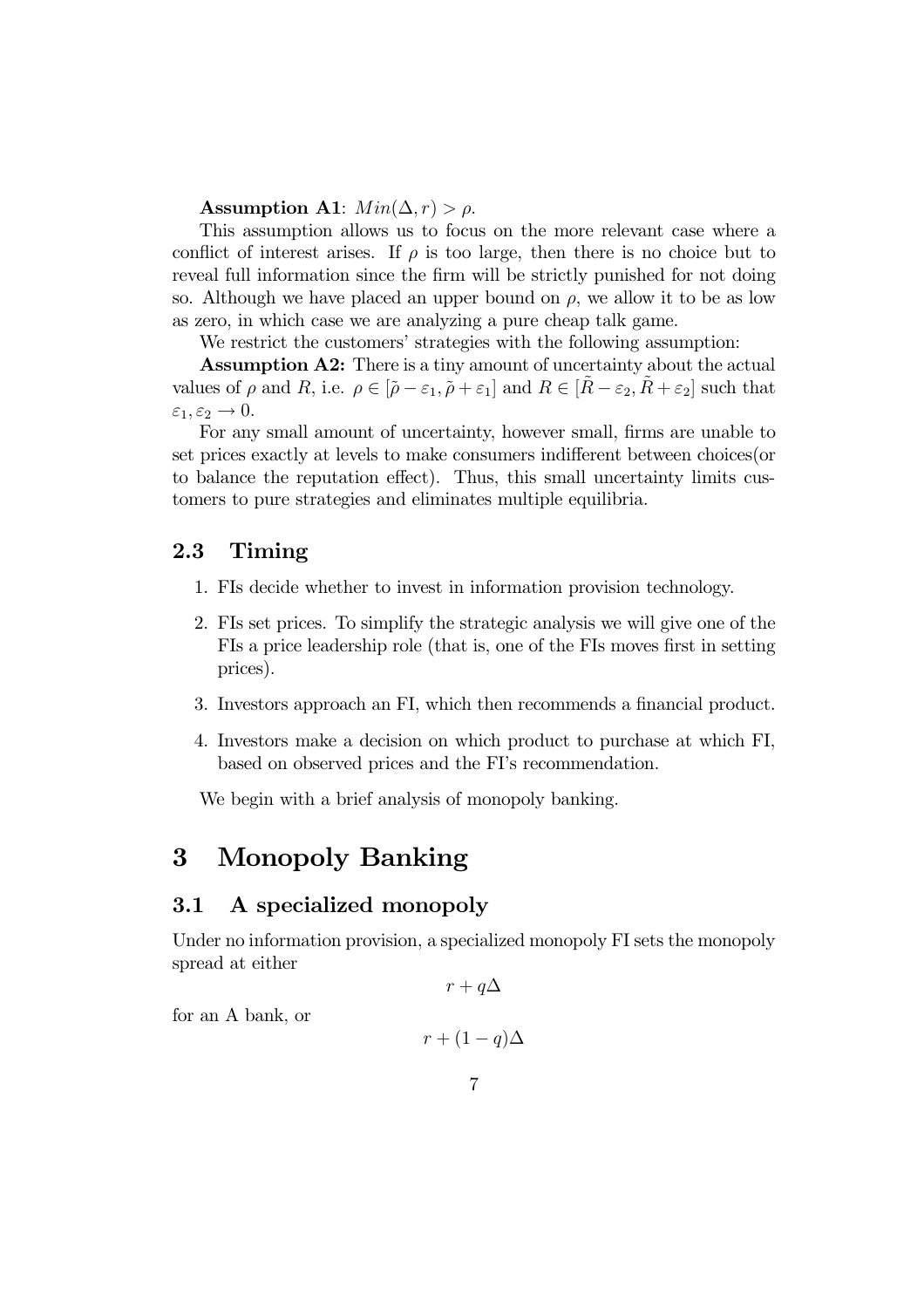for a B bank. Under full information a specialized bank either serves all customers at a maximum spread of r or it only serves well matched customers at a monopoly spread of R. The latter policy is optimal for FI A if and only if

 $r \leq qR$ .

It is obvious then, that either FI monopoly strictly prefers consumers to be uninformed as it can sell to both types at a sufficiently large spread. Assuming that the specialized bank has the ability to convey information about customer types, the above results indicate that the incentive to reveal information is quite low. Indeed, analyzing the pricing decision and the signaling game (where customers must purchase product i or receive their reservation utility of zero, and the FI can say whether product i is a good or bad match) in the appendix we prove:

**Proposition 1** A monopoly FI A  $(B)$  reveals no information (always recommends product A (B)) and sets price  $p_A = r + q\Delta$  ( $p_B = r + (1 - q)\Delta$ ).

For any price above  $r$ , the monopoly can't reveal any information because it would get stuck with only the customers of its type and prefer to deviate and grab all of the customers. Given an investment in information provision, the rents from selling to all of the market outweigh the reputation cost of lying to a fraction of the customers (using assumption A1). This logic, which is present as well in comparing the no information case to the full information case, disappears when competition is introduced, as we will see in the following sections. The advantage of having a captive audience that has high valuations for the product drives this reversal.

#### 3.2 Monopoly Pricing of a one-stop bank

The key difference between a specialized and a one-stop FI is that the latter will find it much easier to overcome the conflict of interest problem in the provision of information. This can be explained by the fact that provision of information need no longer result in any loss of clientele. This an important potential benefit of one-stop banks emphasized by bankers who deal with the marketing of financial products.

We now assume that one FI, which we will call FI 1, offers both financial products A and B without competition at prices  $p_{1A}$  and  $p_{1B}$ , and refer to this FI as a one-stop bank. Market power gives the FI leverage in pricing, but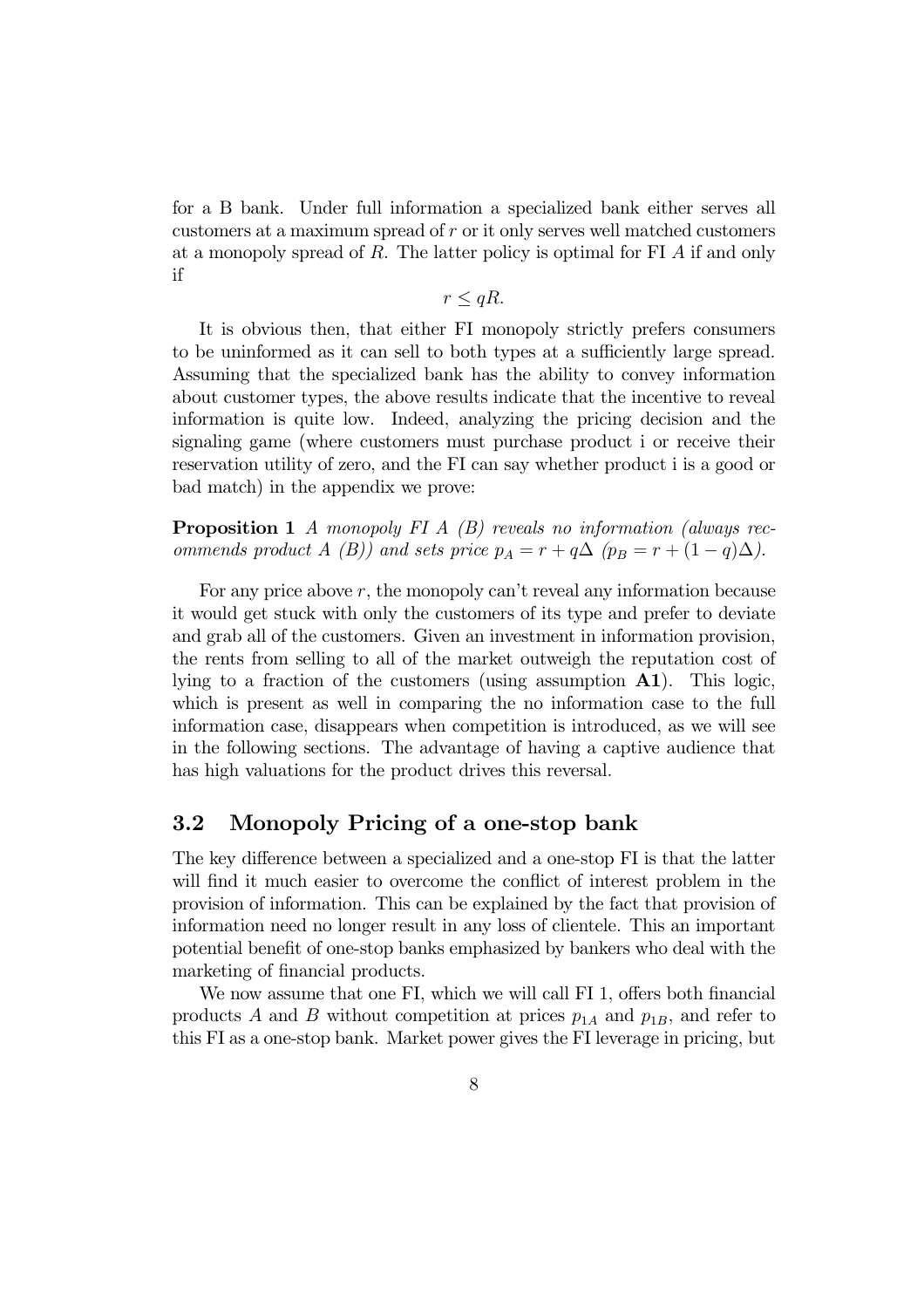it cannot fully extract consumer rents if it is unable to provide information. In this case, the best that the FI can do would be to set  $p_{1A}$  equal to  $r + q\Delta$ , and set  $p_{1B}$  so that no one will purchase it (i.e.  $p_{1B} > r + (1 - q)\Delta$ ). The one-stop bank then does not even sell both products, it sells the one for which customers have a higher ex-ante valuation. Its actions emulate those of a specialized bank.

In the case where the one-stop bank can provide information, product  $B$  is sold to type  $B$  customers. The one-stop bank is able to segment the market and extract full rents by providing full information.

Proposition 2 A monopoly one-stop bank fully reveals information, customers purchase the product which matches their type, and prices are  $p_{1A} =$  $p_{1B} = R.$ 

Note that when  $\rho > 0$ , the one-stop bank can credibly reveal the information it has about customer types. The reason is simply that by making the prices of the two products close to each other, it eliminates the incentive to misdirect the customer, and saves the reputation cost  $\rho$  when it tells the truth. By setting the prices equal to  $R$ , the bank can tell the truth and simultaneously extract all rents. When  $\rho = 0$  the bank is indifferent and one equilibrium is for the bank to tell the truth.

This section highlights a simple but important economic principle, which is that monopoly one-stop banks are better able to overcome the conflict of interest problem in advising their clients on what product is best for them. We shall now see however that when there is competition among banks this general principle is no longer valid. Put simply, competition induces information revelation whether it is between specialized banks or with a one-stop bank.<sup>4</sup>

<sup>4</sup>We take the reputation cost per customer incurred when lying as exogenously fixed at  $\rho$ . It might be argued, however, that the reputation cost varies with market structure. To the extent that monopolists extract larger mark-ups they may be more wary of losing future customers. On the other hand, monopolists face a captive demand, which makes them less concerned about losing business to competitiors. How these countervailing effects play out requires a more detailed analysis, which is beyond the scope of this paper.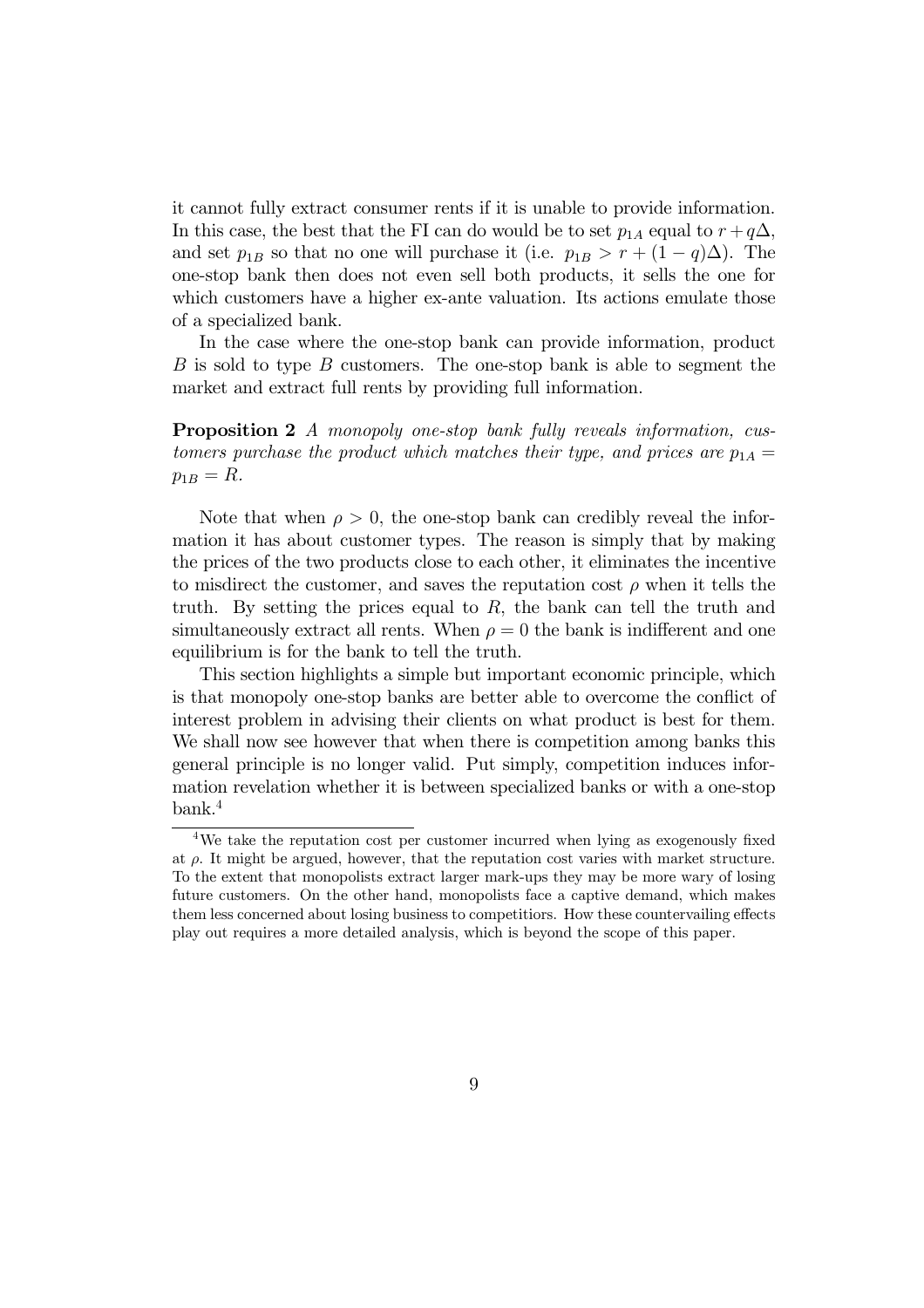## 4 Information Provision and Competition among Specialized FIs

This section is devoted to studying under what conditions a specialized FI has incentives to provide information to its customers in equilibrium. This will be contrasted with the provision of information by one-stop banks considered in the next section. Intuitively, specialized FIs have a conflict of interest in advising their prospective customers to bank at the competitor FI. At the same time, truthful revelation increases the customers' valuations for their own products. These diverging incentives determine the equilibrium amount of revelation. Before analyzing the FIs' incentives for truthful revelation it is helpful to first consider the extreme situations of no information revelation and full information disclosure.

#### 4.1 Competition with no information

In the absence of any additional information, a customer buys product A provided by the FI specialized in A services if and only if:

$$
qR + (1 - q)r - p_A \ge qr + (1 - q)R - p_B \tag{1}
$$

That is, if and only if

$$
(2q-1)\Delta \ge p_A - p_B
$$

Thus, FI A will set a price<sup>5</sup>  $p_A = (2q - 1)\Delta$ , forcing FI B to zero profits. For this price level the customer's participation constraint is satisfied:

$$
qR + (1 - q)r - (2q - 1)\Delta = R - q\Delta \ge 0
$$

As is intuitive, the larger the product differentiation  $\Delta$  and the larger the probability that customers are of type A, the larger the price difference and A's profits. The closer  $\Delta$  is to zero and/or the closer q is to  $\frac{1}{2}$  the more intense the competition between FIs and the larger is the customer's surplus, as the two products become close substitutes from the perspective of uninformed

 $5$ This is for the case where FI A is the price leader. If FI B is the price leader, there are multiple equilibria which consist of  $p_B$  and  $p_A = \min[(2q - 1)\Delta + p_B, qR + (1 - q)r]$ since FI  $B$  always makes zero profits. Note that the equilibrium when FI  $A$  is the price leader is included in this set.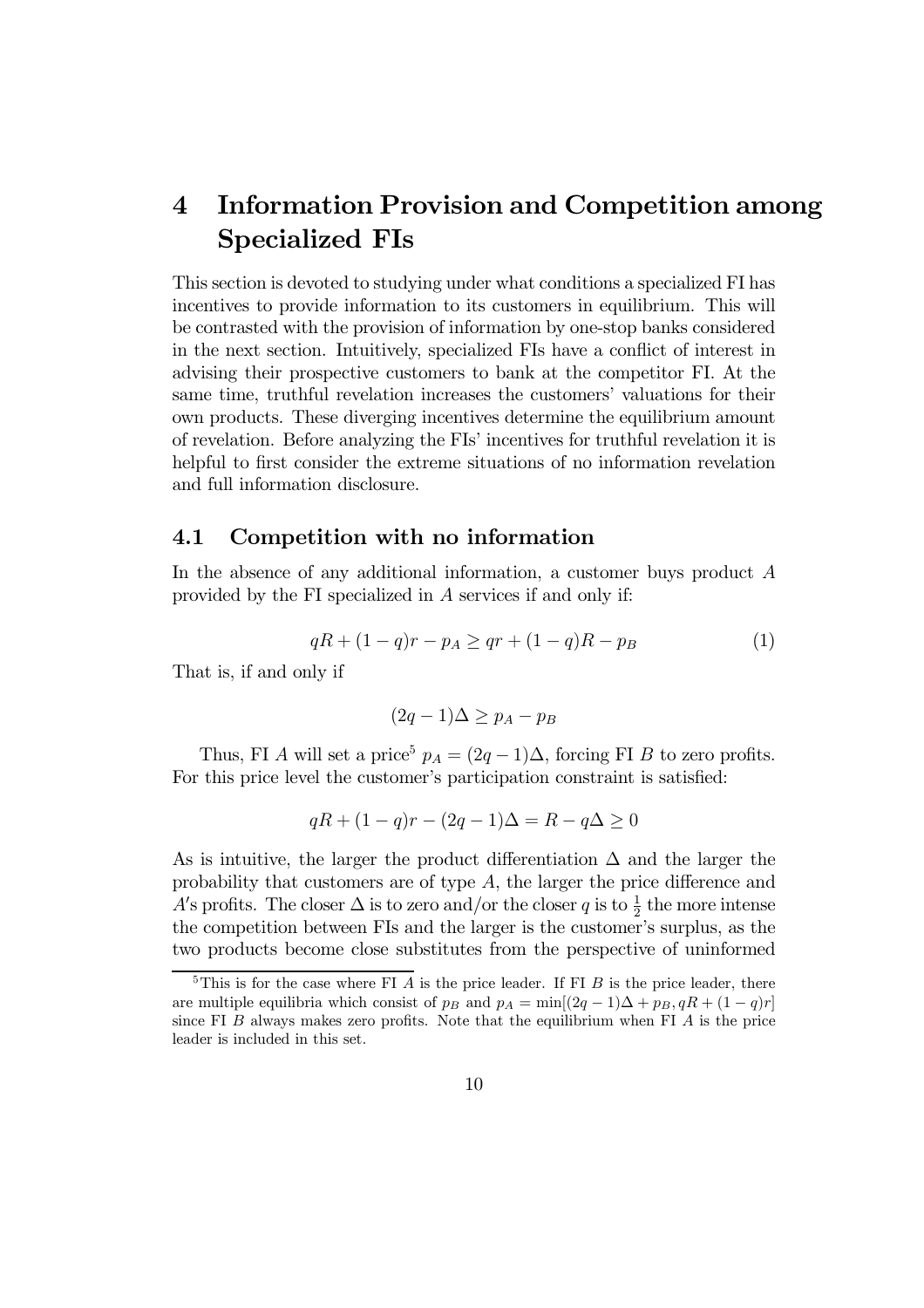customers. Absent any information, FI B makes zero profits due to the ex-ante preference of customers for product A.

### 4.2 Competition under full information

Suppose that a customer knows her true type. All A-customers are then likely to bank at FI A, and all B-customers to bank at FI B. In other words, each FI is then likely to have a captive clientele. This will have the effect of dampening price competition as each FI will be reluctant to cut prices low enough to attract mismatched customers. It is not surprising then that the following proposition should hold:

Proposition 3 Under full information, if FI A is the price leader, the equilibrium prices are  $p_A = \frac{2-q}{q} \Delta$  and  $p_B = \frac{2}{q} \Delta$ , and equilibrium profits are  $\pi_A = (2-q)\Delta$  and  $\pi_B = \frac{2(1-q)}{q}\Delta$ .

This is straightforward and is proven in the appendix. Note that if FI B becomes the price leader, the results are symmetric (switch  $A$  for  $B$  and  $q$ for  $1 - q$ ).

The comparison with the absence of information case points out the mitigating effect of quality uncertainty (Bester (1998)). Information production increases efficiency (total surplus here is R, compared to  $qR + (1-q)r$  in the no information case), but it also decreases competition through higher prices as every firm now has market power over its own type. We will now show however that this monopoly power is impaired by the FIs' conflict of interest problem in advising its customers.

### 4.3 Competition under credible information production

When FIs must be induced to give honest advice they are in a weaker position to exploit their local monopoly power. The reason is simply that if they charge high prices and also recommend their expensive product to prospective customers, this recommendation is not credible.

Once FIs have set their prices and customers have made their decision on which FI to approach, an FI that has invested in information provision can ascertain the true types of customers. We analyze the incentives of the FI to provide information as a signaling game where the FI's type is its information about the customer.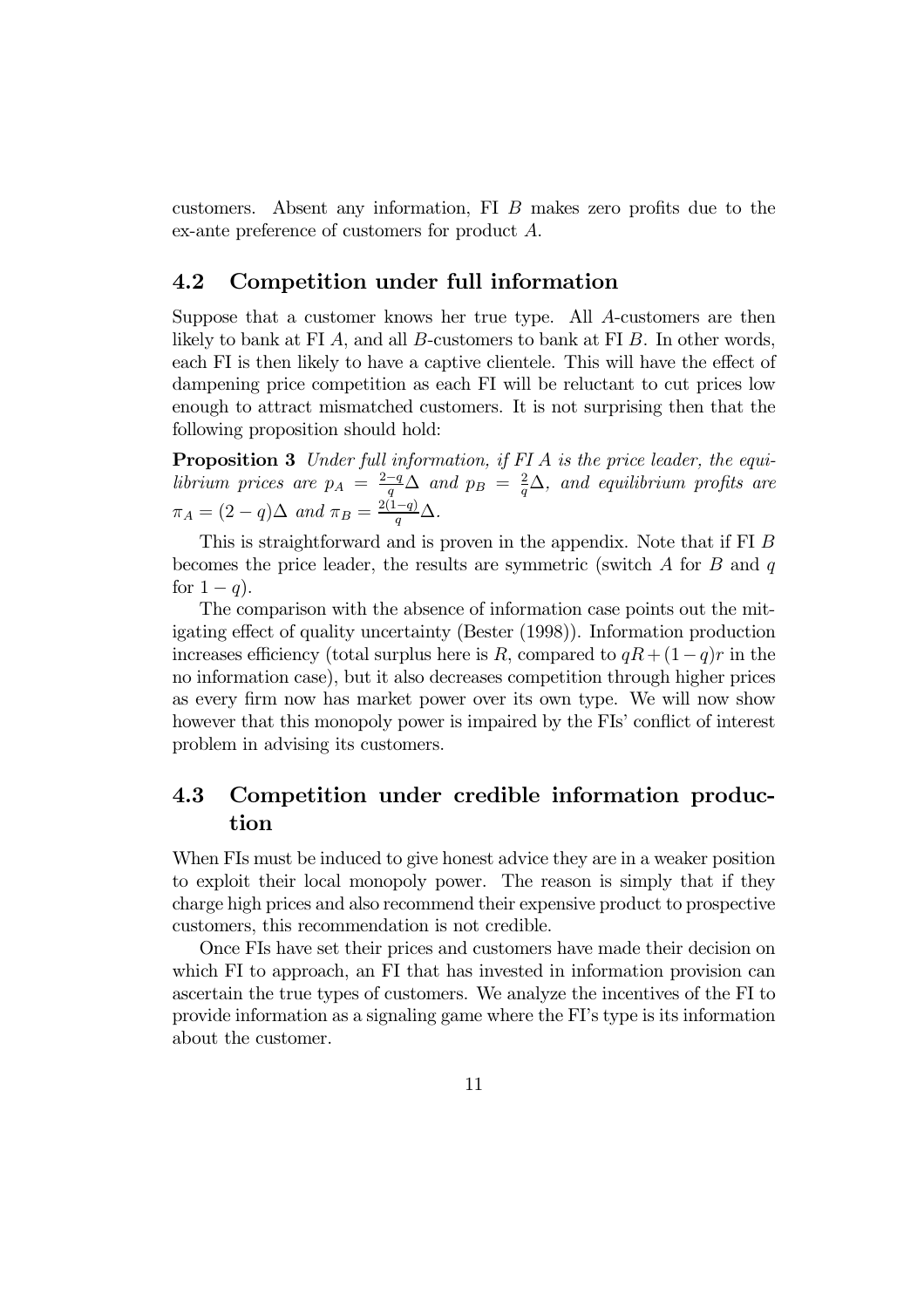

Figure 1: The Information Revelation Game

#### 4.3.1 The information revelation game for a specialized FI

An FI's strategy can be summarized by two variables: the probability  $\alpha$ that a type A customer is correctly advised to choose product A and the probability  $\beta$  that a type B customer is wrongly advised to take product A.

Having received a recommendation  $\overline{A}$  to purchase product  $\overline{A}$ , or  $\overline{B}$  to purchase product  $B$ , a customer's strategy can be described, symmetrically, by the probability  $\alpha$  of following the advice to take product  $A$ , and the probability b of following the advice to take product  $B$ . Figure 1 shows the basic information revelation game structure.

We begin by characterizing Perfect Bayesian Equilibria in the information revelation game of FI A, taking as given the prices quoted by the FIs and the customers' decisions as to which FI to approach. In a second step we shall move back in the game tree and solve for the equilibrium prices and customer decisions on where to bank in the full game. As is standard for a Perfect Bayesian Equilibrium, each agent chooses optimally its strategy given the equilibrium (or out-of-equilibrium) beliefs and the other agents' strategies. For out-of-equilibrium beliefs we rely on the Cho-Kreps (1987)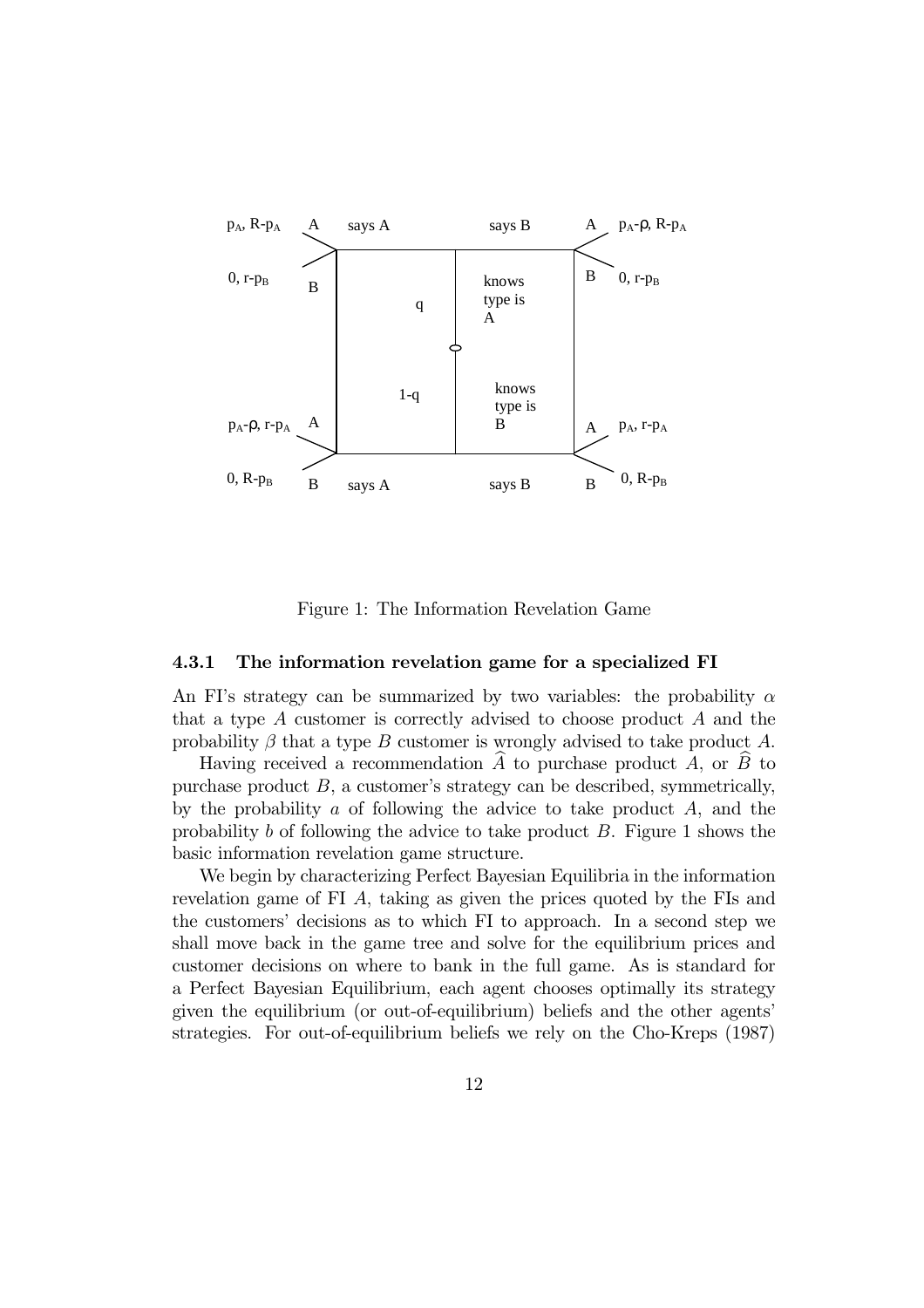intuitive criterion to pin down beliefs.

In order to compute the solution of the information revelation game, we will consider the optimal strategy of the different agents. FIs maximize their profits net of the reputation cost of lying. So when FI A observes a type A customer the necessary condition for FI  $\overline{A}$  to truthfully reveal  $A's$  type is:

$$
ap_A \ge (1 - b)(p_A - \rho),
$$

or equivalently, using the notation  $\equiv$  to mean "defined by":

$$
\Delta \pi_A(A) \equiv (a+b-1)p_A + (1-b)\rho \ge 0 \tag{2}
$$

Symmetrically, when FI  $\Lambda$  observes a type  $\overline{B}$  customer, the necessary condition for FI A to truthfully reveal B's type is:

$$
\Delta \pi_A(B) \equiv -(a+b-1)p_A + a\rho \ge 0 \tag{3}
$$

Since in general FIs may play mixed strategies, customers must use equilibrium updated beliefs when they receive a recommendation in order to compute their optimal strategies. We restricted customers' strategies, on the other hand, to pure strategies with assumption A2.

Customers react to an FI's announcement by choosing a product. Denote by X the announcement a customer receives and by  $p(i | X)$  the updated belief that an agent receiving the announcement  $\hat{X}$  is of type i (where  $i =$  $A, B$  and  $\hat{X} = \hat{A}, \hat{B}$ . The necessary condition for a customer at FI A receiving a recommendation  $\widehat{A}$  to buy product A is then:

$$
p(A | \widehat{A})R + (1 - p(A | \widehat{A}))r - p_A \ge p(A | \widehat{A})r + (1 - p(A | \widehat{A}))R - p_B
$$

This can be simplified to

$$
(2p(A | \hat{A}) - 1)\Delta \ge p_A - p_B
$$

or equivalently,

$$
\Delta U_A(\widehat{A}) \equiv (2p(A \mid \widehat{A}) - 1)\Delta - p_A + p_B \ge 0 \tag{4}
$$

Correspondingly, the necessary conditions for a for a customer at FI A receiving a recommendation  $\overline{B}$  to buy product  $\overline{B}$  is: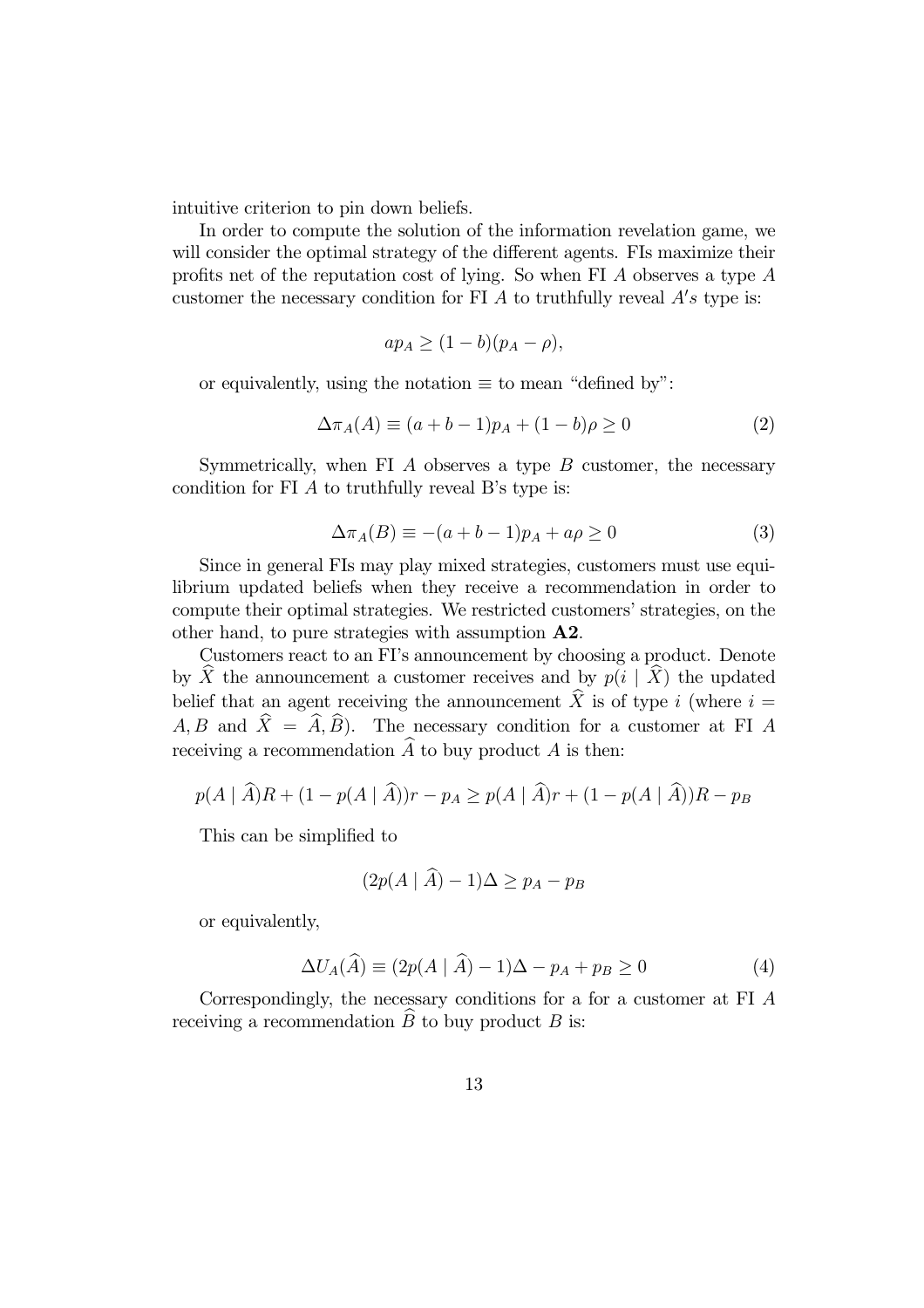$$
\Delta U_A(\widehat{B}) = (2p(B \mid \widehat{B}) - 1)\Delta - p_B + p_A \ge 0 \tag{5}
$$

A Perfect Bayesian Equilibrium will then be defined by a set of posterior beliefs  $p(i | X)$ , which are consistent with the optimal behavior of FIs and customers as inferred from the signs of  $\Delta \pi_A(A)$ ,  $\Delta \pi_A(B)$ ,  $\Delta U_A(\hat{A})$  and  $\Delta U_A(\widehat{B})$ .

The following lemma provides a characterization of the FIs' information revelation in equilibrium. It is the central result of our analysis.

Lemma 4 Under assumptions A1 and A2, equilibria in the information revelation game of FI A are as follows:

- 1. If  $p_A < p_B \Delta$ , then FI A truthfully reveals the customer's type and all customers purchase A.
- 2. If  $p_B \Delta < p_A < \rho$ , then FI A truthfully reveals the customer's type and the customers purchase the good that matches their type.
- 3. If  $\max[\rho, p_B \Delta] < p_A < p_B + (2q 1)\Delta$ , then FI A always announces A and customers purchase A.
- 4. If  $p_A > p_B + (2q 1)\Delta$ , then either
	- (a) the FI A mixes its messages for both types of customers  $(\alpha, \beta \in$  $(0, 1) \times (0, 1)$ , or mixes its messages for one type of customer  $(\alpha = 1, \beta \in (0, 1))$  or  $(\beta = 1, \alpha \in (0, 1))$  within a range defined by

$$
p_A > p_B + \Delta \max[2\frac{\alpha q}{\alpha q + \beta(1-q)} - 1, 1 - 2\frac{(1-\beta)(1-q)}{(1-\alpha)q + (1-\beta)(1-q)}]
$$
  
or

(b) systematically announces  $\widehat{A}$  provided the out-of-equilibrium beliefs  $P(B | \widehat{B})$  satisfy

$$
p_A > p_B + \Delta \max \left[ 2q - 1, 1 - 2P(B \mid \widehat{B}) \right]
$$

or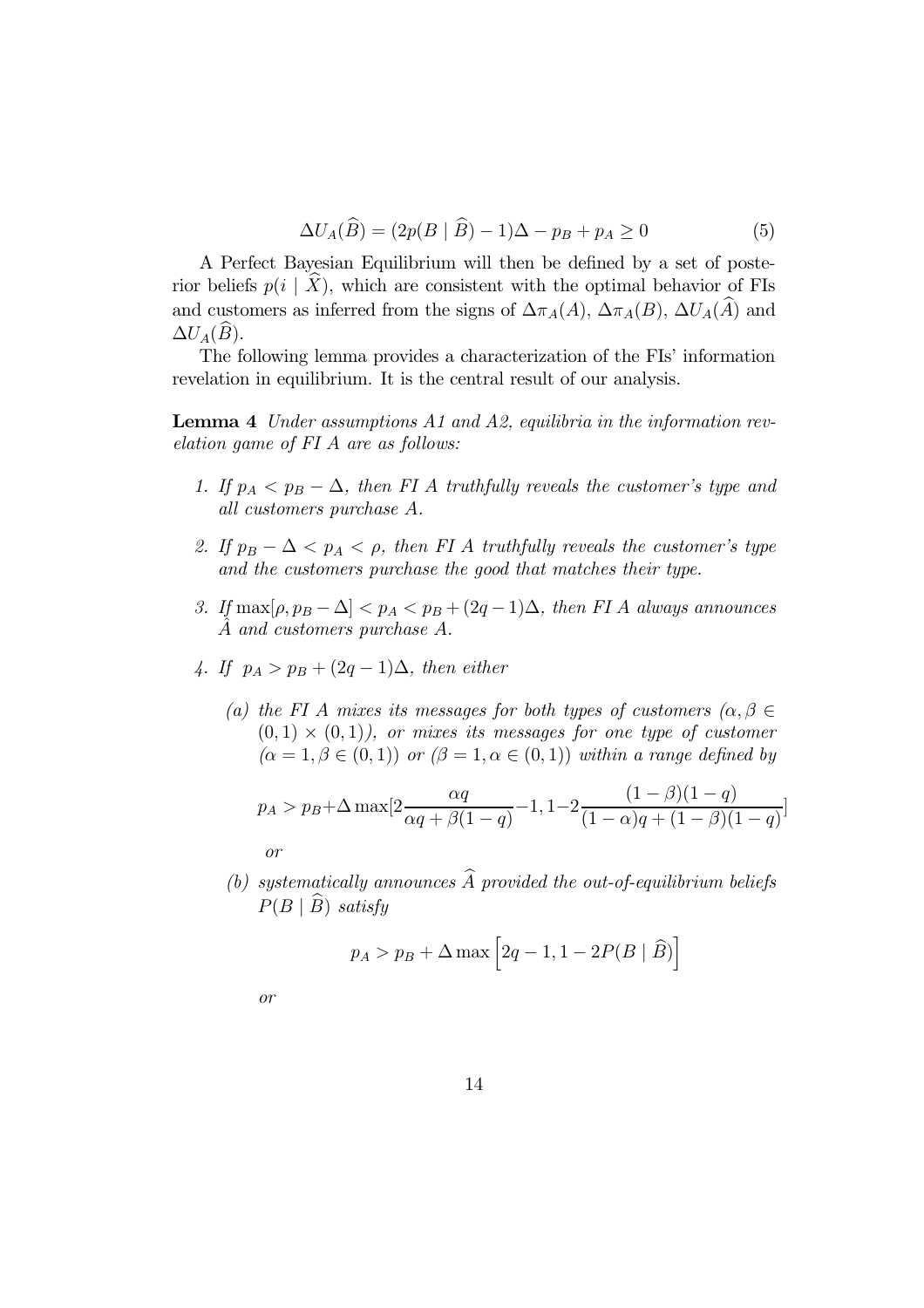(c) systematically announces  $\widehat{B}$  provided the out-of-equilibrium beliefs  $P(A | \hat{A})$  satisfy

$$
p_A > p_B + \Delta \max \left[2q - 1, 2P(A | \widehat{A}) - 1\right]
$$

and all customers purchase B.

5. If  $p_A > p_B + \Delta$ , then all customers purchase B and any revelation strategy (including full revelation) is an equilibrium

The proof of the lemma is in the appendix. We can now use it to determine for a given set of parameters  $\rho$ ,  $q$ ,  $\Delta$ , and prices  $p_A$  and  $p_B$  what information revelation regime a firm is in. In one interval,  $p_B + (2q - 1)\Delta < p_A < \rho$ , there exist multiple equilibria: a fully revealing one where customers follow FI A's advice and many partially revealing equilibria in which all customers purchase product B. However, given that  $p_A < \rho$ , any partially revealing strategy by a sender type of FI A (where sender types are "Knows customer is type  $A$ " and "Knows customer is type  $B$ ") is weakly dominated by a strategy of full revelation. Hence the partially revealing strategy will not survive any tiny trembles in the customer's decision, and we ignore it<sup>6</sup>. Since FI A and FI B are symmetric except for consumer's ex-ante preferences, we can replicate Lemma 2 for FI B by substituting in  $(1 - q)$  for q.

In Figure 2 we fix  $p_B$  and display FI A's information revelation regime for any possible  $p_A$  that it may set. We find that when FI A has very low prices, it has the incentives to reveal information truthfully and can capture the whole market. In contrast, when FI A has high prices, it will not get any customers, and will be willing to say anything. For a middle range of prices, FI A may credibly reveal information but only capture the customers who are good matches, or it may reveal nothing and take advantage of its ex-ante advantage in terms of consumers' preferences.

At this point we have solved the subgame of information revelation given fixed prices. We can now determine how each firm sets its prices and then determine which firm invests in information provision in equilibrium.

<sup>&</sup>lt;sup>6</sup>More formally, type "Knows customer is type  $A$ " gets a payoff of either 0 or  $p_A$  by announcing  $\hat{A}$  and gets a payoff of either 0 or  $p_A - \rho$  by announcing  $\hat{B}$ . In the interval of parameters,  $p_A < \rho$ , so weak dominance is clear. Similarly type "Knows customer is type B" gets a payoff of either 0 or  $p_A$  by announcing B and gets a payoff of either 0 or  $p_A - \rho$ by announcing  $\tilde{A}$ . Therefore, any partially revealing equilibrium in this interval does not survive the test of trembling hand perfection.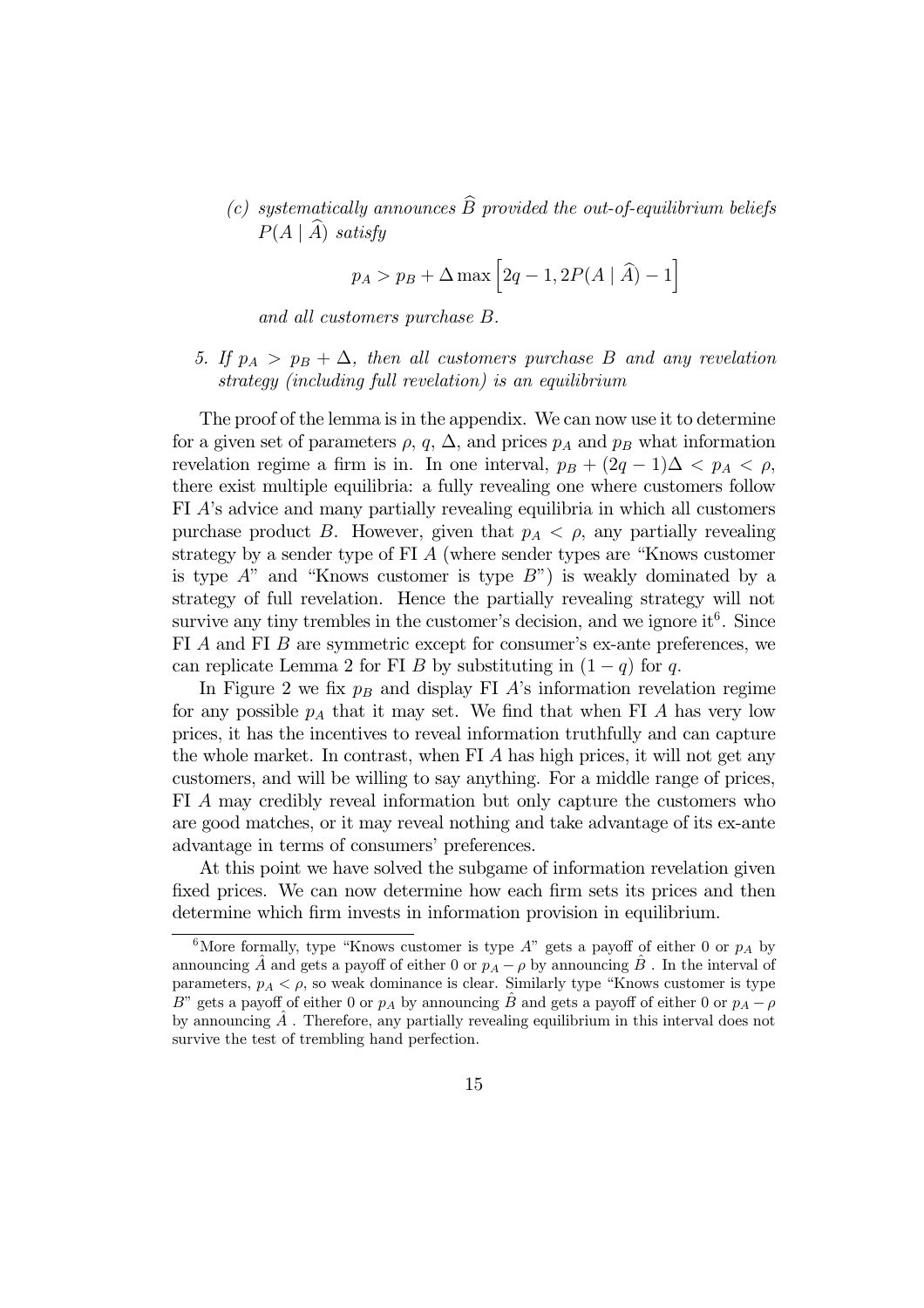

Figure 2: The Information Revelation Regimes of FI  $A$  (holding  $p_B$  fixed)

#### 4.3.2 The price competition game between specialized FIs

The previous lemma characterizes a number of scenarios where there is either partial or no credible information disclosure given  $p_A$  and  $p_B$ . This limited information disclosure outcome is what one would expect to see in light of our observation that monopoly specialized FIs are never able to credibly convey information. We now show however that price competition among specialized FIs is likely to bring about equilibrium outcomes where each FI can credibly convey information. To see this, suppose for the sake of argument that specialized FIs are never able to credibly convey information. Then, as we showed earlier, Bertrand competition under no information will result in an equilibrium outcome where  $\pi_B = 0$  and  $\pi_A = (2q - 1)\Delta$ . But note that bank B will then have a strict incentive to truthfully reveal the customer's type, as long as  $\rho > 0$ . This is due to the fact that bank B would be able to raise its price  $p_B$  up to  $\rho$ , credibly convey information to its well matched customers and make higher profits.

In our formal analysis of the price competition stage game we begin by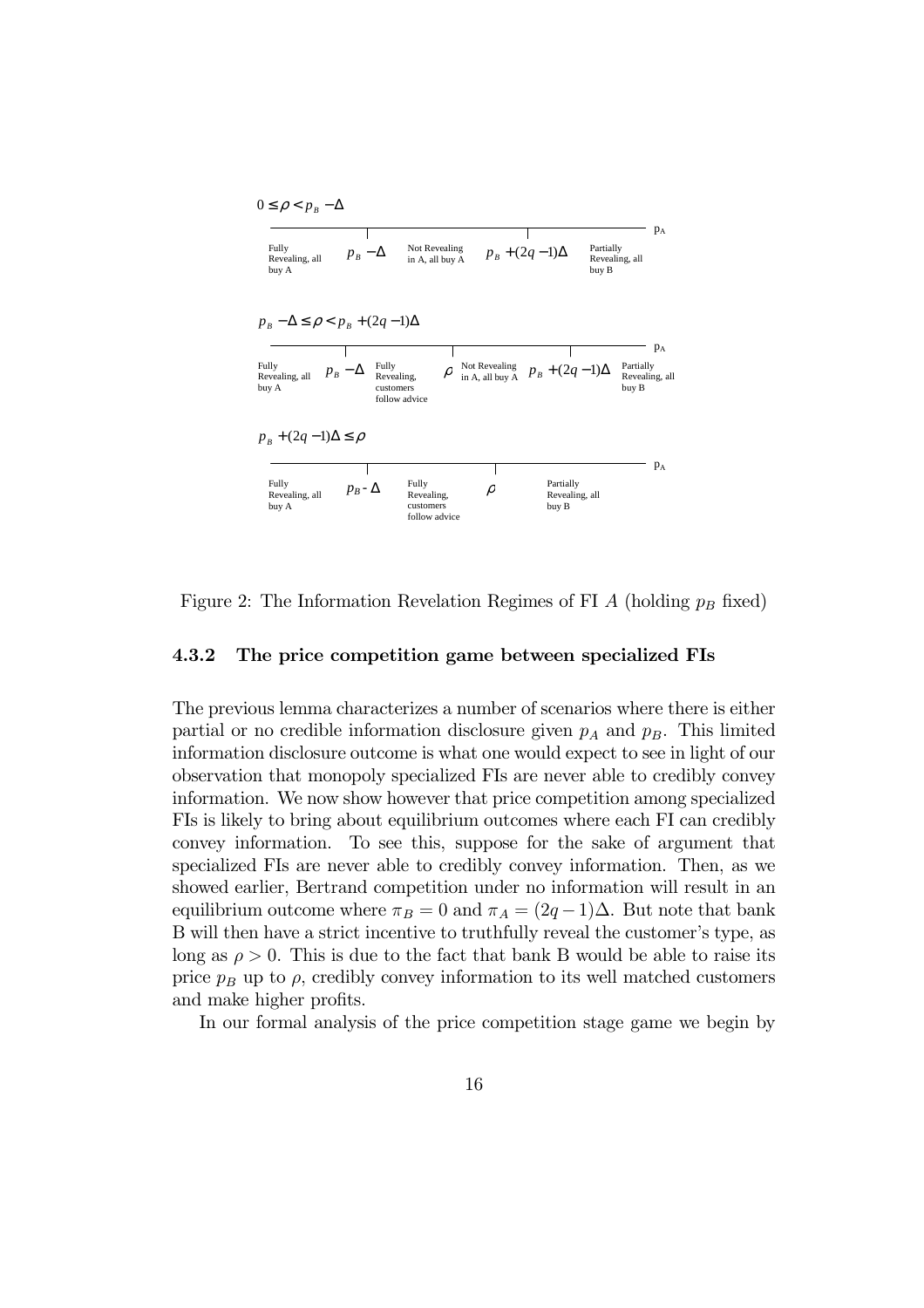assuming that firm  $A$  is the price leader and firm  $B$  is the price follower. This means that FI A essentially defines the choice set of possible information revelation regimes (with their accompanying profits) and FI B decides where to locate in the choice set. Clearly this gives FI B an advantage it never had when customers did not have access to information - it can force some information to be revealed credibly and increase its sales.

Our simple observations above lead us to conclude:

**Proposition 5** 1) When A invests in information and B does not, there are two possible equilibria. If  $\rho > (2q-1)\Delta$ , equilibrium is  $p_A = \rho, p_B = \rho + \Delta$ , all customers approach FI A and are revealed their true types. Customers then purchase at the bank that matches their type, so profits are  $\pi_A = q\rho$ ,  $\pi_B = (1 - q)(\rho + \Delta)$ . If  $\rho < (2q - 1)\Delta$ , equilibrium is  $p_A = (2q - 1)\Delta, p_B$ undetermined, all customers approach FI A, are all told they are type A, and purchase at FI A. Profits are  $\pi_A = (2q - 1)\Delta$ ,  $\pi_B = 0$ .

2) When B invests in information and A does not, the equilibrium is  $p_A = \min[(1-q)\rho + \Delta, \rho + (2q-1)\Delta], p_B = \rho$ , all customers approach FI B and are revealed their true types. Customers follow the advice of FI B and profits are  $\pi_A = qp_A$ ,  $\pi_B = (1 - q)\rho$ .

3) When both A and B invest in information, the equilibrium is  $p_A =$  $\min[(1-q)\rho+\Delta, \rho+(2q-1)\Delta], p_B=\rho$ , just as in the case of only B investing in information. All customers approach FI B or are indifferent between approaching FI A or FI B and are revealed their true types. Customers follow the advice of the bank they approach and profits are  $\pi_A = qp_A$ ,  $\pi_B = (1-q)\rho$ .

The proof is in the appendix.

Thus, for almost all of the cases the types of customers are completely revealed, and prices are such that they purchase the product which matches their type. This results from the following intuition: FI  $B$  can almost always set its price low enough so that FI A will have zero profits. Therefore FI A must set its price such that FI B will find it more attractive not to undercut. This must be a regime where both FI A and FI B make positive profits. The only area where both firms may profit is where they can commit to fully revealing types and customers find the price differential small enough to purchase the product which matches their type. The only case in which information is not revealed occurs when ex-ante valuations are so biased towards product  $A((2q-1)\Delta > \rho)$  that FI A can extract higher rents by not revealing information. The role of reputation is quite critical here - in order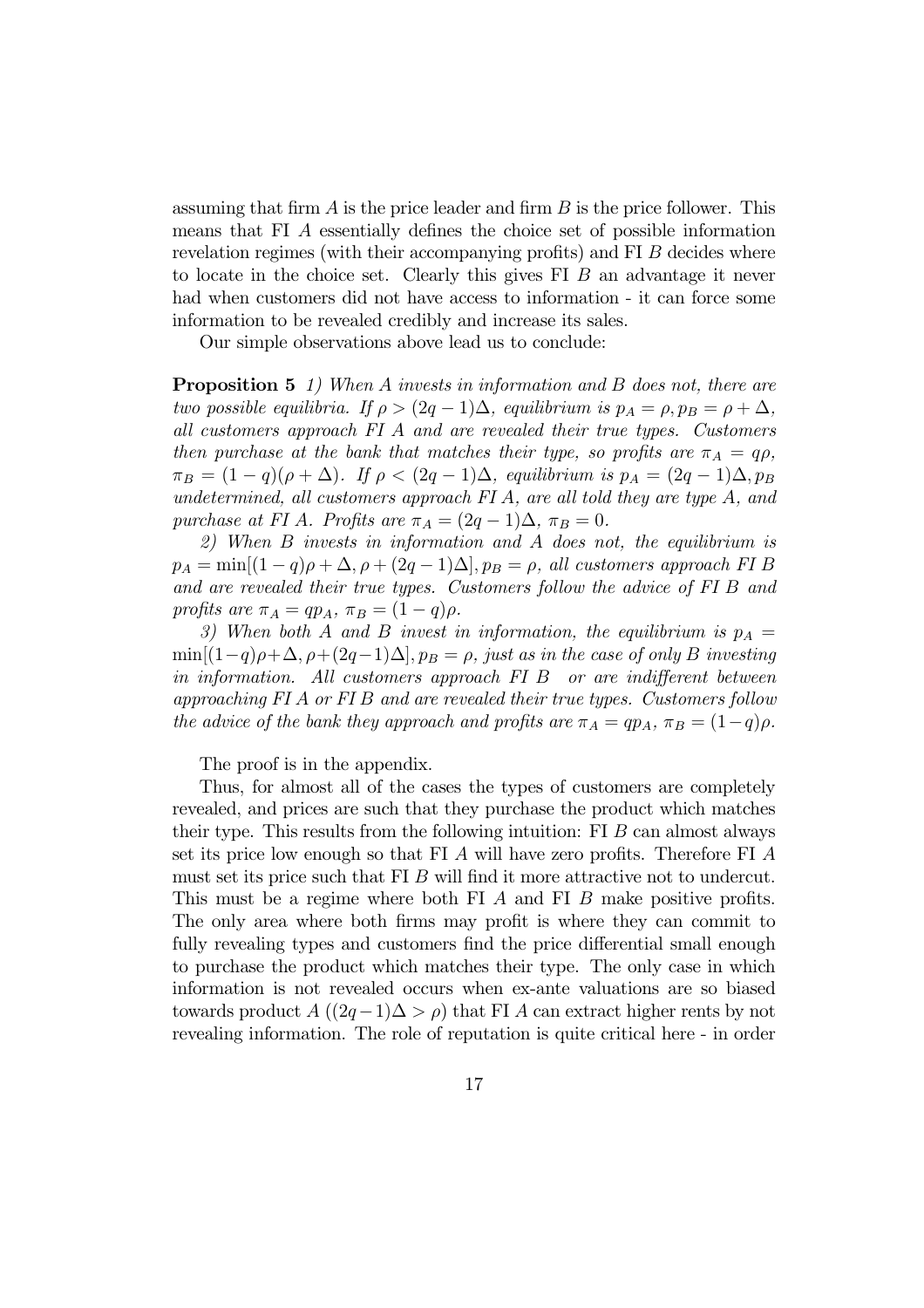to commit to full revelation, the payoff from deviating must be non-positive, hence the size of  $\rho$  strictly limits the payoff for the firm that is providing information. Therefore, information revelation becomes a survival strategy to relax price competition by increasing product differentiation. However, unlike the conclusion reached by Bester (1998) here the incentive constraints for credible information provision limit the extent to which FIs can exploit their monopoly power.

#### 4.3.3 The information provision game between specialized FIs

We are now in a position to roll back to the first stage of the game, where FIs make their investment in information-provision decisions. We have so far taken the information structure as given (which bank provides information). Now we let banks choose whether they want to invest in an information provision technology (hire analysts, build IT systems, etc.) at some fixed cost  $f > 0$ . To the extent that information provision is a public good and is costly to produce it is efficient for at most one bank to provide this information. We now show that in equilibrium no more than one bank will provide information, and that it is the disadvantaged bank that is likely to provide that information. That is, that bank  $B$  is most likely to provide that information. This is not entirely surprising given that the value of information is highest for that bank. Putting together this observation with our previous finding that the disadvantaged bank is the one with the strongest incentives towards truthful revelation of information we are able to obtain the remarkable result that, as long as investment in information provision is profitable in equilibrium, there always will be full information disclosure under competition between specialized FIs.

The basic logic leading us to this conclusion runs as follows. Under no information provision, the unique equilibrium in profits is such that  $\pi_B = 0$ and  $\pi_A = (2q-1)\Delta$ . If bank A were to provide information and communicate it credibly to its customers it would have to set its margin  $p_A$  no higher than ρ. Thus, bank A's profits under full credible information revelation would be no more than  $q\rho - f$ . Therefore bank A would not want to provide information whenever

$$
(2q-1)\Delta \ge q\rho - f.
$$

Our earlier analysis also leads us to conclude that when  $(2q - 1)\Delta > \rho$  and only bank A is in a position to provide information then there will be no credible information disclosure in equilibrium. This appears to set a limit to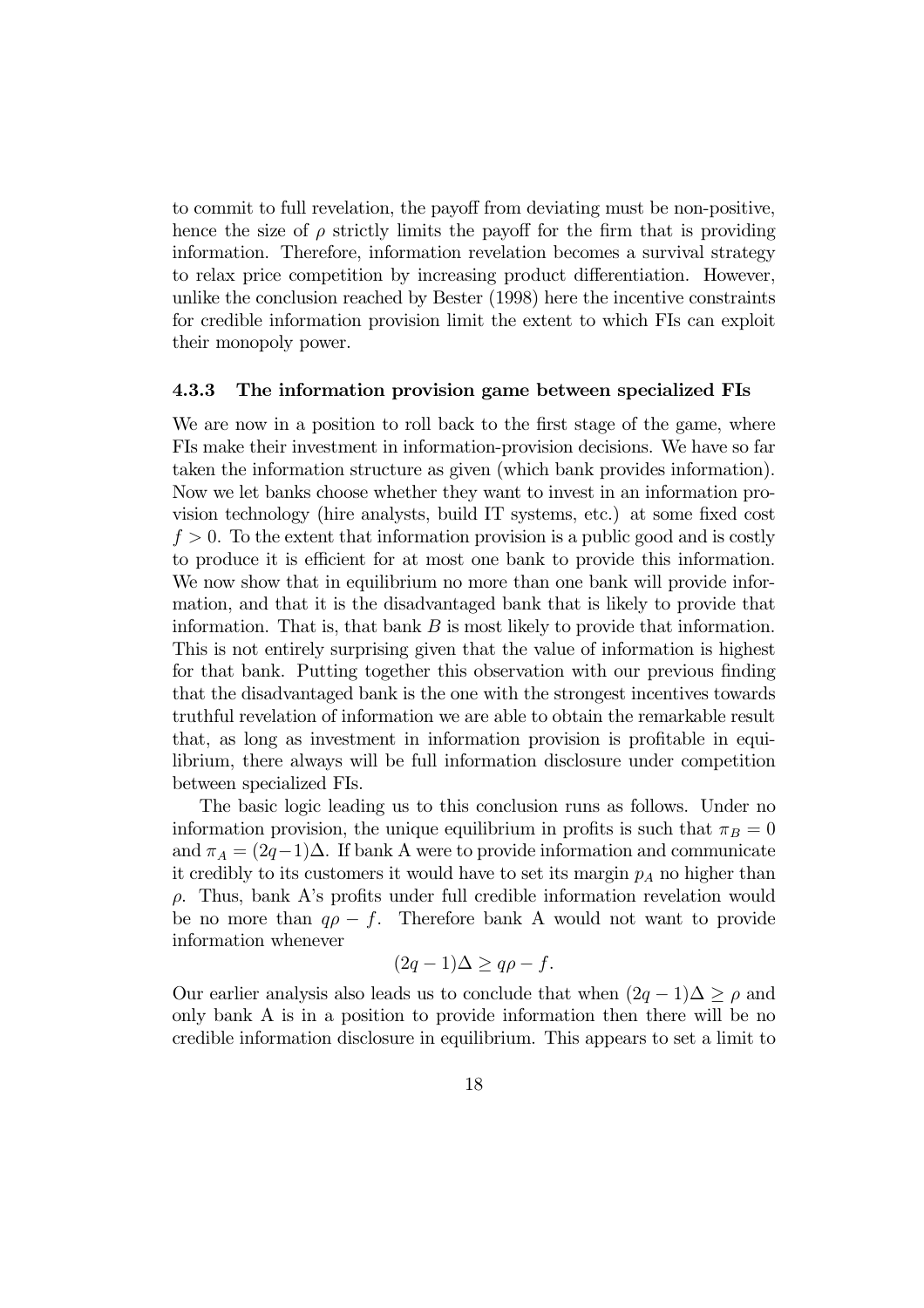the amount of credible information disclosure we should expect to see in an equilibrium with competition among specialized FIs.

However, since bank B has, if anything, even more to gain from providing information there will be full credible information disclosure in equilibrium for a much larger set of parameter values.

Proposition 6 There is full credible information disclosure in equilibrium when  $\rho \geq \frac{f}{1-q}$ . Otherwise, no information will be disclosed.

**Proof.** The decision to invest is a two by two game summarized by the following matrix<sup>7</sup>:

|      |                                  | No Info                           | Info                         |
|------|----------------------------------|-----------------------------------|------------------------------|
| FI A | No Info                          | $(2q-1)\Delta, 0$                 | $qp_{A'}(1-q)\rho-f$         |
|      | Info if $\rho > (2q-1)\Delta$    | q $\rho$ -f, $(1-q)(\rho+\Delta)$ | $qp_{A}$ -f, $(1-q)\rho$ -f  |
|      | Info if $\rho$ < (2q-1) $\Delta$ | $(2q-1)\Delta - (1-q)\rho - f, 0$ | $qp_{A}$ -f, (1-q) $\rho$ -f |

Figure 3: Matrix for Competition among Specialized Banks (A is the price leader)

When  $\rho$  is small  $(\frac{f}{1-q} < \rho < \frac{(2q-1)\Delta + f}{q})$ , there is a unique equilibrium: FI B provides information and FI A does not. All customers approach FI B first, are revealed their true type, and purchase the product meant for them. When  $\rho$  is large  $(\rho > \frac{(2q-1)\Delta + f}{q})$ , not providing information is no longer a dominant strategy for FI A, and there are two equilibria: one where only FI A provides and one where only FI B provides. There can be no mixed strategy equilibrium here due to assumption  $\mathbf{A2}$ , which makes it impossible to be indifferent. Lastly, when  $\rho$  is tiny or zero  $(\rho < \frac{f}{1-q})$ , the unique equilibrium is for both firms to not provide information.  $\blacksquare$ 

<sup>&</sup>lt;sup>7</sup>For presentation purposes, we place a strict upper bound such that  $f < (1-q)(2q-1)\Delta$ . This incorporates the case where the fixed cost is close to zero.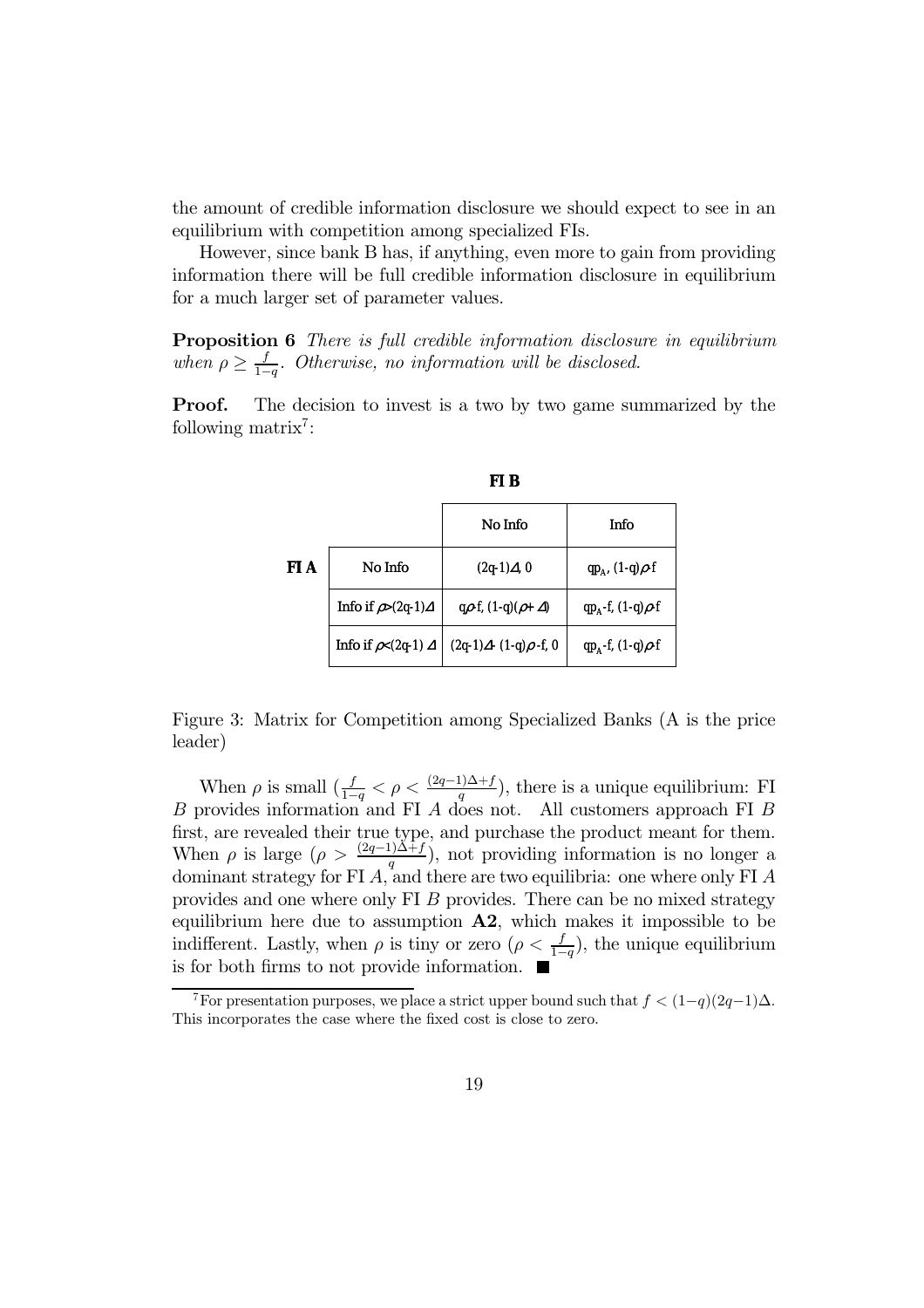Reputation proves quite important since firms can commit to full revelation where they share the market by setting a price just below the reputation cost. FI B has a strong incentive to provide information since the information gives it the market power it was lacking when all customers ex-ante preferred product A. FI A can free ride on this information provision as its own investment in information would not change its returns. In fact, for intermediate values of  $\rho$ , FI A has a dominant strategy not to provide information since if FI B doesn't provide information FI A can still enjoy its inherent advantage. Once  $\rho$  gets larger, FI A can possibly credibly provide information, because it receives a high enough rent to justify its provision. Lastly, notice that as  $\rho$ approaches zero, all of FI B's rents disappear in every scenario. The lack of a reputation cost eliminates the ability to credibly reveal information, which FI B used to achieve positive profits.

Total welfare is actually maximized in the equilibria where full information is provided, since each customer is able to realize more utility due to the match. When information is not provided, as is the case when  $\rho$  is tiny, matching efficiency is not realized and welfare decreases.

When FI  $\overline{B}$  is the price leader, the qualitative results do not change substantially. The payoffs are given by the following matrix (the proof is in the appendix):

|      |                                | No Info                                         | Info                                   |
|------|--------------------------------|-------------------------------------------------|----------------------------------------|
| FI A | No Info                        | $(2q-1)\Delta + p_B^{NI,NI, 0}$                 | $q(\rho+\Delta)$ , $(1-q)\rho$ -f      |
|      | Info if $\rho > (2q-1) \Delta$ | $q\rho$ -f, $(1-q)(\rho$ - $(2q-1)\Delta)$      | $q(\rho + \Delta)$ -f, (1-q) $\rho$ -f |
|      | Info if $\rho < (2q-1) \Delta$ | $(2q-1)\Delta - (1-q)\rho + p_R^{I,NI} - f$ , 0 | $q(\rho + \Delta)$ -f, (1-q) $\rho$ -f |

Figure 4: Matrix for Competition among Specialized Banks (B is the price leader)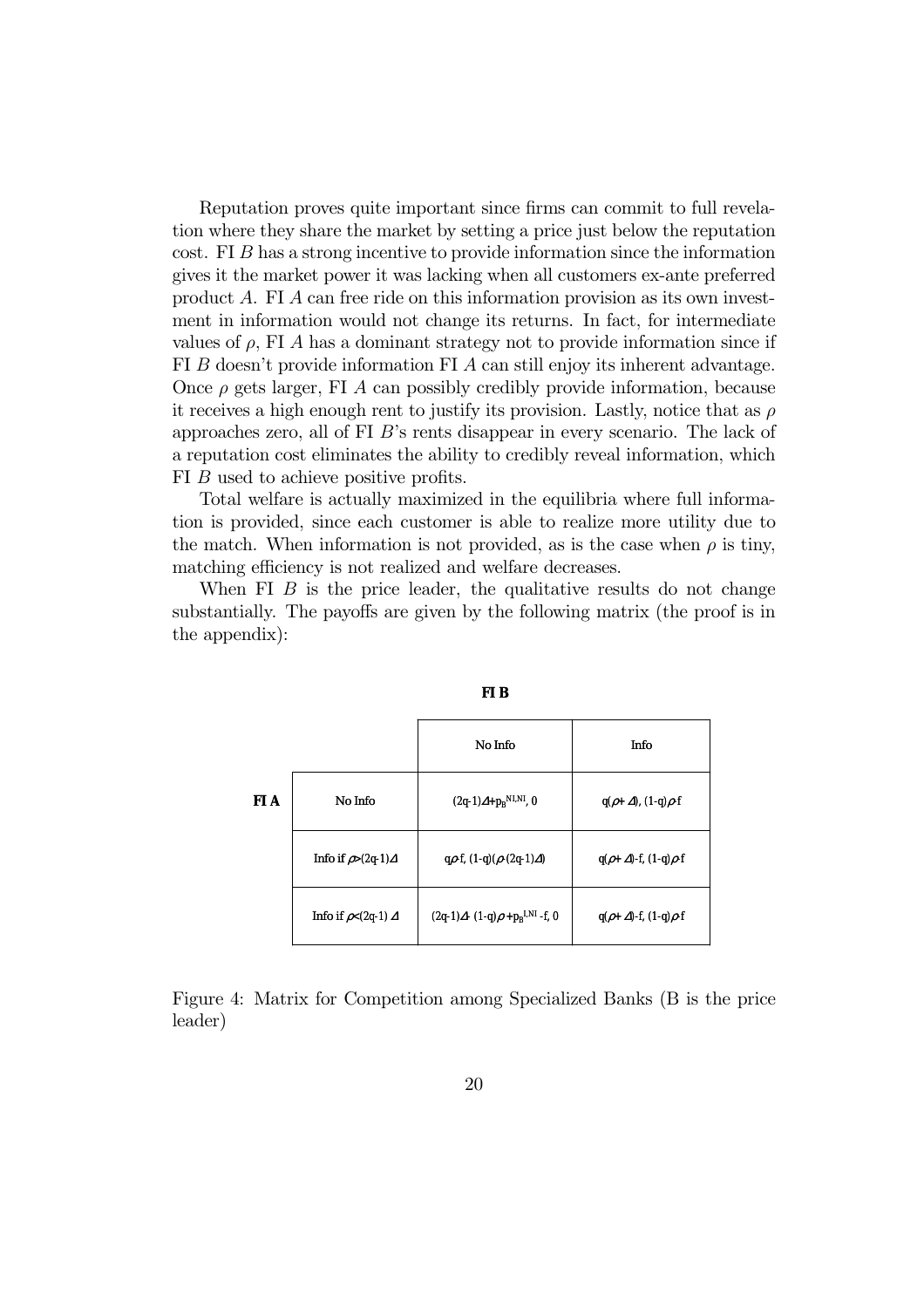A few things are interesting to observe here. First, the (No Information, No Information) and the (Information if  $\rho < (2q-1)\Delta$ , No Information) cases are not determined, since for any  $p_B$  announced by FI B, FI A will be able to grab all of the customers and leave FI B with zero profits. For the purposes of comparison, we assume  $p_B$  is the same in both cases  $(p_B^{NI,NI} = p_B^{NI,I}).$ Second, the (Information, Information) case is more complex here, since FI A's advantage in ex-ante preferences allows it to free ride on FI B in the sense that FI  $\ddot{A}$  may keep its prices high and allow FI  $\ddot{B}$  to inform customers of their types. Indeed, the equilibrium has FI A partially revealing, FI B fully revealing, all customers approaching  $FI$   $B$  first but then following  $FI$ B's advice.

Third, it is clear from the (Information, Information) case, and the (No Information, Information) case that FI A is able to exploit its role as a price follower to its advantage in achieving higher payoffs.

We find that for reputation cost that is tiny or equal to zero  $(\rho < \frac{f}{1-q})$ , the unique equilibrium is that neither firm provides information. For larger reputation costs, the unique equilibrium is that only  $FI$  B provides information. All customers go to FI  $B$ , are revealed their true type, and purchase the product which matches their type.

## 5 Competition between a one-stop bank and a specialized FI

Suppose that a one-stop bank, FI 1, competes against another FI that remains specialized and offers product  $B$ . Since both banks have product  $B$ , competition is much tougher in a certain sense. We will first look at the case where FI 1 is the price leader.

When neither FI provides any information, the equilibrium is the same as in the case of competition between specialized FIs. This is also true under full information (i.e. where customers know their type). Hence the one-stop bank does not profit strategically or directly from having product B.

In the case of competition when information revelation is endogenous, FI 1 will always be undercut on product  $B$  by FI  $B$ . This implies we can use Lemma 4 since the elements of the signaling game remain the same. However, FI 1 can use the price  $p_{1B}$  strategically to limit FI B from imposing an information revelation regime that is not advantageous to FI 1. This is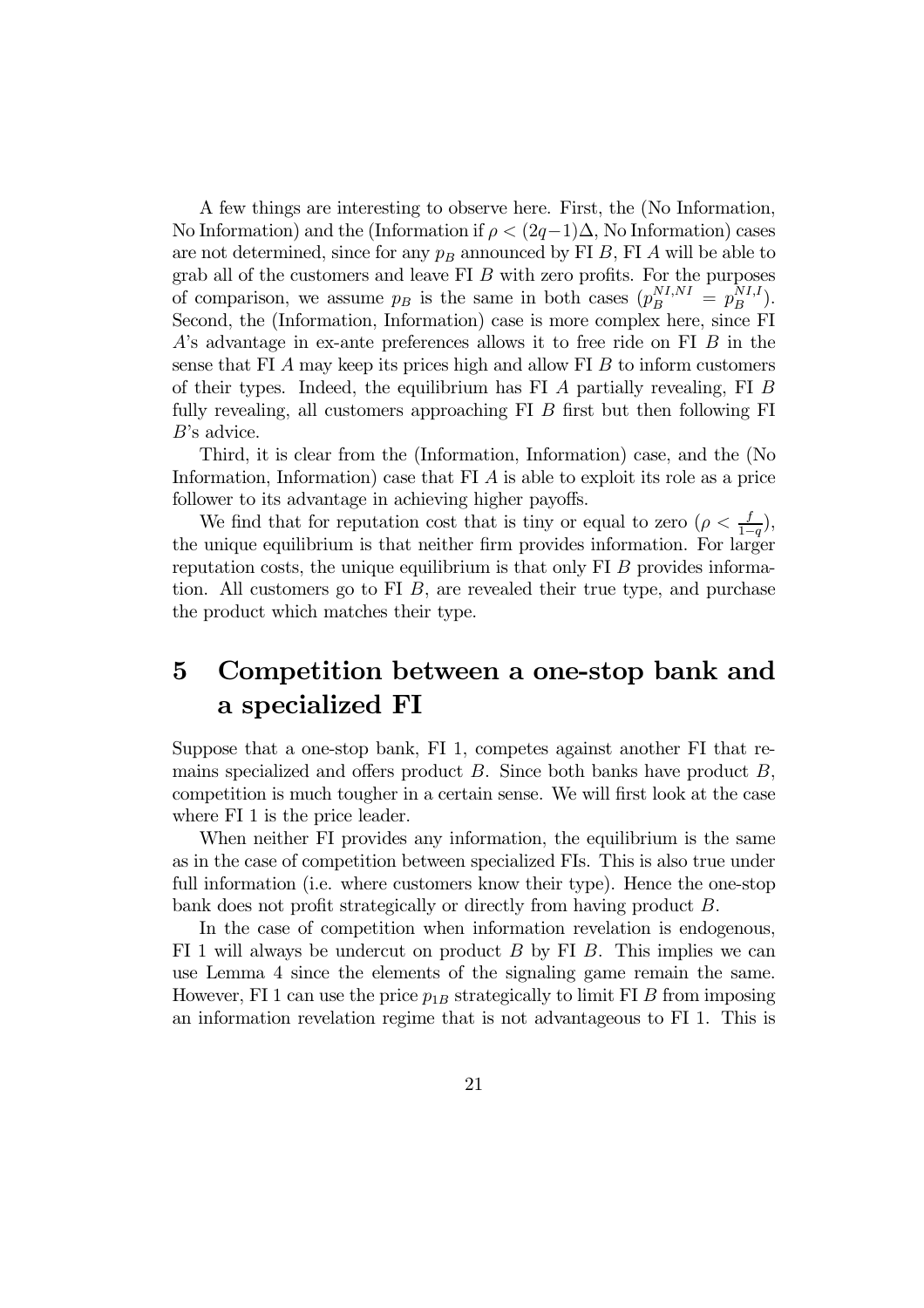the main difference between this case and the one in which FI A and FI B compete with FI A as the price leader. Therefore, profits here will be at least as large as in that case, if not larger.

This logic changes the solution somewhat anytime when FI B provides information. Remember that in this situation, we found  $p_A = \min[(1-q)\rho +$  $\Delta$ ,  $\rho + (2q - 1)\Delta$ . This represented the fact that FI A wanted to make sure FI B would have higher profits by pricing in a region which would commit FI B to full revelation (with customers following its advice) as well as make sure that FI B could not raise its price and enter a non-revealing regime. The issue of keeping FI B from raising its price is one that the one-stop bank can solve easily by setting its price for product B appropriately and hence creating an upper bound for  $p_B$ . Therefore  $p_{1A} = (1 - q)\rho + \Delta$  and  $\pi_1 = q((1-q)\rho + \Delta).$ 

The information provision game remains similar for smaller values of  $\rho$ . When  $\rho$  is tiny, no one provides information. When  $\rho$  is small, only FI B provides information. When  $\rho$  is large, the result is undetermined. This is due to the fact that the payoff for FI B depends on what price  $p_{1B}$  FI 1 sets, and FI 1 is indifferent over a range of prices  $(p_{1B} < \rho + \Delta)$  since it will not sell any of product B.

In contrast, when FI  $\hat{B}$  is the price leader, results change in the information revelation game from when there were just two specialized banks competing. Let's assume FI B chooses some price  $p_B$ . Hence in the environment where no information is provided, the equilibrium is  $p_{1A} = (2q - 1)\Delta + p_B$ and  $p_{1B} > p_B$ , with all profits going to the one-stop bank and all consumers purchasing product  $A$ . When customers know their type ex-ante, the one stop bank gets all of the profits and consumers purchase the product which matches their type<sup>8</sup>.

When information provision is endogenous, the signaling game changes significantly from section 4. First of all, the game for FI 1 can look like the game where a one-stop bank has no competition if it undercuts FI B and sets  $p_{1B} = p_B - \delta$  (where  $\delta$  is small). In this case we can apply the results from the signaling game of Proposition 2 to find the solution. It is straightforward to show that if FI 1 undercuts FI B, it will set  $p_{1A} = p_{1B} + \rho = p_B - \delta + \rho$  and achieve profits of  $p_B-\delta+q\rho$  when  $\rho>(2q-1)\Delta$ , or set  $p_{1A}=p_{1B}+(2q-1)\Delta=$  $p_B - \delta + (2q - 1)\Delta$  and achieve profits of  $p_B - \delta + (2q - 1)\Delta - (1 - q)\rho$  when

<sup>&</sup>lt;sup>8</sup>Restricting attention to pure strategies, if  $p_B > r$ ,  $p_{1A} = R$  and  $p_{1B} = p_B - \delta$  (where δ is small), while if  $p_B < r$ ,  $p_{1A} = \Delta + p_B - \delta$  and  $p_{1B} = p_B - \delta$ .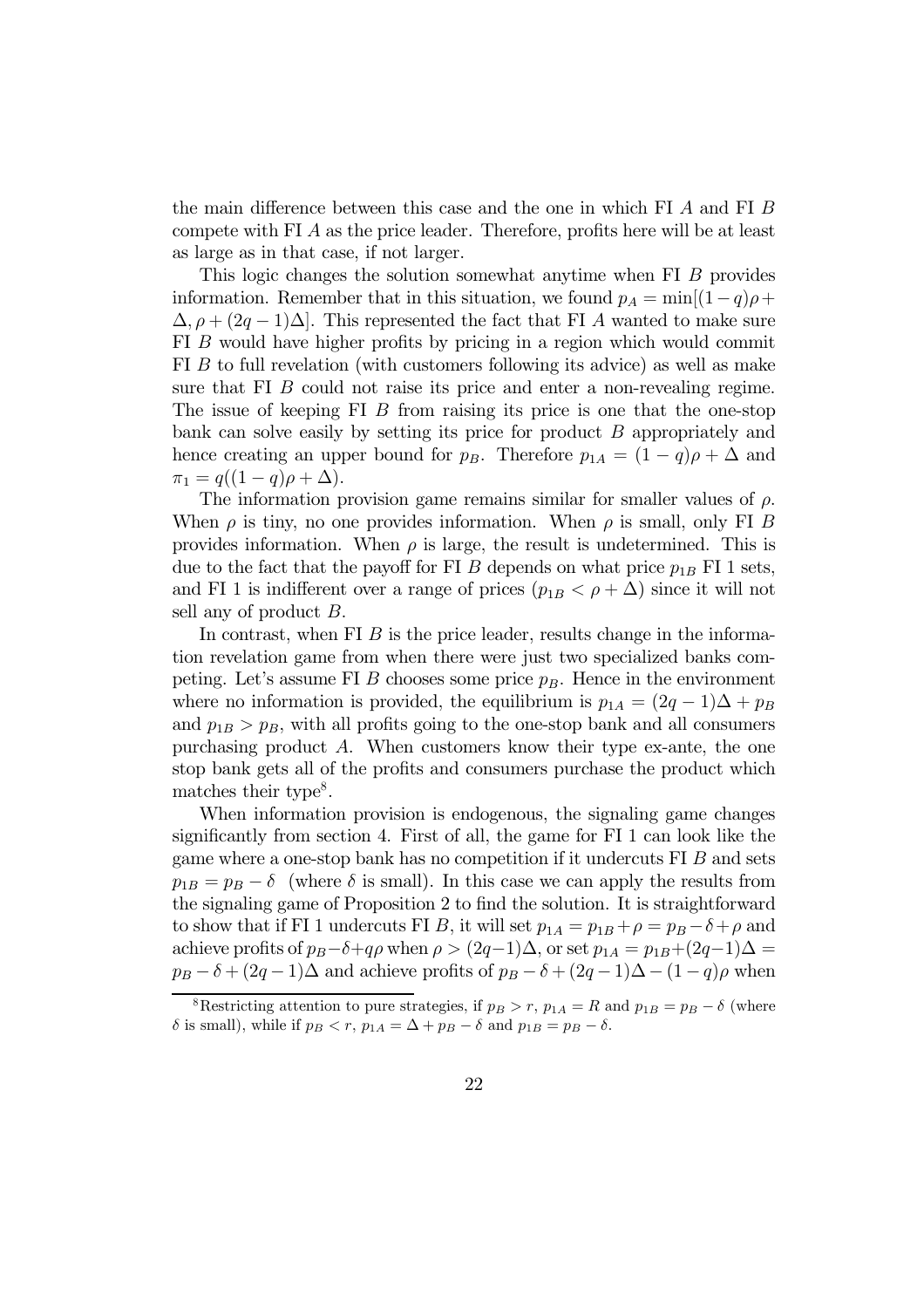$\rho < (2q - 1)\Delta$ . This gives FI 1 weakly larger profits than a specialized FI A gets when FI B does not provide information (compare with Figure 4). When FI B provides information, however, it may choose  $p_B$  strategically to avoid undercutting behavior and make positive profits. Basically, it can choose  $p_B^*$  such that it satisfies the incentive constraint of FI 1 to prefer not to undercut on product  $B$ . Using this logic and the solution from the case of FI A vs. FI  $B^9$ , this implies  $p_B^* = \min[\rho, \frac{q}{1-q}(\Delta - \rho)]$  if FI 1 provides information and  $\rho > (2q - 1)\Delta$ , and  $p_B^* = \rho$  otherwise. This yields the following payoff matrix:

|  | I |
|--|---|
|--|---|

|      |                                  | No Info                                       | Info                                     |
|------|----------------------------------|-----------------------------------------------|------------------------------------------|
| FI A | No Info                          | $(2q-1)\Delta + p_B^{N I, N I}$ , 0           | $q(\rho+\Delta)$ , $(1-q)\rho$ -f        |
|      | Info if $\rho > (2q-1)\Delta$    | $p_B^{I,NI}$ +qp-f, 0                         | $q(p_R^* + \Delta)$ -f, (1-q) $p_R^*$ -f |
|      | Info if $\rho$ < (2q-1) $\Delta$ | $(2q-1)\Delta - (1-q)\rho + p_B^{LNI} - f, 0$ | $q(\rho+\Delta)$ -f, (1-q) $\rho$ -f     |

Figure 5: Matrix for Competition between a One-Stop and a Specialized FI (B is the price leader)

Despite the differences in the potential strategies, we find equilibria that are similar to our previous ones<sup>10</sup>. For  $\rho < \frac{f}{1-q}$ , the unique solution is that neither FI provides information. For larger values of  $\rho$ , their may either be one equilibrium, where only FI B provides information, or two equilibria, each where only one  $FI$  provides information $^{11}$ .

<sup>&</sup>lt;sup>9</sup>Note that in this case, one part of the no-undercutting constraint is that  $\rho < p_{1A}$  −  $(2q-1)\Delta$ . This implies  $(1-(1-q)(2q-1))\Delta > \rho$ , which we assume to be true here. <sup>10</sup>Also assuming that  $p_B^{NI,NI} = p_B^{I,NI}$  as before.

<sup>&</sup>lt;sup>11</sup>Specifically, if  $\rho < q\Delta$ , there is only one equilibrium in the high range (FI B provides information). If  $\rho > q\Delta$ , for  $\frac{f}{1-q} < \rho < \hat{\rho}$ , there is only one equilibrium (FI B)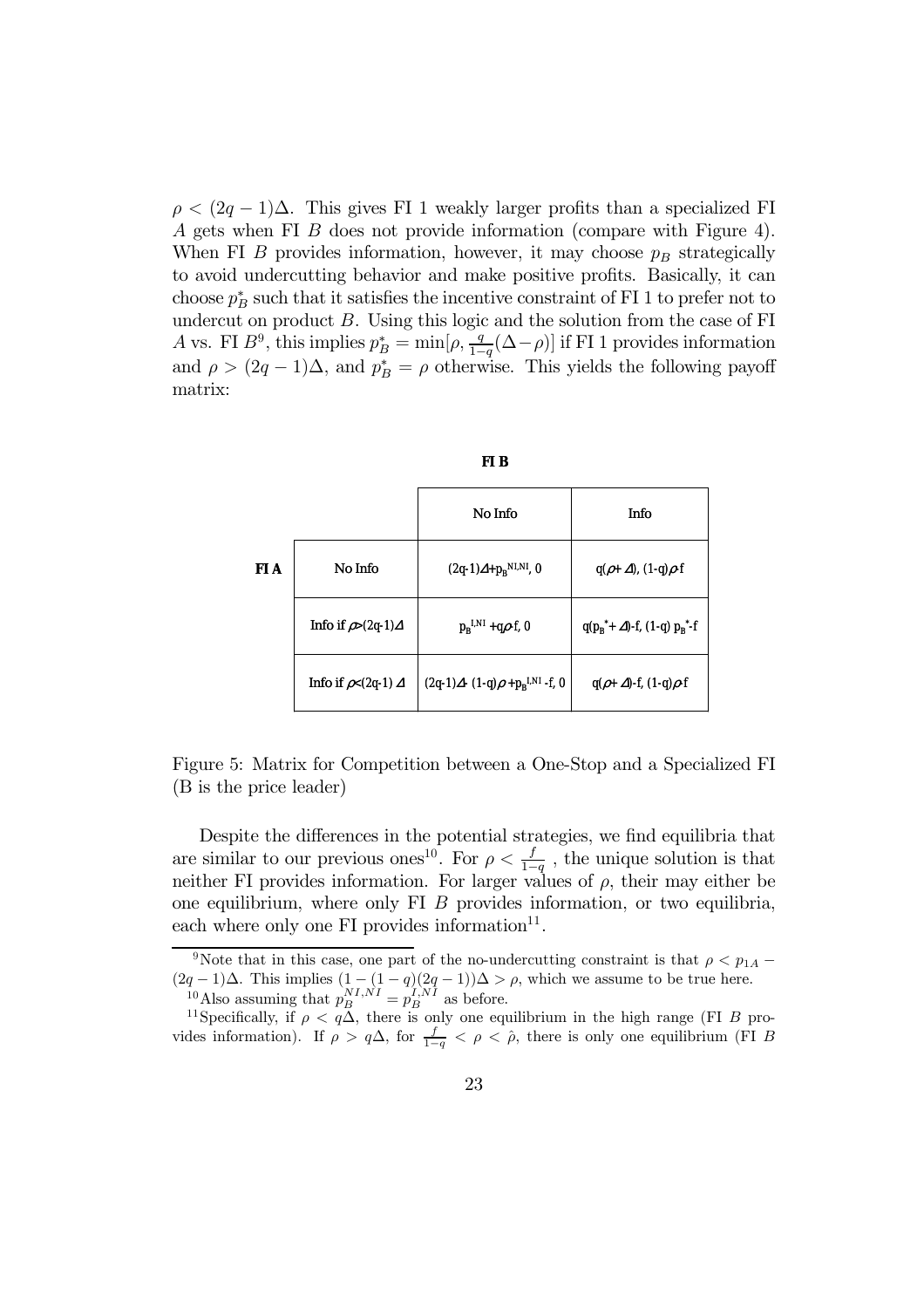## 6 Switching Costs

Changing the structure of switching costs within our model would change results dramatically. Imagine that instead of the ability to switch between banks once for free, it was impossible to switch at all. This creates more market power and highlights a different role for information revelation. First, consider our basic model of competition between FI A and FI B. With high switching costs, there is no room for information provision:

**Proposition 7** With high switching costs and FI A as the price leader, neither firm invests in information provision and  $\pi_A = (2q - 1)\Delta$  and  $\pi_B = 0$ .

The equilibrium is the same as was described in the section on competition under no information. The reason is quite simple. The switching costs eliminate the effect of firm  $i$ 's prices on firm  $j$ 's signaling regime. Each firm thus acts like a monopoly specialized bank in signaling. Since the highest utility that can be offered to customers when they are deciding which firm to approach is the same as their uninformed ex-ante utility, there is no incentive for either firm to invest in information provision. Switching costs thus lead to a reduction in total surplus, as the lack of information causes matching inefficiency.

Next, consider competition between a one-stop bank (denoted before as FI 1) and FI B. FI B will find it useless to provide information for the same reason as above, i.e. even with information it can't increase the expected valuations of customers. This ruins its potential to strategically force FI 1 into softer competition. FI 1, on the other hand, has an incentive to reveal information and raise customers' ex-ante valuations for banking there. It can accomplish this credibly by setting  $p_{1A} = p_{1B}$  (see Proposition 2) as in the case when it is a monopoly.

Proposition 8 With high switching costs and the one-stop bank as the price leader, the one-stop bank fully reveals its information and  $\pi_A = q\Delta$  and  $\pi_B = 0.$ 

The profits are derived from the fact that expected valuations of approaching the one-stop bank for customers is  $R$ , while for approaching FI  $B$ 

provides information), while for  $\rho > \hat{\rho}$  there are two equilibria (one where only FI B provides information, and one where only FI A provides information). Here we define  $\hat{\rho} = \max[\frac{(2q-1)\Delta + f}{q}, \frac{q\Delta - f}{q}].$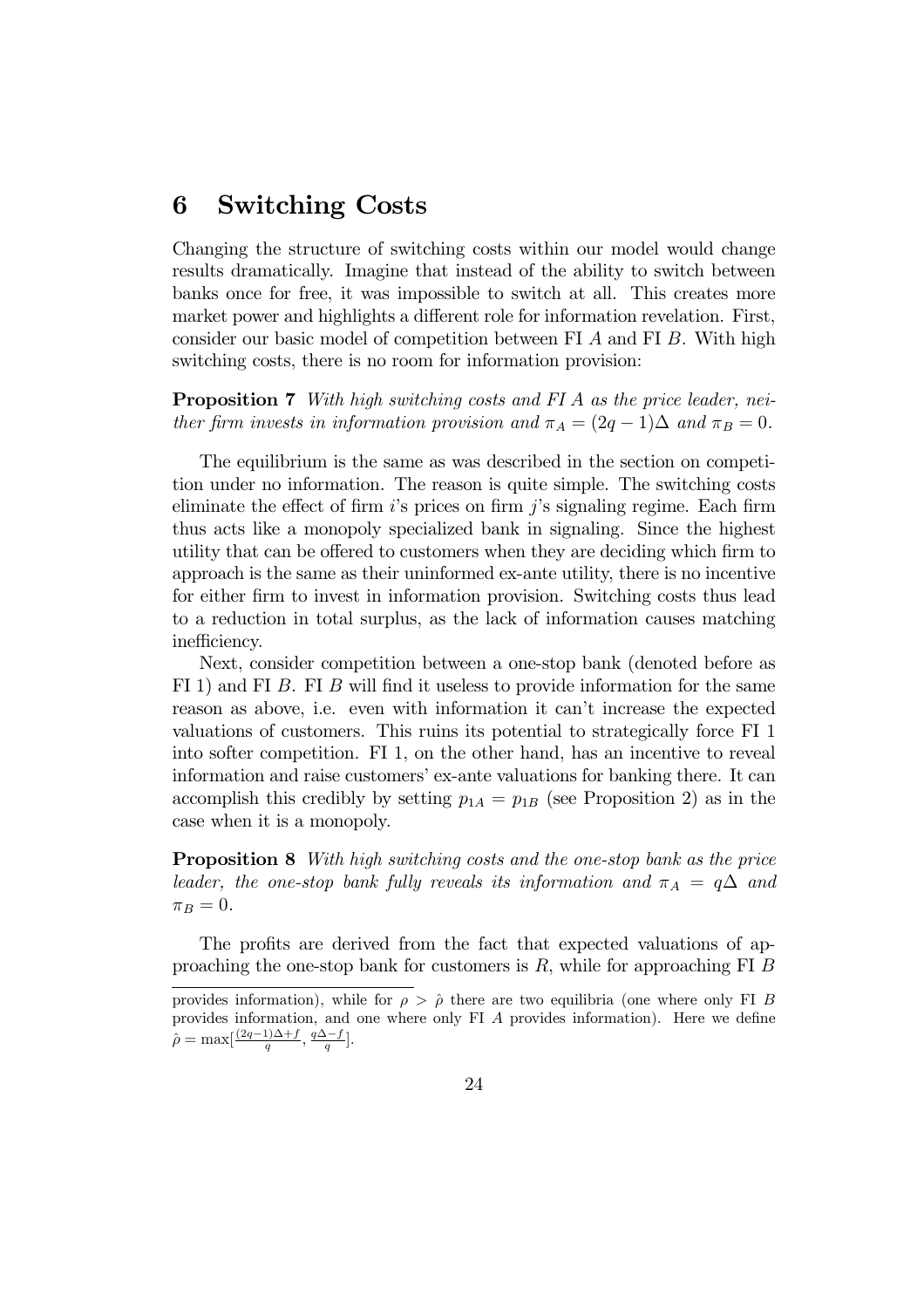it is  $qr + (1 - q)R$ . Here switching costs allow for matching efficiency for all levels of reputation costs.

### 7 Market Structure

We have found that in all equilibria when the reputation cost is significant, competition between firms creates the incentives not only to provide information, but to provide full information to all customers.

For very small costs of reputation, no information is provided when there is competition. However, when the market is dominated by a one-stop bank, as long as the reputation cost is positive the one-stop bank can credibly provide information and extract the customers' rents. Hence, the gains from reducing competition/increasing market power are much larger when reputation costs are low. As we saw in the previous section, switching costs can implicitly create market power.

Adding a product (going from a specialized bank to a one-stop bank) while competing can yield added profits in certain circumstances. Clearly, it softens competition if the market is already homogeneous (such as competition between two FI Bs). However, another product can also be used as a strategic buffer, keeping the other firm from entering a disadvantageous information revelation regime and therefore allowing more profits (we see this when the reputation cost is low  $(\rho < \frac{2(1-q)}{q}\Delta)$  in competition between FI 1 and FI  $B$ ).

The conditions under which one-stop banks can prosper are quite interesting given current trends. The abolition of the Glass-Steagall act in 1999 paved the way in the United States for the creation of one-stop banks. In Europe, such banks, called "universal banks" have existed for many years, but are now undergoing a shake-up as mergers across borders are seen as necessary for survival<sup>12</sup>. The traditional explanation for the trend towards consolidation are the economies of scope realized by selling multiple financial products from the same outlet. However, by analyzing these banks from an information provision perspective, we open up a richer understanding of market structure.

From a welfare perspective, when customers are ex-ante fully informed, welfare is maximized at the expense of consumer surplus. When customers

<sup>&</sup>lt;sup>12</sup>This is echoed in Banking Surveys by The Economist (April 4, 2002) and The Financial Times (May 24, 2002).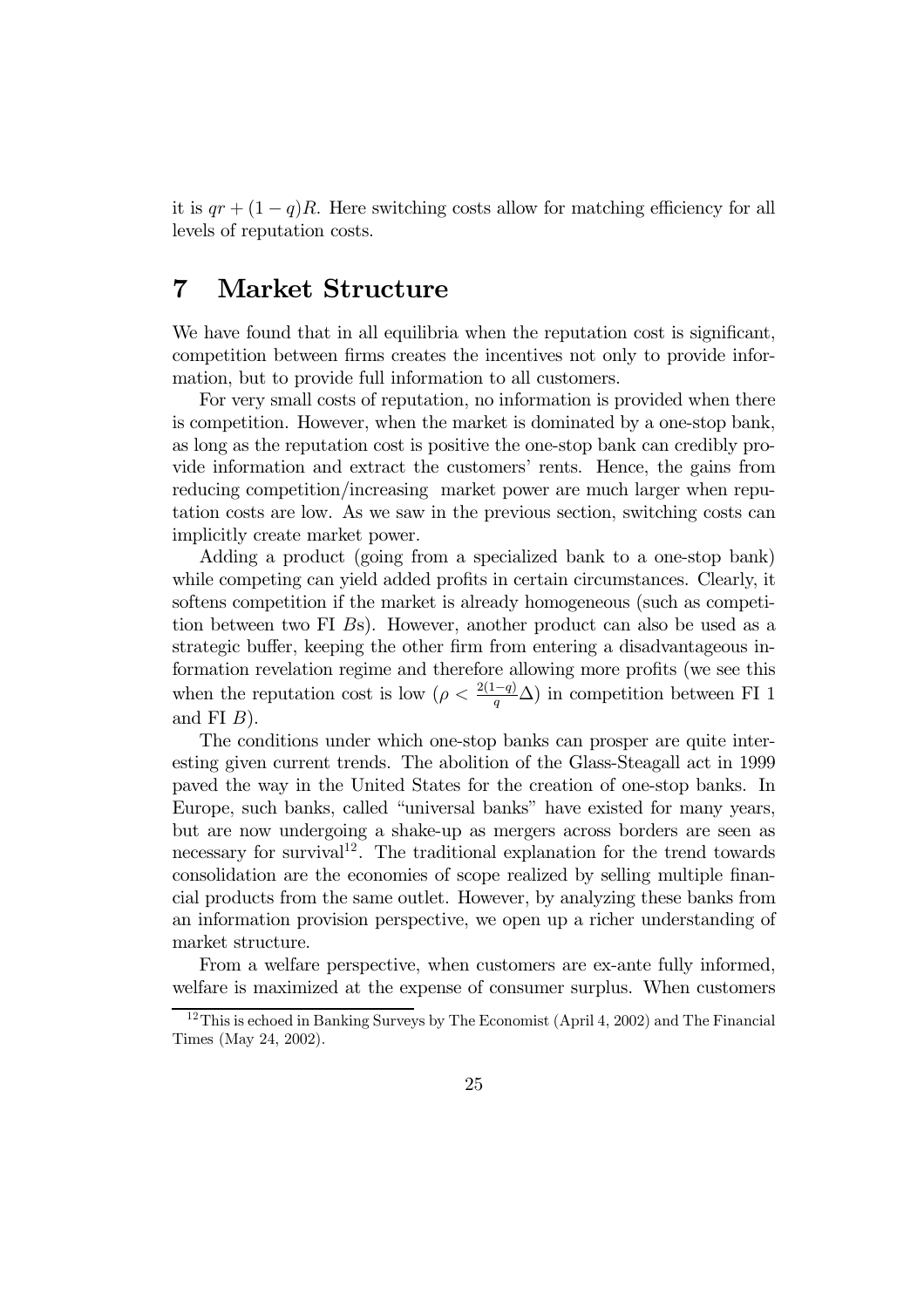are uninformed, welfare is low as all  $B$  types purchase product  $A$ . Endogenizing information revelation comes close to maximizing welfare (within the cost f of information provision) at the expense of lower firm profits due to competitive pressure. Market power due to conglomeration restores full extraction of the maximized surplus by the FI when information revelation is possible $13$ .

While market power extracts full rents, we find that in the absence of market power, ex-ante full information yields the largest profits. The FIs must take losses in order to be able to commit to credible revelation of information. Although we do not model heterogeneity among clients, it is likely that larger and wealthier customers have more information about (or more advisers to counsel them on) their specific needs. Interestingly, by being better informed, they could be forced to pay more in terms of higher prices per product. These types of clients may be large money-makers for banks in terms of not only volume, but per-unit return. Indeed, there is a large focus in the banking industry on catering to these higher end customers ('private banking'). We elaborate on the effect that we describe here in the next section.

## 8 Unobservable Investments in Information Provision

In the previous sections it was assumed that customers were able to check that the bank had made the necessary investment to provide them with reliable information. Nevertheless, these investments may be difficult and/or undesirable for banks to demonstrate. If so, the banks' investments in information provision are subject to moral hazard. Banks will invest in information provision if and only if this leads to higher profits, while customers will only infer the investment has been made when the bank profits from the investment. As a consequence, the nature of the equilibrium is modified.

A natural question that then arises is what impact the observability of information provision services has on the industry. This question becomes

<sup>&</sup>lt;sup>13</sup>How realistic is the notion of market power among financial intermediaries? "A handful of familiar names - Citigroup, J.P. Morgan Chase, Goldman Sachs, Merrill Lynch dominates these businesses, either because it takes a huge investment to build them, or because only top names are trusted. Yet only Citigroup offers corporate and institutional clients the full range of services..." (The Economist, April 4th, 2002)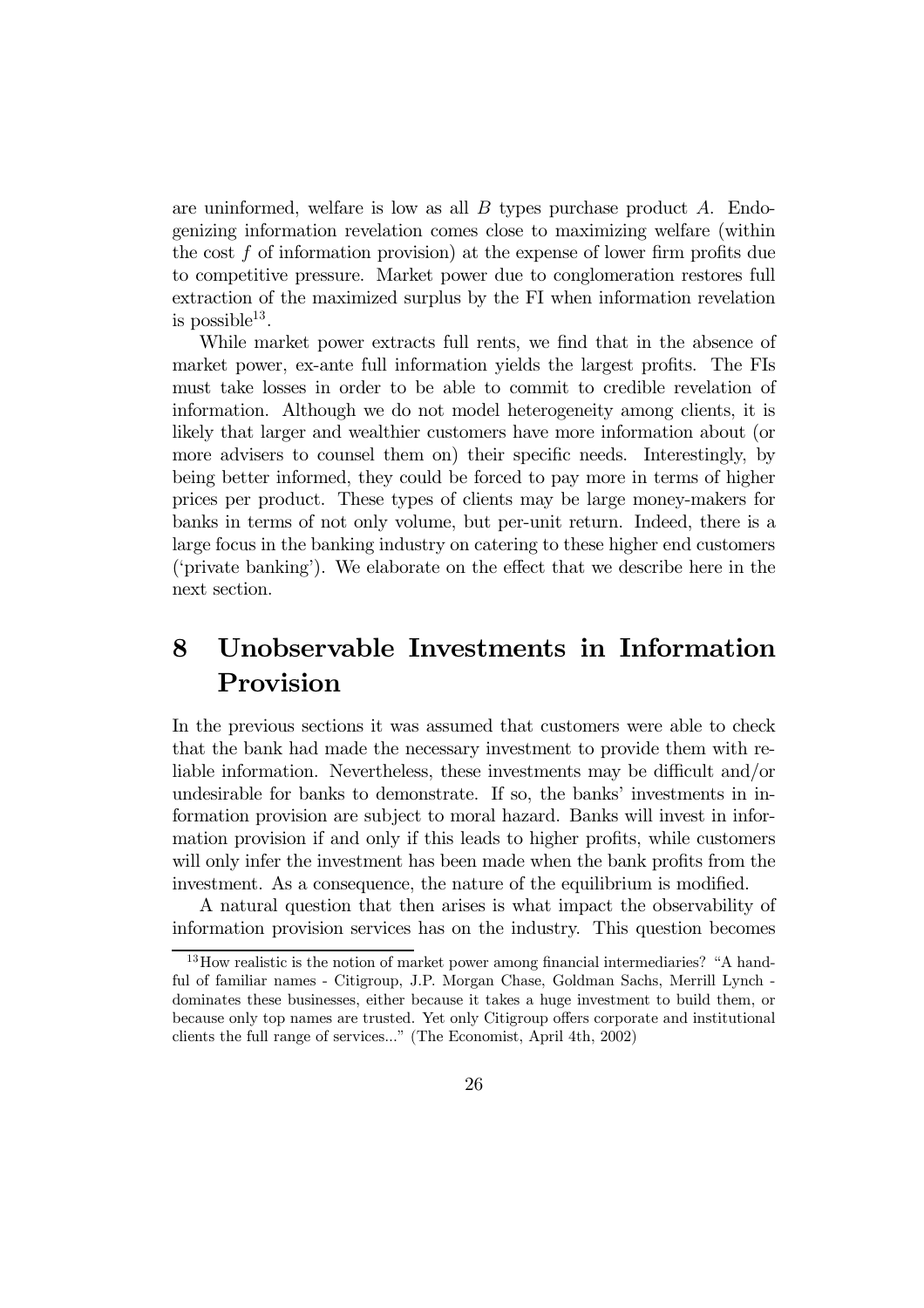even more salient when we discuss the nature of Independent Financial Advisors, advisors separate from banks who may or may not be providing "good" information.

### 8.1 Unobservable investments with competition between specialized FIs

The basic timing of the game remains the same, except that the investment in stage 1 in information provision is observable only to the firm making the investment. The values of all parameters of the game are common knowledge among all participants. For brevity, we will only focus on the case of competition between specialized banks where FI A is the price leader.

FI B will invest in information when it is better than the outside option and has no profitable deviation. A profitable deviation would be not to invest in information, holding the subsequent price and customers' beliefs that FI B invested in information fixed. In this case, customers believing that FI B has information will approach FI B to solicit advice, and all will be recommended to purchase product B (this is a best response for FI B). We summarize this logic in an incentive constraint:

$$
(1-q)p_B - f > p_B - q\rho \tag{6}
$$

This implies an upper bound for  $p_B$  of  $\rho - \frac{f}{q}$ . Notice that this is strictly lower than the upper bound for credible information provision when investment in information is observable  $(\rho)$ .

Adding the participation constraint:

$$
(1-q)p_B - f > 0
$$

Setting  $p_B$  equal to its upper bound  $\rho - \frac{f}{q}$ , and plugging the value into the participation constraint implies:

$$
\rho > \frac{f}{(1-q)q}
$$

This condition on the reputation cost is strong. It means there is an interval for values of  $\rho$ ,  $(\frac{f}{(1-q)}, \frac{f}{(1-q)q})$ , where information would be provided when investment is observable but would not under unobservable investment. Thus, the unobservability, perhaps unsurprisingly, decreases total surplus.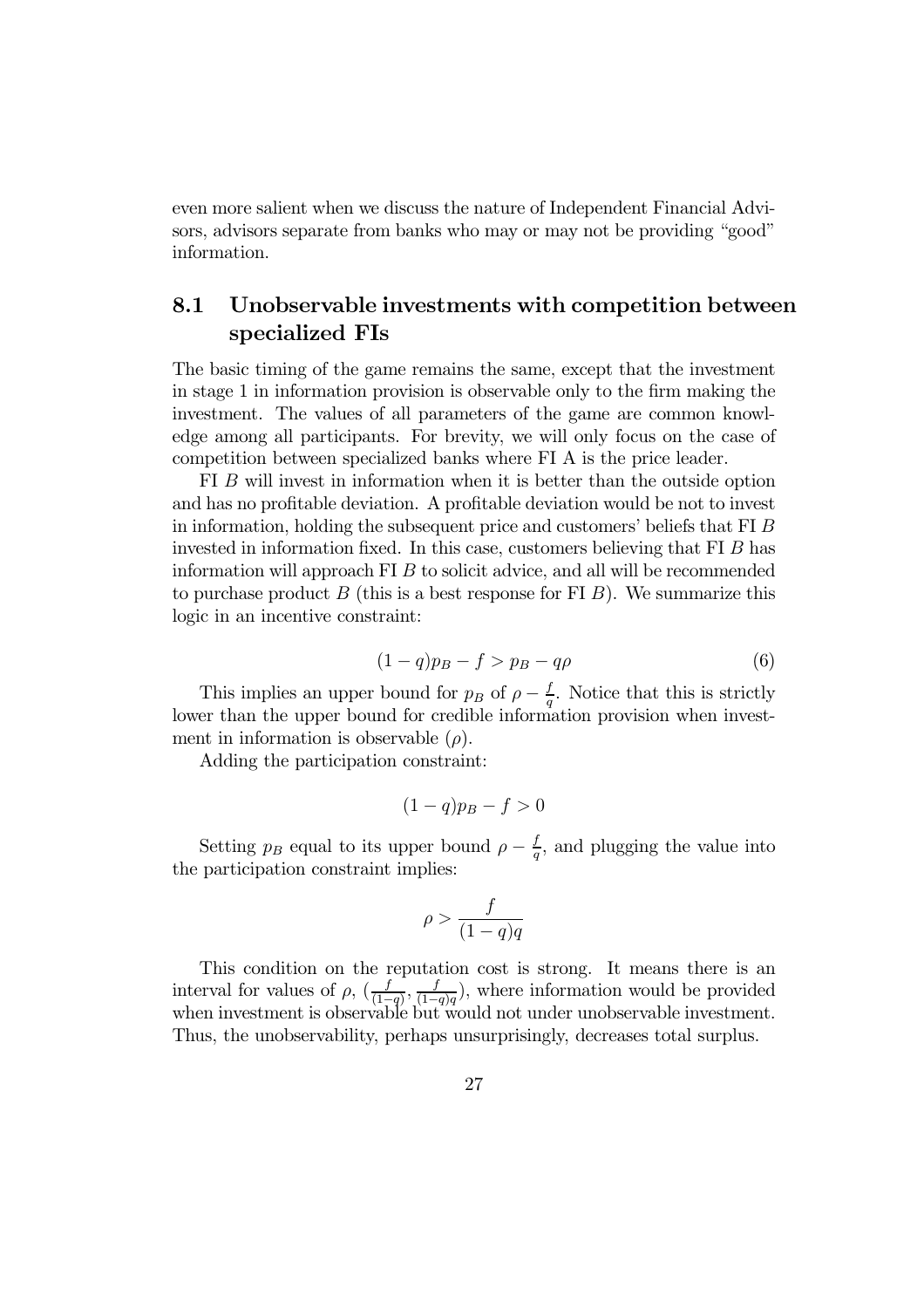Similarly, we look for equilibria where FI A is willing to invest in information. We can derive an incentive constraint for FI A by substituting  $1-q$  for q in equation 6 and set FI  $\ddot{A}$ 's price equal to the maximum of this interval,  $\rho - \frac{f}{1-q}$ . The participation constraint for FI A is not symmetric, though, since FI  $\overrightarrow{A}$ 's payoff from not investing in information and all customers knowing this would be positive:  $(2q-1)\Delta$ . Thus the participation constraint reduces to:

$$
qp_B - f > (2q - 1)\Delta \qquad \Longrightarrow \ \rho > \frac{f}{(1 - q)q} + \frac{(2q - 1)\Delta}{q}
$$

Like the case of observable investment, an equilibrium that has FI A investing only occurs when the reputation cost is larger, because then the payoff is substantial enough. It is also clear that the cutoff for which there are equilibrium where either FI  $\Lambda$  or FI  $\sigma$  provide information is higher here than in the case of observable investment (where it was  $\frac{f}{q} + \frac{(2q-1)\Delta}{q}$ ).

An equilibrium where no firm invests in information is always an equilibrium, for all parameter values. This is clear when we look at the incentive constraint. If the FI does not invest in information and the customers know this, it gets some non-negative payoff  $\tilde{\pi}$ . By deviating and investing in information, given customers believe it will not provide any, its payoff will be  $\tilde{\pi}$  – f. We call this the "Cassandra effect", as the FI may have valuable information to reveal, but no customer is listening.

Therefore, the set of equilibria resembles that of observable information with two main differences. First, there is a larger interval for which no information provision is the unique equilibrium. Second, due to the "Cassandra effect", no information provision is always an equilibrium.

#### 8.2 Independent Financial Advisors

A discussion about potential conflicts of interest across the financial sector has been opened recently, in part due the large scandal recently settled by the SEC and 10 prominent Wall Street firms for \$1.4 billion. Separating financial advisors from the products they sell is a remedy that seems obvious  $14$  . This can come in two forms: creating a so-called "Chinese wall" between the analytical and sales areas of each bank, or allowing the analytical areas to

<sup>&</sup>lt;sup>14</sup> Indeed, it is one of the immediate remedies called for by the SEC in the aforementioned case.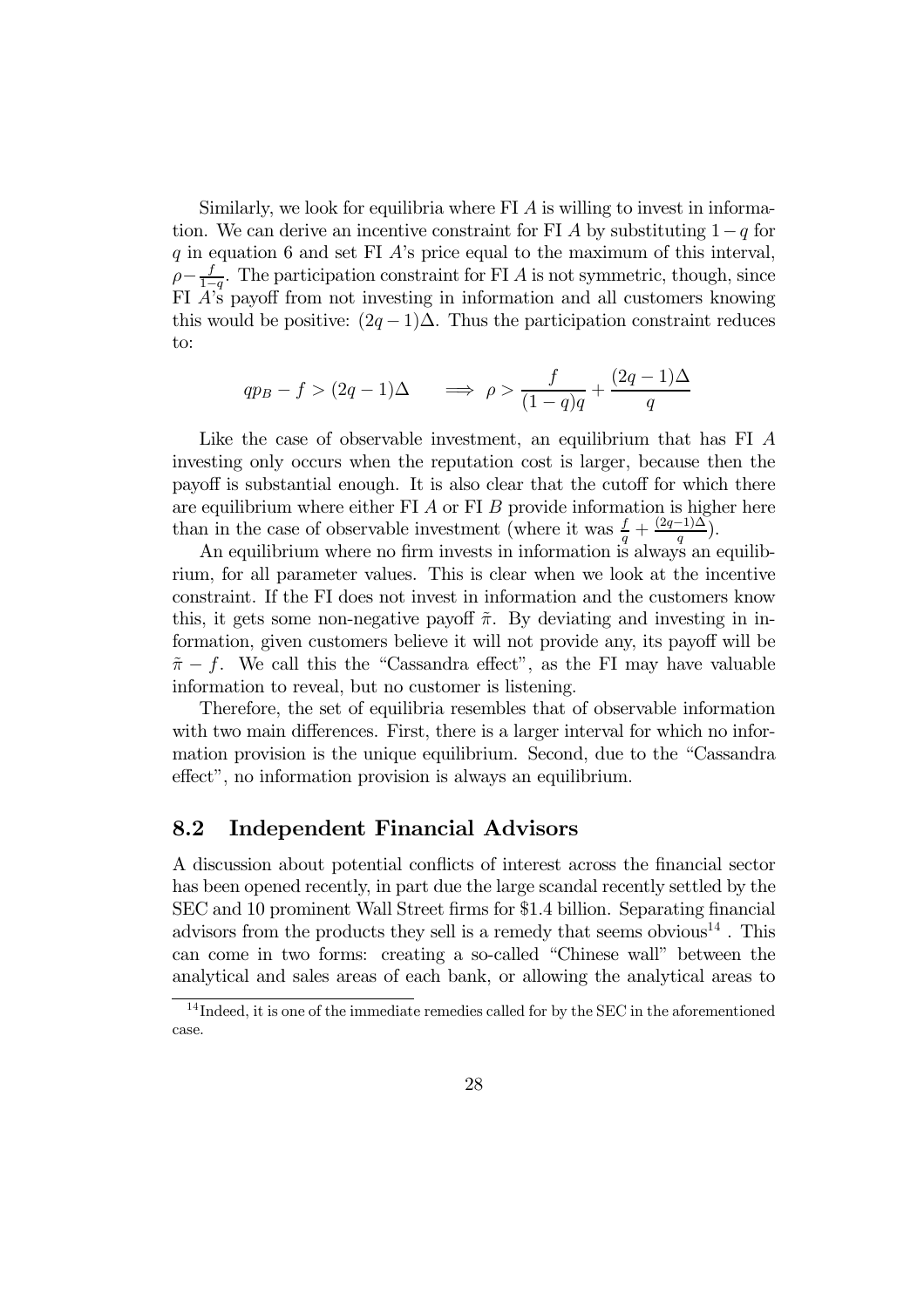be spun off into independent financial advisors (IFAs). Interestingly enough, in the framework of our model, this separation can be strictly beneficial to the financial intermediaries. However, we find that it is not always clear that IFAs will actually provide more information than the banks themselves. As in the previous section, we will focus on competition between two differentiated specialized banks.

The fact that financial intermediaries will benefit from credible information provision by IFAs is easy to see. Suppose that the financial advisor has the correct incentives to tell the truth<sup>15</sup>. Then customers have perfect information before they approach the banks. As shown earlier in the paper, when competition exists between specialized banks, profits are larger under full information than when information must be provided by the banks directly. The banks charge lower prices when they must provide their own information in order to credibly convey that information. In either case, total surplus is the same, since all customers match perfectly, although consumer surplus is clearly lower when financial advice is delivered separately<sup>16</sup>. Therefore, the competition policy implication is that, in order to protect customers interests, a regulatory body should be cautious in advocating information provision by IFAs.

The previous point argues that information provision by IFAs will be beneficial to FIs, but ignores the question of when the advisors will invest in information provision. This is an issue of some importance, as the quality of information provided by IFAs has been called into question. To look at this issue, we suppose, as in the previous section, that investment in information provision is unobservable. Since the payment to the advisor is the same irrespective of the information the advisor provides, the incentive constraint consists of comparing the costs of provision to the reputation cost. When the fixed cost of providing information is lower than the reputation cost of lying, we have an equilibrium where information is provided. Notation-wise

<sup>&</sup>lt;sup>15</sup>This can be easily accomplished if the independent financial advisor charges a fixed amount for each customer, but suffers a positive reputation cost if she lies. Alternatively, the advisor may be paid a fixed amount irrespective of the number of customers by an FI, but still suffer some reputation cost (such as firing when customers complain), and the results will go through.

<sup>&</sup>lt;sup>16</sup>The benefits of separation may not exist when a one-stop bank is competing against a specialized bank. Moreover, when the specialized bank is a monopoly, we have seen that it prefers customers to have no information. In this case, making financial advice independent would increase both total surplus (improve matching) and increase consumer surplus (higher valuations and lower prices).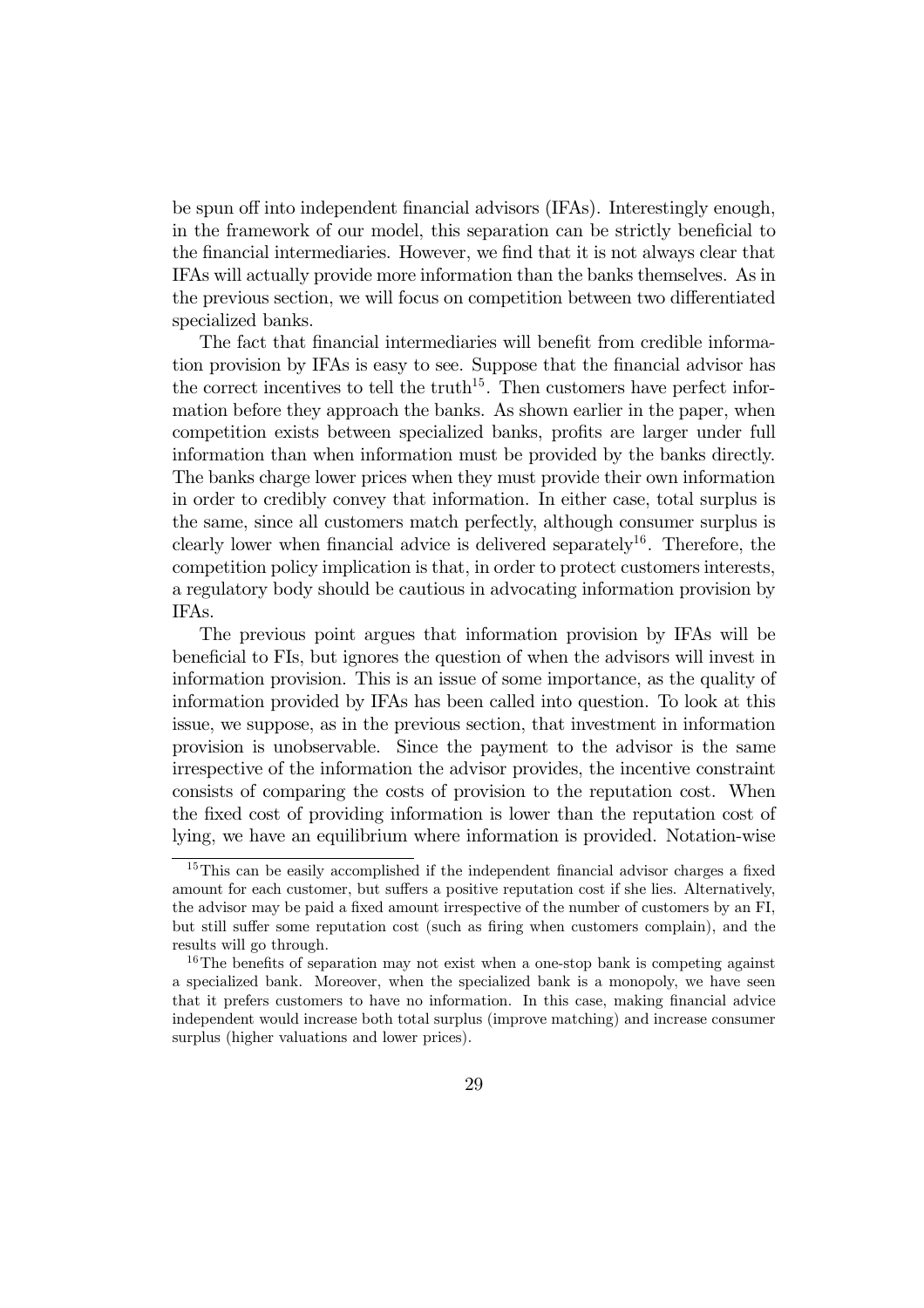(where  $\rho_I$  is the reputation cost for the IFA) :

$$
\rho_I > \frac{f}{1-q}
$$

If  $\rho_I = \rho$ , we find that the IFAs will provide information for the same range of parameters as specialized banks with observable investments. The IFAs will provide information in some cases when specialized banks with unobservable investments do not, namely  $\rho \in (\frac{f}{(1-q)}, \frac{f}{(1-q)q})$ . In this case, IFAs help the specialized banks by revealing information where the banks couldn't, as well as allowing the banks to extract more rents. As a caveat, however, it seems that in reality  $\rho_I$  would be less than  $\rho$ , due to the fact there is much less at stake in a continuing relationship between an IFA and a customer. This could reduce the provision of information by IFAs relative to specialized banks. We also note that for all parameters there exists a "Cassandra effect" equilibrium where the IFA does not invest in information, as in the previous section.

## 9 Conclusion

This paper considers several aspects of market structure from the perspective of information provision to customers. By using this alternative road we obtain a new perspective on conflicts of interest and consolidation in the banking industry. We have found that competition foments information provision when reputation costs are present. The fact that a specialized FI has incentives to provide information may surprise, since it will always lose to its competitor the customers that are not of its type. Still, if we consider as the starting point a situation where absent information a FI will get no customers, providing information appears as an additional tool in the competition for market share.

We have also found that the gains from increasing the number of financial products offered and becoming a one-stop bank are largest when market power can be exerted or customers have switching costs. Without these built in customer bases, competition erodes the incentives to provide information. Finally, financial intermediaries may actually have an incentive to separate advice from sales as it could allow them to differentiate their products and receive higher margins.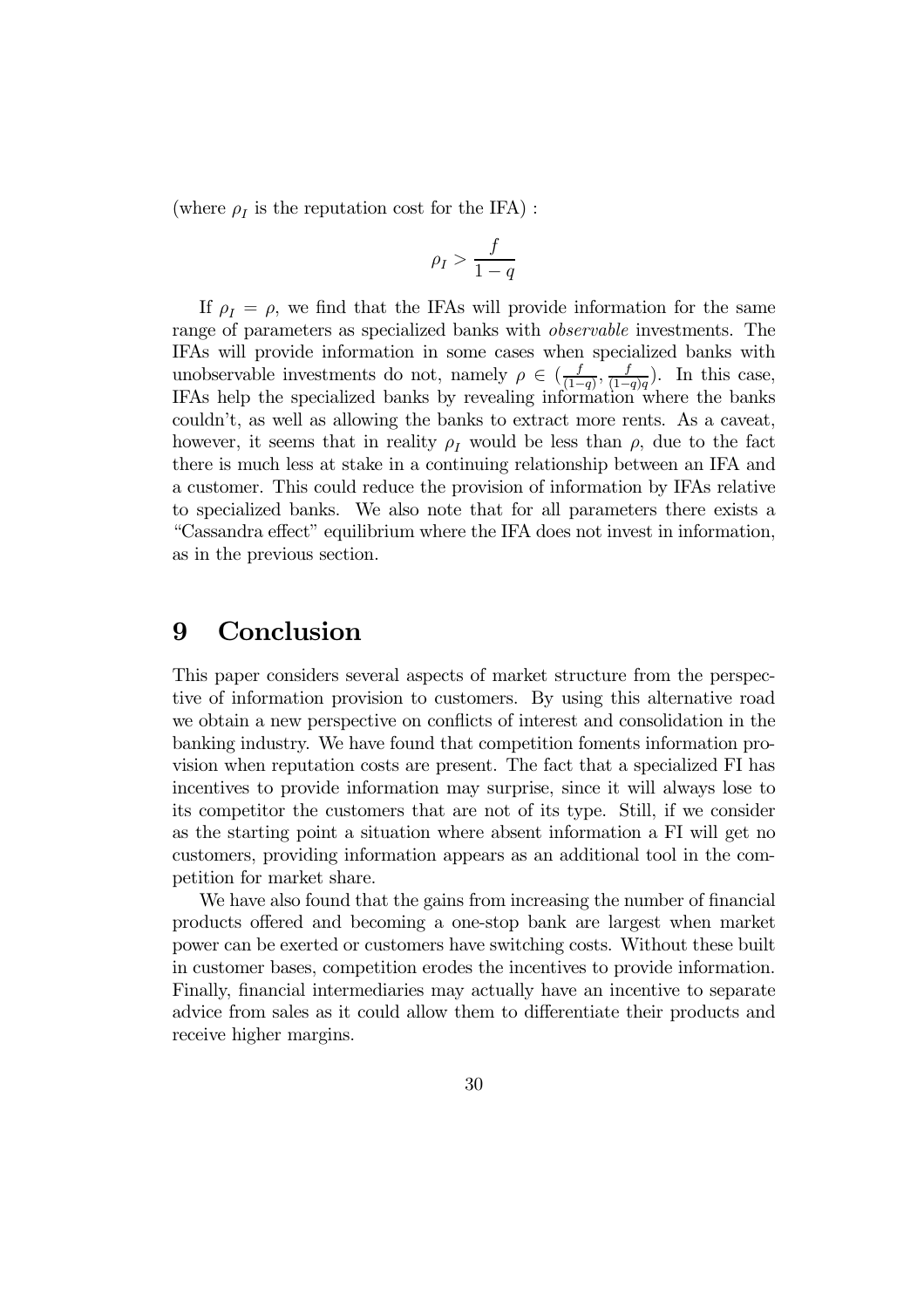It would be interesting to extend this line of research in a dynamic direction in order to quantify the potential reputation costs that banks may incur. Another aspect that is worth further examination is allowing for heterogeneity in customer's knowledge of their types. With the advent of the internet and private banking, it is probable that certain clients have better information about which investments best match their needs. Our results in this context suggest that if customers have more information, market power and rents can actually increase, making this topic quite relevant to policy discussions.

### 10 References

Benabou, Roland and Laroque, Guy. (1992), "Using Privileged Information to Manipulate Markets: Insiders, Gurus, and Credibility", Quarterly Journal of Economics, 107, 921-958.

Bester, Helmut. (1998), "Quality Uncertainty Mitigates Product Differentiation", RAND Journal of Economics, 29:4, 828-844.

Cho, In-Koo and Kreps, David. (1986), "Signaling Games and Stable Equilibria", Quarterly Journal of Economics, 102, 179-221.

The Economist (April 4th, 2002), "Big, Bigger, Biggest", The Economist. Grossman, S. J., and O. D. Hart (1980): "Disclosure Laws and Takeover Bids," Journal of Finance, 35, 323-34.

Hotelling, Harold. (1929), "Stability in Competition", Economic Journal, 39, 41-57.

Judd, Kenneth L. (1985), " Credible Spatial Preemption", RAND Journal of Economics, 16:2, 153-66.

Mailath, George. (1989), "Simultaneous Signaling in an Oligopoly Model", Quarterly Journal of Economics, 104:2, 417-427.

Milgrom, Paul and John Roberts. (1982), "Limit Pricing and Entry under Incomplete Information: An Equilibrium Analysis", Econometrica, 50:2, 443- 460.

Milgrom, Paul and John Roberts. (1986), "Relying on the Information of Interested Parties", RAND Journal of Economics, 17, 18-32.

Morgan, John and Stocken, Phillip C. (2003), "An Analysis of Stock Recommendations", RAND Journal of Economics, 34, 183-203.

Okuno-Fujiwara, Masahiro, Postlewaite, Andrew and Suzumura, Kotaro. (1990), "Strategic Information Revelation", Review of Economic Studies,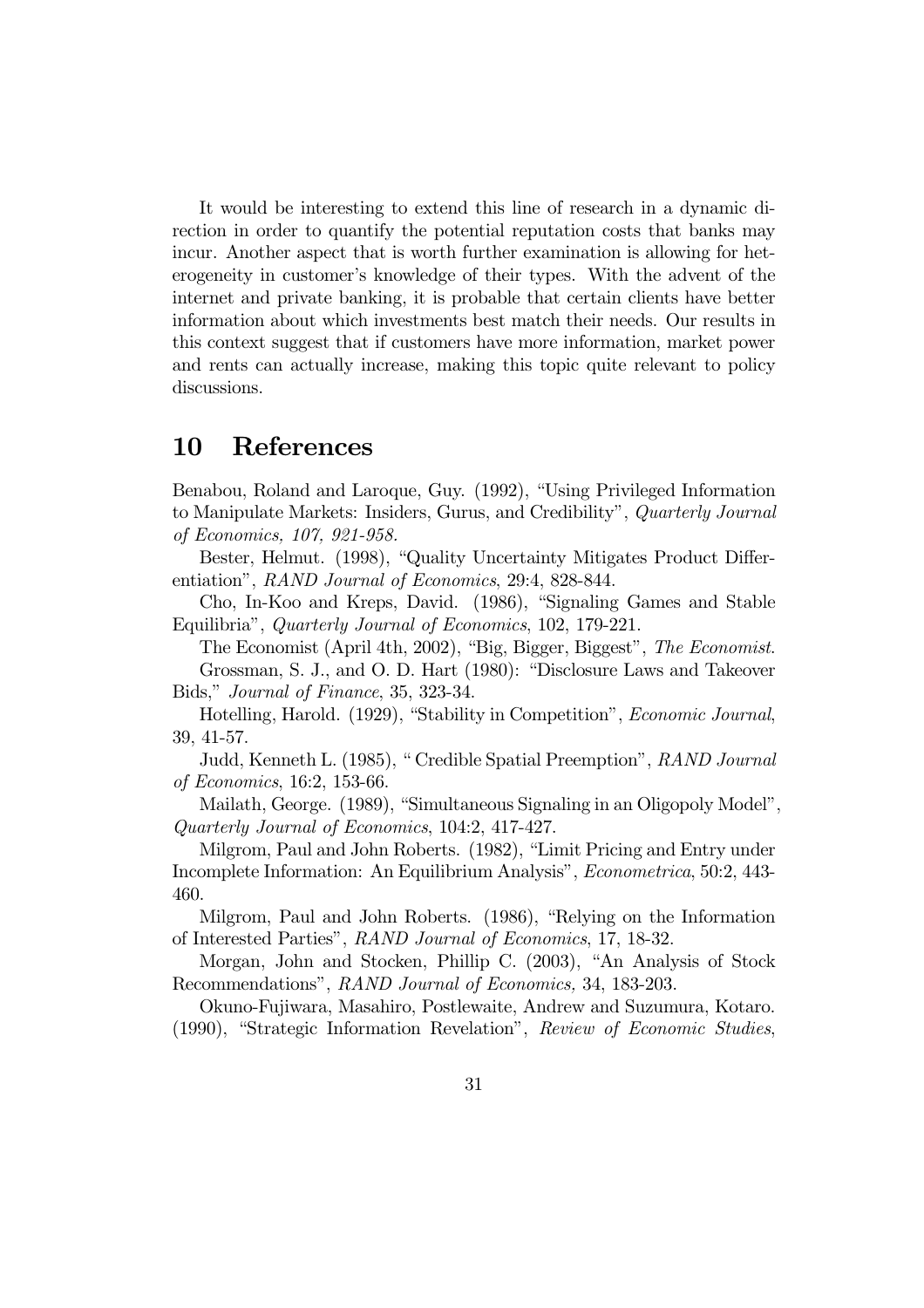57:1, 25-47.

Pesendorfer, Wolfgang and Wolinsky, Asher. (2003), "Second Opinions and Price Competition: Inefficiency in the Market for Expert Advice", Review of Economic Studies, forthcoming.

Pitchik, Carolyn and Schotter, Andrew. (1987), "Honesty in a Model of Strategic Information Transmission", American Economic Review, 77:5, 1032-1036.

Riley, John G. (2001), " Silver Signals: Twenty-Five Years of Screening and Signaling ", Journal of Economic Literature, 39:2, 432-478.

Saigol, Lina, and Thal Larsen, Peter. (May 24, 2002), "Banks Widen Horizons in Search For Right Targets", The Financial Times.

Shaked, Avner and Sutton, John. (1983), "Natural Oligopolies", Econometrica, 51:5, 1469-1484.

Shavell, Steven. (1994), "Acquisition and disclosure of information prior to sale", RAND Journal of Economics, 25:1, 20-36.

White, Ben. (April 30, 2003), "On Wall Street, Stock Doublespeak", washingtonpost.com.

## 11 Mathematical Appendix

#### 11.1 Monopoly Banking

#### 11.1.1 Specialized Monopoly (Proposition 1)

We examine only the case of a monopoly specialized in product  $A$  (one specialized in B is a simple extension). If the customer does not purchase at FI A, he receives a utility of zero and the bank makes zero profits. FI A can make two statements, "recommend product  $A$ "  $(\hat{A})$  and "don't recommend" product  $A^{\prime\prime}$  ( $\sim A$ ). Lying when the customer purchases the product costs the FI  $\rho$  per customer. Note that this proof is quite similar (though simpler) to that of the competing specialized banks, which we analyze in detail in the next section. Hence we only sketch the proof here. We consider only pure strategies for the customers, using assumption A2.

It can never be that customers who hear A choose  $\sim A$  and customers who hear  $\sim A$  choose A. If  $p_A > \rho$ , then the FI would announce  $\sim A$  always. By the Cho-Kreps intuitive criterion, the probability of hearing  $\hat{A}$  given type  $\sim A$  (P(A $\mid \sim A$ )) equals zero. Hence, a customer who hears A will always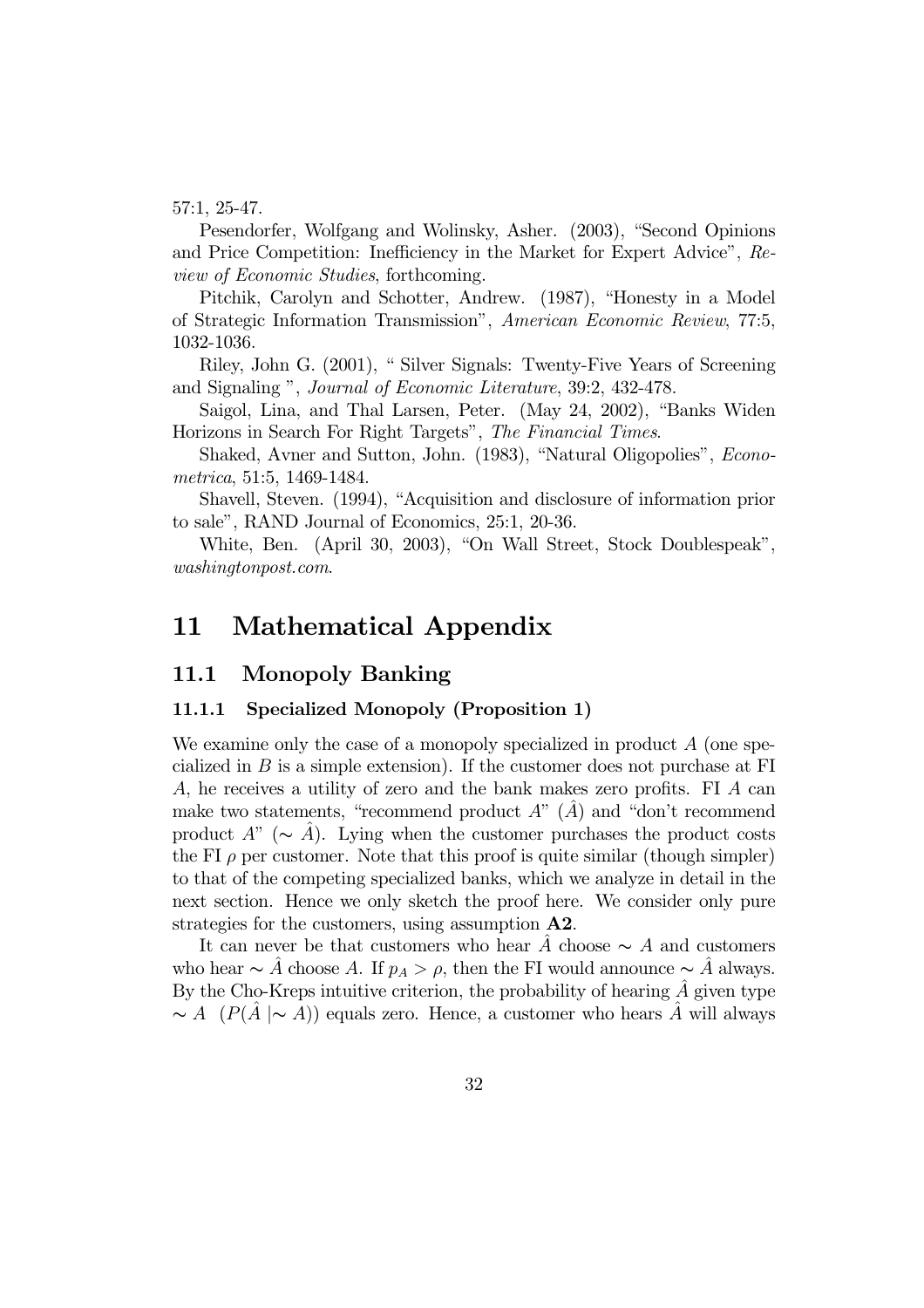choose A and type A would deviate. If  $p_A < \rho$ , there should be full revelation, but then upon hearing  $A$ , the customer prefers  $A$ .

When customers who hear A⊂ choose A and customers who hear  $\sim$  A<sup> $\hat{A}$ </sup> choose  $\sim A$ , then if  $p_A < \rho$  the FI will fully reveal. However, since  $\rho < r$ from **A1** a customer hearing  $\sim$  A<sup> $\dot{A}$ </sup> will always choose A. When  $p_A > \rho$ , the equilibrium will be non-revealing, with the additional requirements that  $p_A < qR + (1 - q)r$  and (using Cho-Kreps)  $p_A < r$ . When customers who hear  $\hat{A}$  choose A and customers who hear  $\sim \hat{A}$  choose A, there is a fully revealing equilibrium when  $p_A < r$ . Lastly, when customers who hear A choose  $\sim A$  and customers who hear  $\sim A$  choose  $\sim A$ , we have partially revealing equilibria (where type A and type  $\sim A$  mix their strategies). These are possible when  $p_A > \max[r+P(A | A) \Delta, r+P(A | \sim A) \Delta]$ . The minimum of this maximum is  $qR + (1-q)r$  (we derive a very similar result in the proof of Lemma 4 below).

The results of the signaling game give us a profit function for every possible value of  $p_A$ . It is easy to see that there are two possible prices that could maximize the FI's profit:  $p_A = r$  which yields  $\pi_A = r$  and  $p_A = qR + (1-q)r$ which yields  $\pi_A = r + q\Delta - (1 - q)\rho$ . Hence, since  $q > \frac{1}{2}$ , the highest profits result when FI A sets  $p_A = qR + (1-q)r$  and does not reveal any information.

#### 11.1.2 One-stop Monopoly (Proposition 2)

When information revelation is possible, the one-stop bank engages in a signaling game in which it can recommend product  $A$  or product  $B$ . The reputation cost  $\rho$  is incurred when the one-stop bank lies to the customer and the customer makes a purchase (of either product). Again, since this proof is quite similar to the one above and to the competing specialized bank proof (which we go over in detail), we only summarize the main points.

First, there can never be any equilibrium where customers who hear  $A$ choose  $B$  and customers who hear  $\overline{B}$  choose  $\overline{A}$ . When customers who hear  $\overline{A}$  choose  $A$  and customers who hear  $\overline{B}$  choose  $A$ , there is a fully revealing equilibrium where  $p_A - p_B < -\Delta$ . When customers who hear  $\hat{A}$  choose B and customers who hear  $\ddot{B}$  choose  $B$ , there is a fully revealing equilibrium where  $p_A - p_B > \Delta$ . Finally, when customers who hear A choose A and customers who hear  $\ddot{B}$  choose  $B$ , there are two ranges of equilibria<sup>17</sup>: when

 $17$ Note that there doesn't exist an information revelation equilibrium for certain parameter values because we don't allow for mixed strategies on the part of firms and workers here due to Assumption 2. We assume that the FI will not price in these regions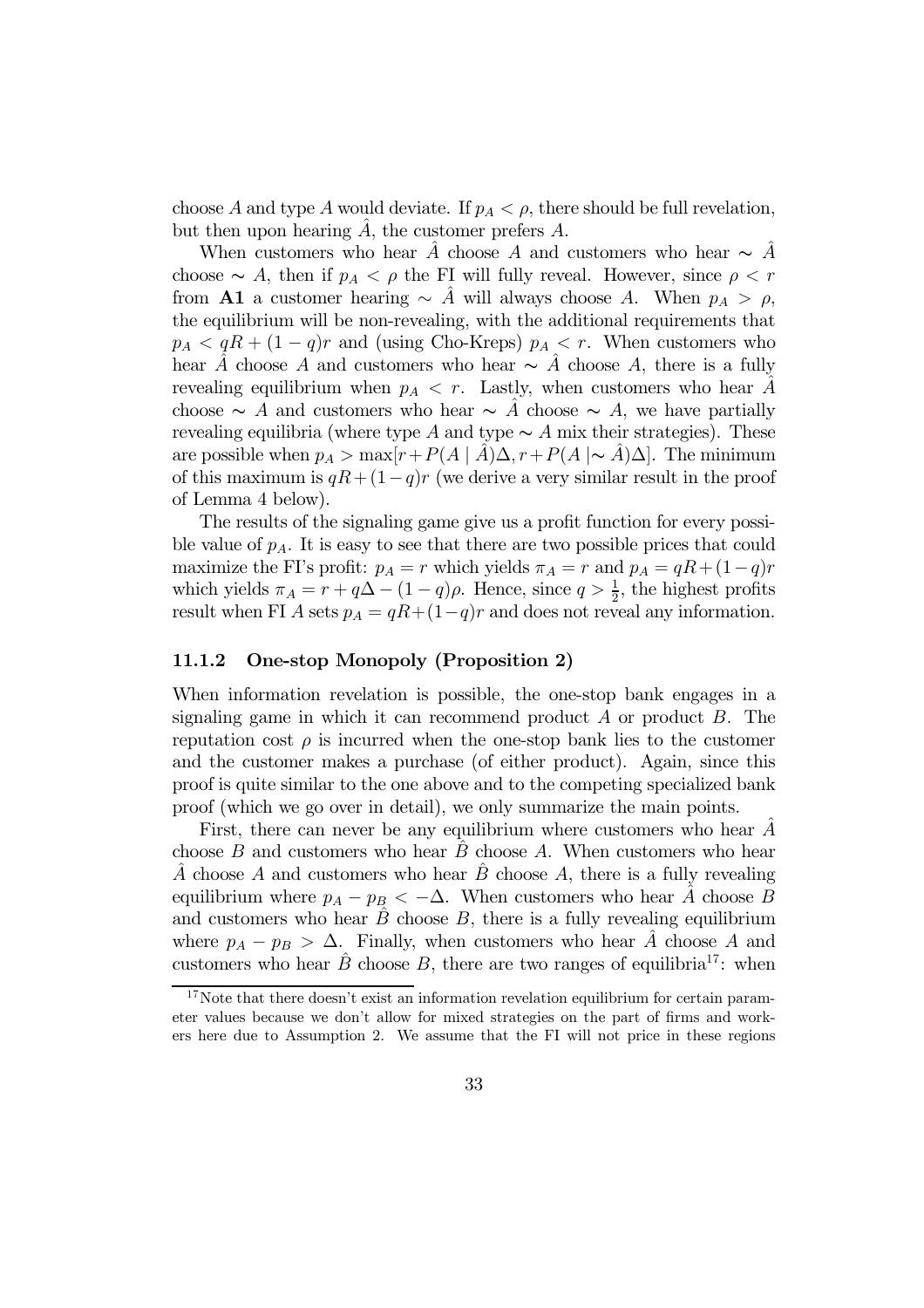$-\rho < p_A - p_B < \rho$  the equilibrium is fully revealing and if  $\rho < (2q - 1)\Delta$ , then when  $\rho < p_A - p_B < (2q - 1)\Delta$  the equilibrium is non-revealing with both types saying  $A$ .

Since prices can never be larger than  $R$  without violating individual rationality, the maximum profits from setting prices in the intervals  $p_A-p_B < -\Delta$ and  $p_A - p_B > \Delta$  is r. Maximum profits from setting prices in the interval  $\rho < p_A-p_B < (2q-1)\Delta$  come from setting  $p_A = R$  (and  $p_B \geq R-(2q-1)\Delta$ ), which yields profits  $R - (1 - q)\rho$ . In the interval  $-\rho < p_A - p_B < \rho$  setting  $p_A = p_B = R$  yields profits of R, which maximizes profits in the interval and overall.

#### 11.2 Proof of Proposition 3 (Full information)

If  $p_B < p_A - \Delta$ , both type A and type B customers prefer to purchase product B, yielding profits  $\pi_A = 0$  and  $\pi_B = p_B$  (and FI B should set price  $p_B = p_A - \Delta$ ). If  $p_A - \Delta < p_B < p_A + \Delta$ , type A customers prefer product A and type B customers prefer product B, yielding profits  $\pi_A = qp_A$  and  $\pi_B = (1-q)p_B$  (and FI A should set price  $p_B = p_A + \Delta$ ). If  $p_B > p_A + \Delta$ , both types of customers prefer to purchase product A, and therefore  $\pi_B = 0$  and FI B will never price in this range. Given  $p_A$ , FI B must decide on its best response, yielding profits of either  $p_A - \Delta$  or  $(1 - q)(p_A + \Delta)$ . FI A clearly prefers the latter, which leaves it positive profits, so it will set  $p_A$  at the highest possible level such that FI B prefers the latter, which is  $p_A = \frac{2-q}{q} \Delta$ , proving the proposition.

#### 11.3 Proof of Lemma 4

We will consider successively the different possible equilibria, which can be completely ordered by customer strategies  $(a = 1, b = 1; a = 0, b = 1;$  $a = 1, b = 0$ ; and  $a = 0, b = 0$ ) since assumption **A2** allows us to disregard equilibria with interior values for a or b.

• Case 1  $(a = 1, b = 0)$  Replacing these values in equations (2) and (3), we obtain  $\Delta \pi_A(A) > 0$  and  $\Delta \pi_A(B) > 0$  and there is full revelation with all customers buying A. The condition  $\Delta U_A(\widehat{A}) > 0$  implies then  $p_A < p_B + \Delta$ , while  $\Delta U_A(\widehat{B}) < 0$  implies the stronger condition  $p_A <$ 

 $\boxed{(-\Delta < p_A - p_B < -\rho \text{ and } \max[\rho, (2q-1)\Delta] < p_A - p_B < \Delta)}$ .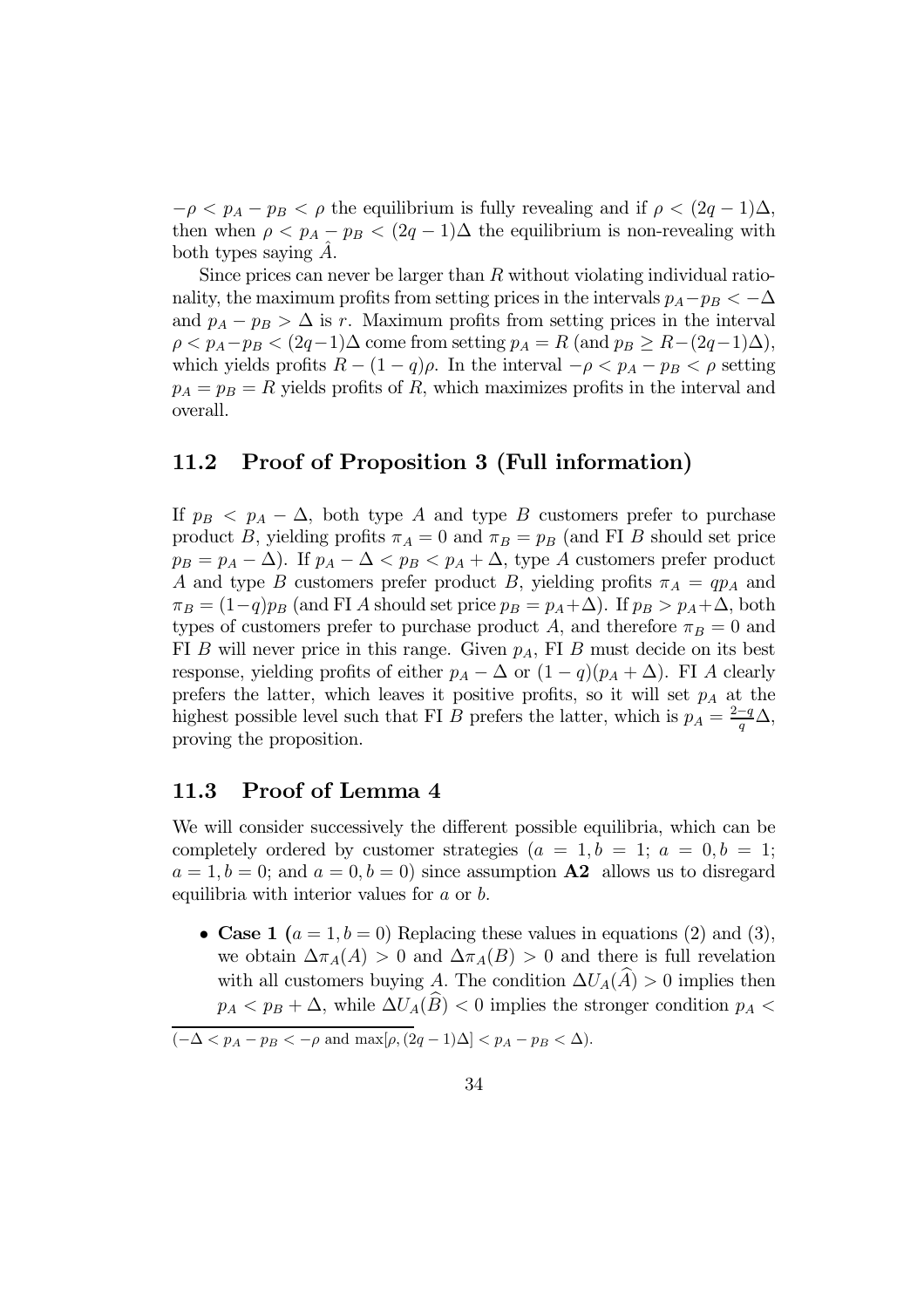$p_B - \Delta$ . As a consequence, the necessary and sufficient condition for this equilibrium to occur is  $p_A < p_B - \Delta$ , as stated in part 1 of the Lemma.

- Case 2  $(a = 1, b = 1)$  Replacing these values in equations (2) and (3), we obtain  $\Delta \pi_A(A) = p_A$  and  $\Delta \pi_A(B) = -p_A + \rho$ . As a consequence two cases are to be considered:  $p_A < \rho$  and  $p_A > \rho$  (equality is ruled out by assumption A2). In the first case, the equilibrium is fully revealing and the conditions for  $a = 1, b = 1$  to be a solution is that  $\Delta U_A(\hat{A}) > 0$  and  $\Delta U_A(\widehat{B}) > 0$  is fulfilled, so that  $p_B - \Delta < p_A < p_B + \Delta$ . Using  $\Delta > \rho$ (from assumption A1) allows us to establish part 2 of the Lemma. On the other hand, if  $p_A > \rho$  the sign of  $\Delta \pi_A(B)$  is negative and there is no equilibrium revelation as every agent is given the message A. As a consequence, the conditional probability  $p(A | A) = q$ , and, by Cho-Kreps  $p(B | \hat{B}) = 1$ . Conditions  $\Delta U_A(\hat{A}) > 0$  and  $\Delta U_A(\hat{B}) > 0$  imply  $\Delta U_A(\hat{A}) = (2q - 1)\Delta - p_A + p_B > 0$  and  $\Delta U_A(\hat{B}) = \Delta - p_B + p_A > 0$ , proving part 3 of the lemma.
- Case 3 ( $a = 0, b = 1$ , Zero profits for FI A)

i) Replacing these values in equations (2) and (3), we obtain  $\Delta \pi_A(A)$  =  $\Delta \pi_A(B)=0$ : These conditions permit the FI to choose any strategy. To begin with, the FI may play a mixed strategy, with  $\alpha, \beta \in (0, 1)$ . The inequalities  $\Delta U_A(\hat{A}) < 0$  and  $\Delta U_A(\hat{B}) > 0$  hold for these values of  $\alpha$  and  $\beta$  if and only if  $p_A > p_B + \max[(2P(A \mid \hat{A}) - 1)\Delta, -(2P(B \mid \hat{A}))]$  $(\hat{B}) - 1)\Delta$ . By definition, for  $(\alpha, \beta) \neq (0, 0)$  and  $(\alpha, \beta) \neq (1, 1)$ ,  $P(A)$  $\hat{A}$ ) =  $\frac{\alpha q}{\alpha q + \beta(1-q)}$  and  $P(B | \hat{B}) = \frac{(1-\beta)(1-q)}{(1-\alpha)q + (1-\beta)(1-q)}$ . Define  $\psi(\alpha, \beta)$  by  $\psi(\alpha, \beta) \equiv \max[2 \frac{\alpha q}{\alpha q + \beta(1-q)} - 1, 1 - 2 \frac{(1-\beta)(1-q)}{(1-\alpha)q + (1-\beta)(1-q)}].$  It can be easily shown that for  $\alpha > \beta$ ,  $\psi(\alpha, \beta) = 2 \frac{\alpha q}{\alpha q + \beta(1-q)} - 1$ . This expression is increasing in  $\alpha$ , implying that the minimum occurs when  $\alpha = \beta$ , when  $\psi(\alpha,\alpha)=2q-1$ . Similarly if  $\beta>\alpha$ ,  $\psi(\alpha,\beta)=1-2\frac{(1-\beta)(1-q)}{(1-\alpha)q+(1-\beta)(1-q)}$ . This expression is increasing in  $\beta$ , and its minimum occurs when  $\beta = \alpha$ , for which  $\psi(\beta, \beta) = 2q - 1$ . Finally, the maximum of  $\psi(\alpha, \beta)$  is 1. The necessary and sufficient condition for an equilibrium where FI A uses a mixed strategy regarding revelation while customers buy B is  $p_A > p_B + \psi(\alpha, \beta)$ . Using the minimum and maximum values for  $\psi(\alpha, \beta)$ establishes part 4a of the Lemma and the range of values  $(\alpha, \beta)$  for which the mixed strategy equilibrium holds.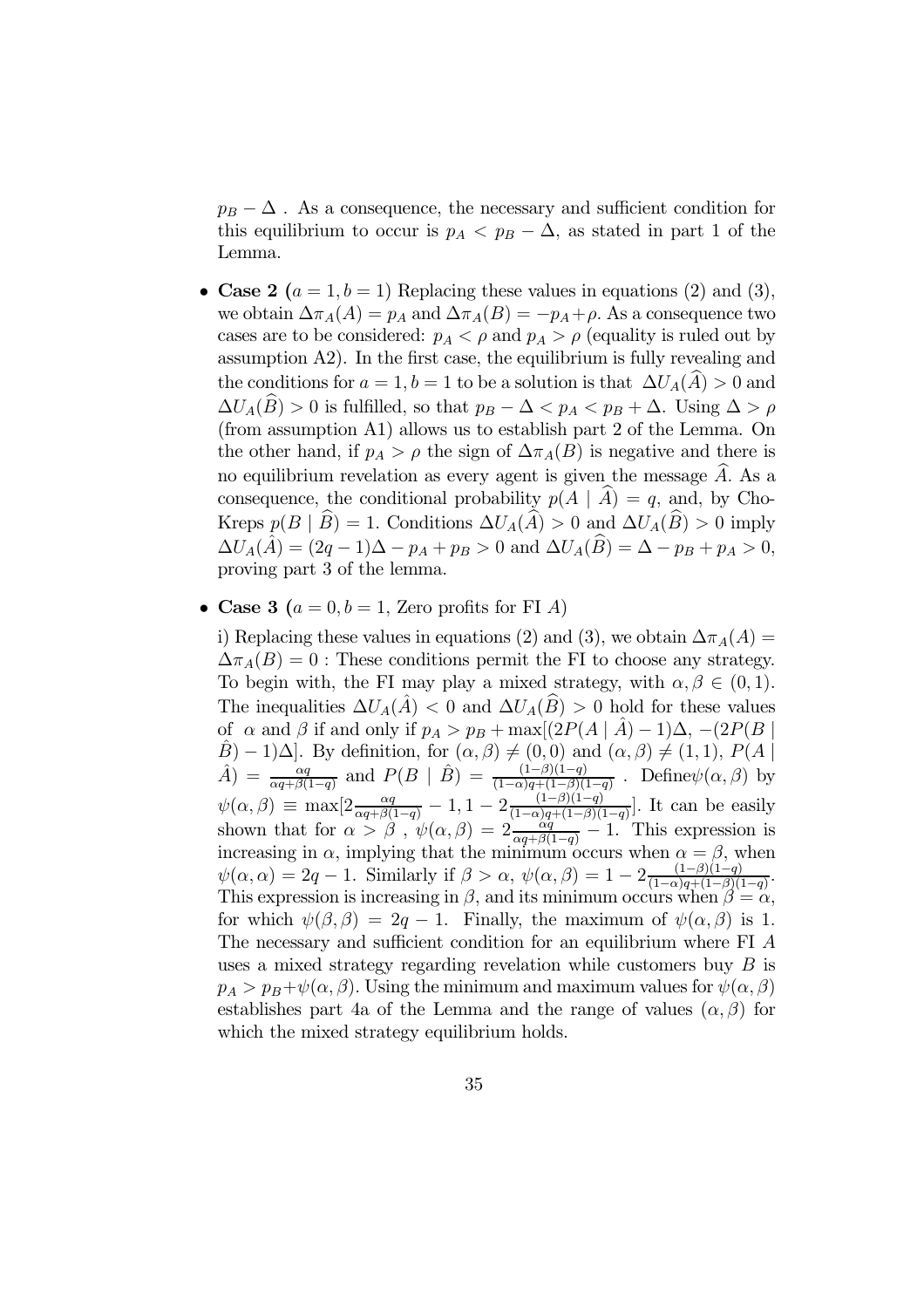ii) If, instead, the FI strategy is  $(\alpha = 1, \beta = 1)$ , announcing systematically  $\hat{A}$ ,  $P(B | \hat{B})$  is defined by out-of-equilibrium beliefs, and for each set of out-of-equilibrium beliefs we will obtain a different equilibria. Symmetrically, if  $(\alpha = 0, \beta = 0)$ , it is  $P(A | A)$  that will be defined by out of equilibrium beliefs. Since on the equilibrium path the condition  $p_A > p_B + (2q - 1)\Delta$  holds, we now have the second and third parts of part 4 of the Lemma.

iii) Combining the conclusions of i) and ii) we find that if the condition  $p_A > p_B + \Delta$  holds, any FI strategy  $(\alpha, \beta \in [0, 1])$  will be an equilibrium where all customers purchase B. This is part 5 of the Lemma.

• Case 4  $(a = 0, b = 0)$  This is never an equilibrium. Indeed, it implies  $\Delta U_A(\widehat{A})$  < 0 and  $\Delta U_A(\widehat{B})$  < 0. Equations (2) and (3), become  $\Delta \pi_A(A) = -p_A + \rho$  and  $\Delta \pi_A(B) = p_A > 0$ . Two cases are therefore to be considered. If  $\rho > p_A$ , the equilibrium is fully revealing; if  $\rho < p_A$ , the FI only announces  $B$  but the Cho-Kreps criterion allows us to infer that  $P(A | A) = 1$ . So, whatever the case, replacing  $P(A | A) = 1$  in expressions (4) and (5) leads to  $\Delta U_A(\widehat{A})+\Delta U_A(\widehat{B})=\Delta(2P(B|\widehat{B}))\geq 0$ , which is a contradiction.

### 11.4 Proof of Proposition 5 (Competing Specialized Banks, FI A is the price leader)

1) First assume that  $p_B > \rho + \Delta$ . Then the only region where FI B makes positive profits is  $p_B < p_A - (2q - 1)\Delta$ . In this region FI A makes zero profits, so FI A must lower  $p_A$  such that  $p_B < \rho + \Delta$ . It can do this by setting  $p_A - (2q - 1)\Delta < \rho + \Delta$ , or  $p_A < \rho + 2q\Delta$ .

For  $\rho < p_A < \rho + 2q\Delta$ , prices will be such that the equilibrium is nonrevealing and all customers purchase A, or partially revealing and all customers purchase  $B$ . FI  $B$  will manipulate its price so that the second interval pertains if it can, which then implies FI A should set its price such that  $p_A < \rho$ . However, if  $\rho < (2q-1)\Delta$  and FI A sets its price equal to  $(2q-1)\Delta$ , FI B is unable to maneuver its price.

For  $p_A < \rho$ , the prices will determine whether A fully reveals and everyone purchases at  $A$  ( $p_B > p_A + \Delta$ ) or whether A fully reveals and everyone purchases at the bank which matches their type  $(p_B < p_A + \Delta)$ . Clearly the second has more interest for FI B, which then proves our conjecture.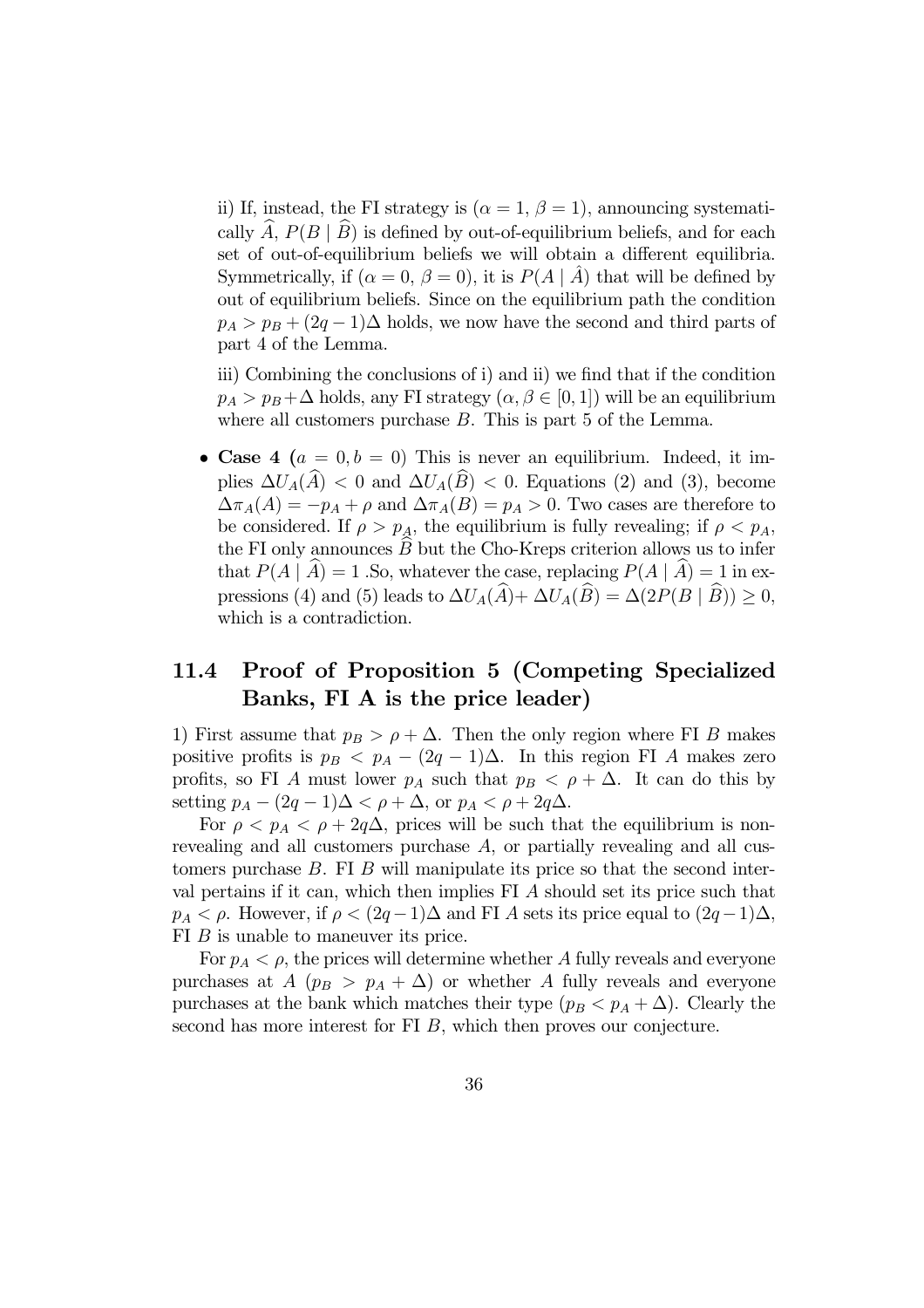2) First consider the situation where  $p_A > \rho + \Delta$ . Here FI B will clearly not choose to be in the partially revealing interval where it gets zero profits  $(p_B > p_A - (2q - 1)\Delta)$ , but the other two regions involve FI A getting zero profits, so it must be that  $p_A < \rho + \Delta$ .

Now consider  $\rho + (2q - 1)\Delta < p_A < \rho + \Delta$ . Unlike above, there is one region where both firms make positive profits:  $p_A - \Delta < p_B < \rho$ . Full information is revealed and customers follow the advice. The highest profits for FI B come from setting its price at the maximum of the interval  $(\rho)$  and earning  $(1 - q)\rho$ . However, the region above is a non-revealing one, in which all customer purchase at FI  $B$ . Profits are maximized for  $B$  by choosing the highest price in the interval,  $p_A - (2q - 1)\Delta$ , which yields expected profits  $p_A - (2q - 1)\Delta - q\rho$ . These profits are larger than  $(1 - q)\rho$  (taking into account that we are in the region  $\rho + (2q - 1)\Delta < p_A < \rho + \Delta$ , which means that  $p_A$  should be set even lower.

Lastly, setting  $p_A < \rho + (2q - 1)\Delta$  can produce two possible responses from FI B. If FI B sets  $p_B = p_A - \Delta$ , FI B fully reveals information and gets all of the customers. If FI B sets  $p_B = \rho$ , it fully reveals and gets the customers who are the best match at this higher price. FI A only makes positive profits in this second region, so the solution has FI A setting its price so that FI B prefers this choice.

3) The proof has the same flavor of the proof when only FI B offers information, but we need to check at each point what information revelation regime FI A is in, and whether customers might approach FI A first instead.

Consider the situation where  $p_A > \rho + \Delta$ . FI B will not choose to be in its partially revealing interval  $(p_B > p_A - (2q - 1)\Delta)$  since it can be shown that customers will always go to FI  $A$  and purchase there, leaving FI  $B$  with zero profits. FI B will choose to be in one of the other two regions, both of which involve FI A getting zero profits, so it must be that  $p_A < \rho + \Delta$ .

Now consider  $\rho + (2q - 1)\Delta < p_A < \rho + \Delta$ . Unlike the previous interval, there is one region where FI B fully reveals and customers follow its advice, i.e. both firms will make positive profits:  $p_A - \Delta < p_B < \rho$  (in this region FI A is in partial revelation regime -  $p_B < \rho$  and  $\rho + (2q - 1)\Delta < p_A$  imply  $p_B+(2q-1)\Delta < p_A$  - so all customers will visit FI B first). The highest profits for FI B come from setting its price at the maximum of the interval  $(\rho)$  and earning  $(1 - q)\rho$ . However, the region above is a non-revealing one, in which all customer approach FI B first and purchase there. Profits are maximized for B by choosing the highest price in the interval,  $p_A-(2q-1)\Delta$ , which yields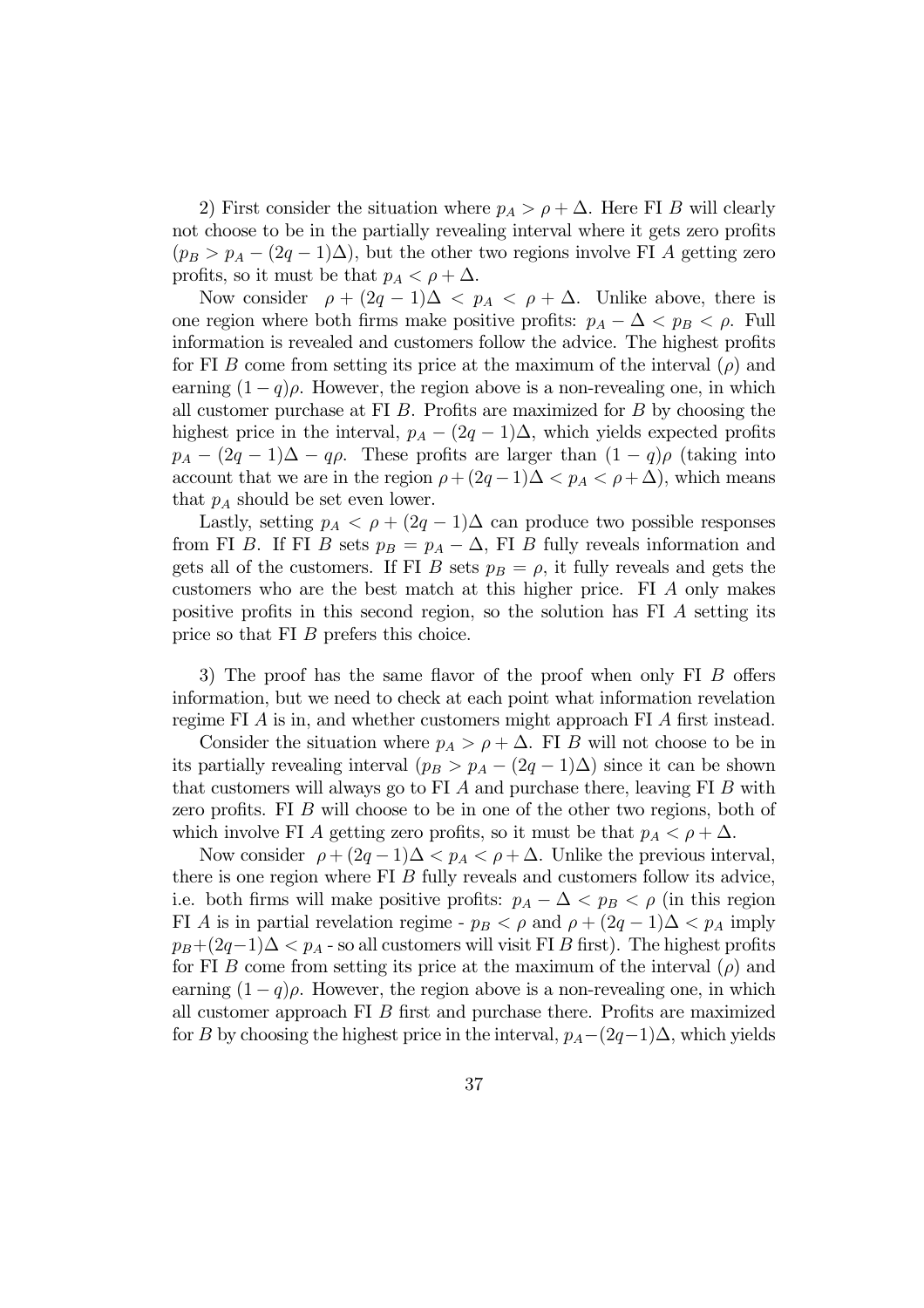expected profits  $p_A - (2q - 1)\Delta - q\rho$ . These profits are larger than  $(1 - q)\rho$ (taking into account that we are in the region  $\rho + (2q - 1)\Delta < p_A < \rho + \Delta$ ), which means that  $p_A$  should be set even lower.

Lastly, we look at  $p_A < \rho + (2q-1)\Delta$ . As before, if FI B sets  $p_B < p_A - \Delta$ , FI B fully reveals information and gets all of the customers. For the region  $p_A - \Delta < p_B < \rho$ , FI B is in a fully revealing regime where customers follow its advice. Note that for this given range of  $p_B$  it is weakly dominant for customers to approach FI B first (in fact the only time there is indifference is if FI A is in a fully revealing regime as well). Therefore both FI A and FI B make positive profits in this region. FI A consequently would like to insure that FI  $\overline{B}$  prefers this region. It is possible hat FI  $\overline{B}$  may want to set its price even higher than  $\rho$  here. If it does so, it will be in a partial revelation regime. Since it will make zero profits if customers approach it first, FI B needs FI A to be in a full revelation following regime to make profits. For FI A to be in a full revelation regime there are two possibilities.

The first possibility occurs when  $\rho - (2q - 1)\Delta < p_B < \rho + \Delta$  and  $p_B - \Delta < p_A < \rho$ . Here it is clear that FI A prefers to set  $p_A$  as high as possible  $(\rho)$  and FI B can then follow by setting  $p_B$  as high as possible  $(\rho + \Delta)$ . Notice here that FI B is free riding off of the information of FI A in order to set a higher price. However, profits for FI A would be less than it would get by pricing higher and forcing FI B to be the information provider  $(q\rho < q \min[(1-q)\rho + \Delta, \rho + (2q-1)\Delta]).$ 

The second possibility occurs when  $p_B < \rho - (2q - 1)\Delta$  and  $p_B - \Delta <$  $p_A < p_B + (2q - 1)\Delta$ . The maximum return for FI B would be setting  $p_B = \rho - (2q - 1)\Delta$ , in which case  $p_A = \rho$ , however this is also dominated by the above equilibrium.

### 11.5 Proof of the payoffs in Figure 4 (Competing Specialized Banks, B is the price leader)

1) Only FI B invests in information: As long as  $p_B > \rho$ , FI A has an incentive to set its price just below  $p_B + (2q - 1)\Delta$ , which leads to zero profits for FI B. If  $p_B < \rho$ , FI must price below  $p_B + \Delta$  in order to make positive profits. Therefore the equilibrium is  $p_B = \rho$ ,  $p_A = \rho + \Delta$ .

2) Only FI A invests in information: When  $p_B > \rho - (2q - 1)\Delta$ , the best response for FI A is always to price slightly under  $p_B + (2q - 1)\Delta$  and not reveal any information (always say  $A$ ). Since all customers then purchase  $A$ ,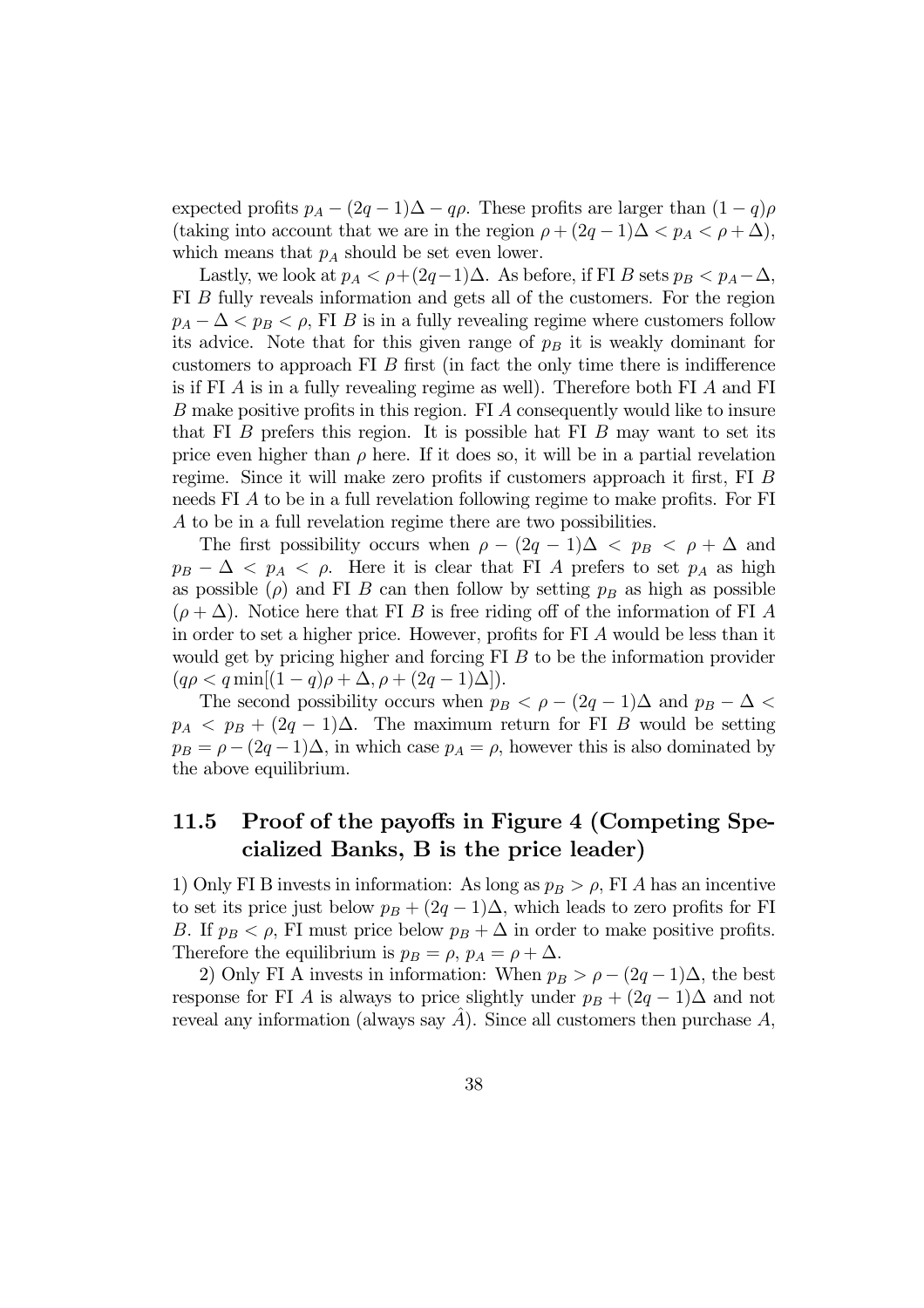this yields profits of zero for FI B. If  $\rho < (2q - 1)\Delta$ , this is what occurs and the price of FI B is undetermined, as any price yields zero profits. If  $\rho > (2q-1)\Delta$ , then FI B will set its price below  $\rho - (2q-1)\Delta$ . FI A has two options, setting a price of  $p_B - \Delta$ , fully revealing, and getting all of the customers, or setting a price of  $\rho$ , fully revealing but sharing the customers. FI B clearly prefers the second option and must set  $p_B$  such that  $p_B - \Delta < q\rho$ (FI A prefers the second option). Since  $\rho - (2q - 1)\Delta < q\rho + \Delta$ , FI B sets its price at  $\rho - (2q - 1)\Delta$ .

3) Both FIs invest in information: When  $p_B > \rho + \Delta$ , any price that FI A charges which gives it positive profits gives FI B zero profits.

When  $\rho - (2q - 1)\Delta < p_B < \rho + \Delta$ , we must look carefully at the possible best response of FI A :

- If  $p_B \Delta < p_A < \rho$ , FI A will fully reveal with customers taking its advice. Indeed, FI B will do the same (since  $p_A - (2q - 1)\Delta < \rho$ ), so it does not matter where customers go first and the solution (restricting FI A to this interval) is  $p_B = \rho + \Delta$  with profits  $(1 - q)(\rho + \Delta)$  and  $p_A = \rho$  with profits  $q\rho$ .
- If  $\rho < p_A < p_B + (2q 1)\Delta$ , FI A reveals nothing and the only possible chance for both to make positive profits is for FI B to be in a fully revealing regime. Since the interval for  $p_A$  implies that  $p_B > p_A - (2q -$ 1)∆, to get a fully revealing regime we must have  $p_A - (2q - 1)\Delta < \rho$ . Hence a candidate solution here is  $p_B = \rho$  with profits  $(1 - q)\rho$  and  $p_A = \rho + (2q - 1)\Delta$  with profits  $q(\rho + (2q - 1)\Delta)$ .
- If  $p_A > p_B + (2q 1)\Delta$ , FI A is partially revealing. Hence it will only choose this interval if FI B is fully revealing. The maximum price for FI B to fully reveal is  $\rho$  which limits FI A to a price of  $\rho + \Delta$  (the profits are  $(1 - q)\rho$  and  $q(\rho + \Delta)$  for FI B and FI A respectively).
- Lastly, if  $p_A < p_B \Delta$ , FI A fully reveals and gets all of the customers. Hence its profits are  $p_B - \Delta$ .

The profits of  $p_B - \Delta$  for FI A proves that there is a profitable deviation from the  $p_B = \rho + \Delta$  candidate solution. Since FI A prefers to set  $p_A = \rho + \Delta$ (rather than  $\rho + (2q - 1)\Delta$ ) and a deviation downward as before (to  $\rho - \Delta$ ) is impossible, the solution for this interval of  $p_B$  is  $p_B = \rho$  and  $p_A = \rho + \Delta$ .